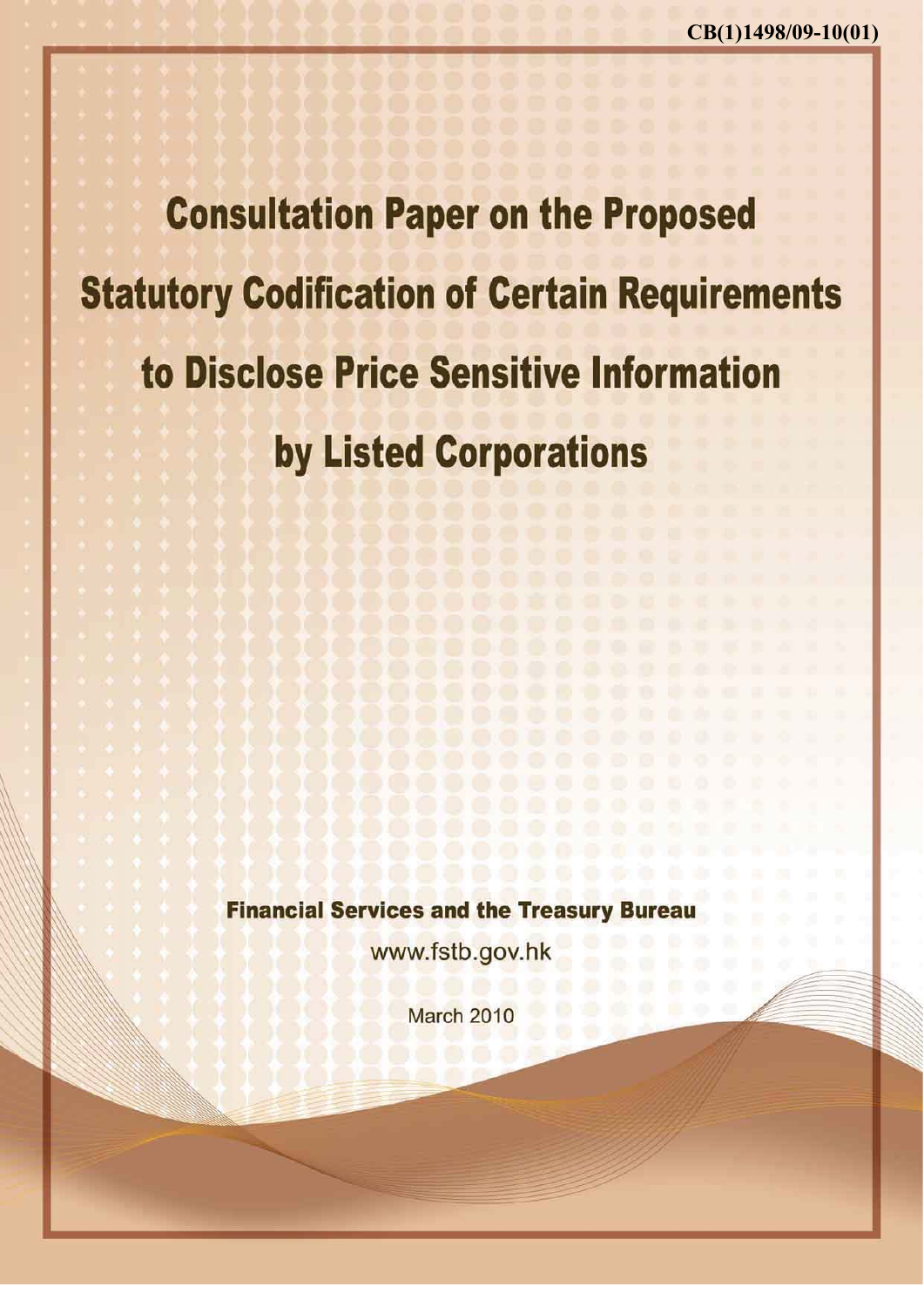## **FOREWORD**

- 1. This paper is issued by the Financial Services and the Treasury Bureau ("FSTB") to consult the public on the proposed statutory codification of certain requirements to disclose price sensitive information ("PSI") by listed corporations.
- 2. FSTB welcomes written comments on or before **28 June 2010**  through any of the following means:
	- Mail: Division 2, Financial Services Branch Financial Services and the Treasury Bureau 18/F, Tower I Admiralty Centre 18, Harcourt Road Hong Kong

Fax: (852) 2529 2075

Email: psi consultation@fstb.gov.hk

- 3. FSTB may, as appropriate, reproduce, quote, summarize and publish the written comments received, in whole or in part, in any form and use without seeking permission of the contributing parties.
- 4. Names of the contributing parties and their affiliation(s) may be referred to in other documents we publish and disseminate through different means after the consultation. If any contributing parties do not wish their names and/or affiliations to be disclosed, please expressly state so in their written comments. Any personal data provided will only be used by FSTB, or other government departments/agencies for purposes directly related to this consultation.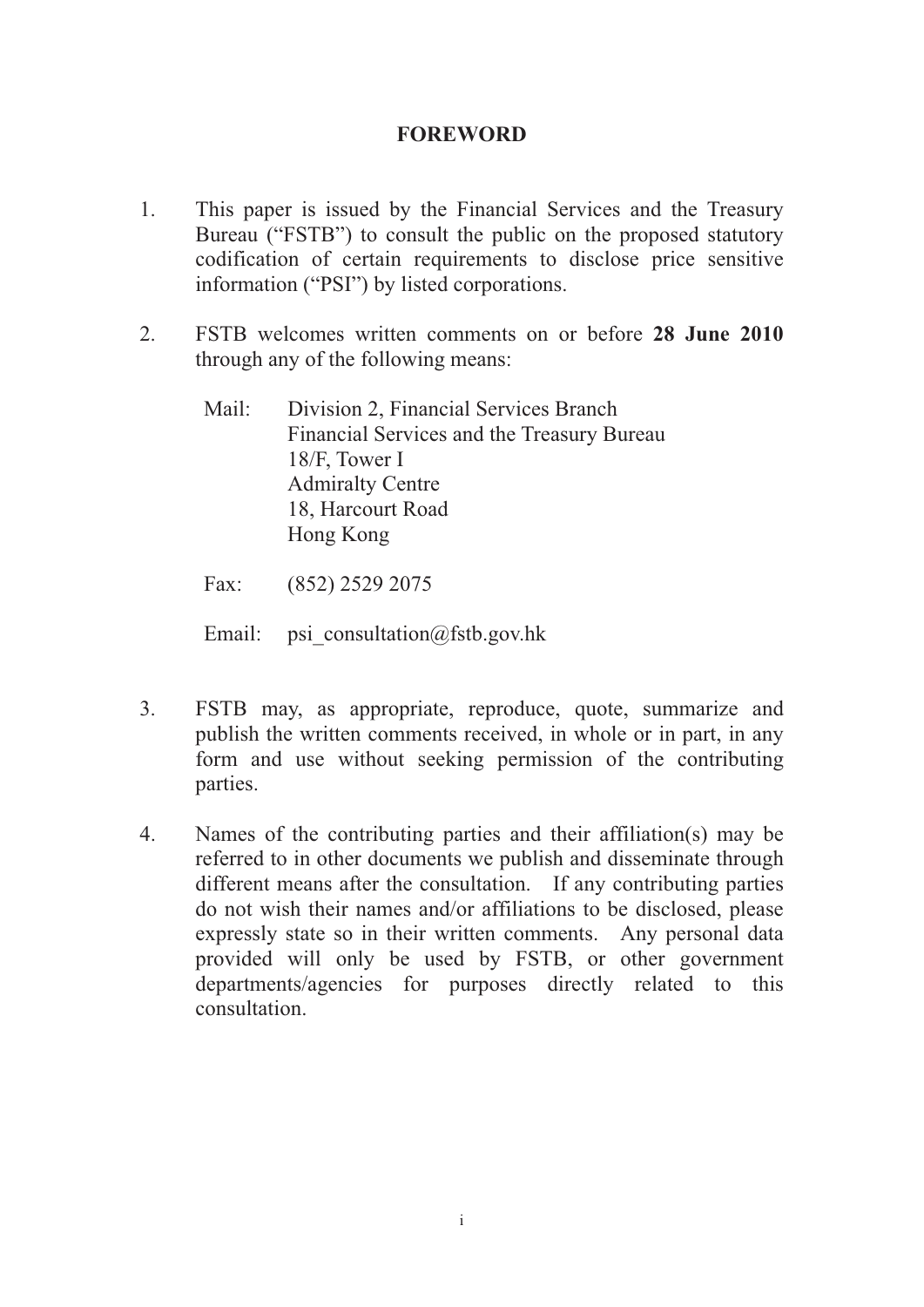# **CONTENTS**

|                                    |                                                                                                                              | Page             |
|------------------------------------|------------------------------------------------------------------------------------------------------------------------------|------------------|
| Abbreviations                      |                                                                                                                              | $\overline{111}$ |
| <b>Executive Summary</b>           |                                                                                                                              | $\mathbf{1}$     |
| Chapter 1                          | Introduction                                                                                                                 | 5                |
| Chapter 2                          | Proposed Legislative Framework                                                                                               | $\tau$           |
| Chapter 3                          | <b>Regulatory Structure and Enforcement</b>                                                                                  | 19               |
| Chapter 4                          | Conclusions                                                                                                                  | 23               |
| List of Questions for Consultation |                                                                                                                              | 25               |
| Annex 1                            | Indicative Draft Legislative Provisions on<br>Disclosure Obligations and Safe Harbours                                       | 27               |
| Annex 2                            | The Securities and Futures Commission's<br>Consultation Paper on the Draft Guidelines<br>on Disclosure of Inside Information | 35               |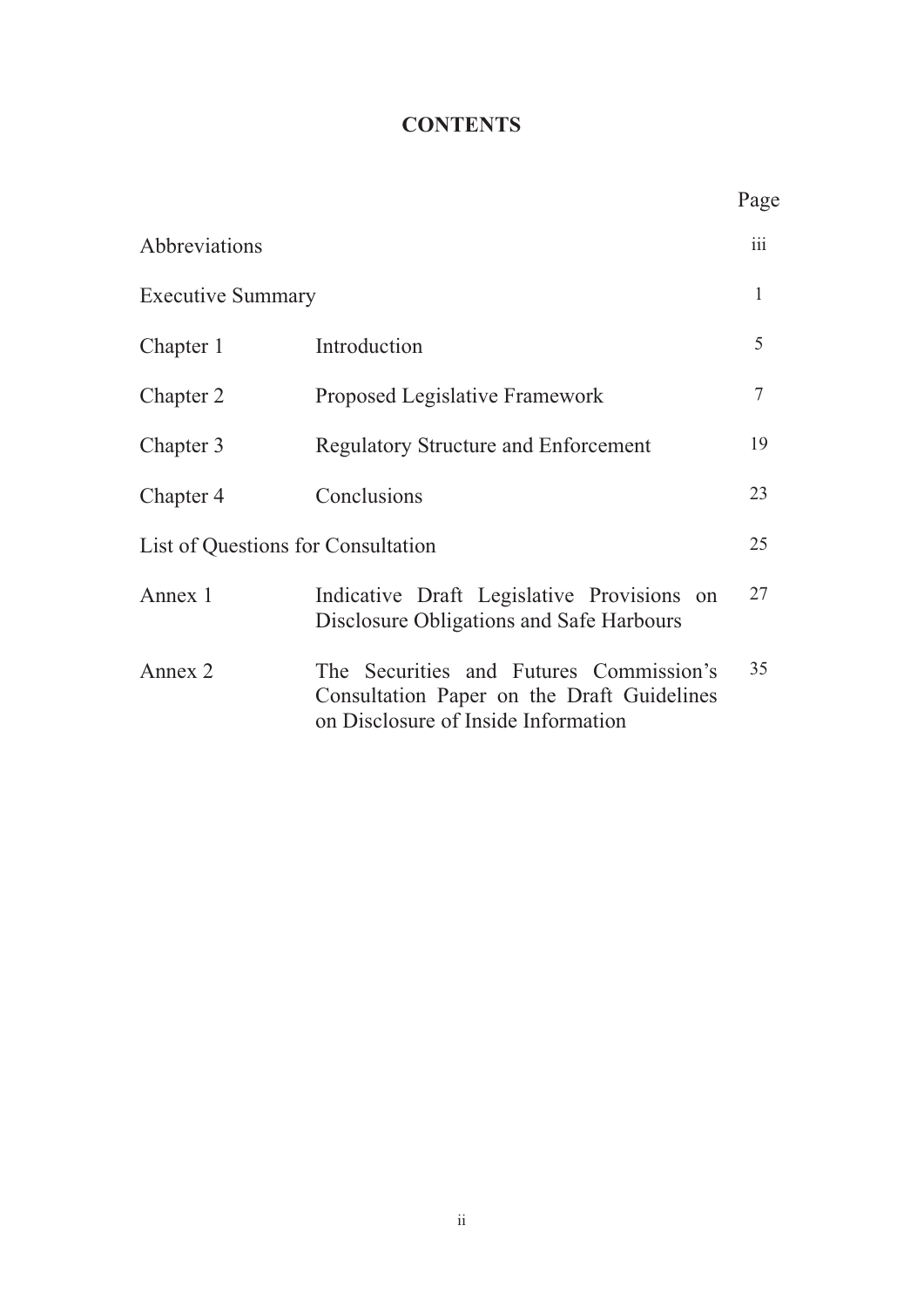## **ABBREVIATIONS**

| EU              | European Union                                                                                                                                                              |
|-----------------|-----------------------------------------------------------------------------------------------------------------------------------------------------------------------------|
| <b>FSTB</b>     | Financial Services and the Treasury Bureau                                                                                                                                  |
| <b>HKEx-EPS</b> | Hong Kong Exchanges and Clearing Limited's<br><b>Electronic Publication System</b>                                                                                          |
| <b>MMT</b>      | Market Misconduct Tribunal                                                                                                                                                  |
| <b>MOU</b>      | Memorandum of Understanding Governing Listing<br>Matters between the Securities and Futures<br>Commission and the Stock Exchange of Hong Kong,<br>signed on 28 January 2003 |
| <b>PSI</b>      | Price sensitive information                                                                                                                                                 |
| <b>SEHK</b>     | Stock Exchange of Hong Kong                                                                                                                                                 |
| <b>SFC</b>      | Securities and Futures Commission                                                                                                                                           |
| <b>SFO</b>      | Securities and Futures Ordinance (Cap. 571)                                                                                                                                 |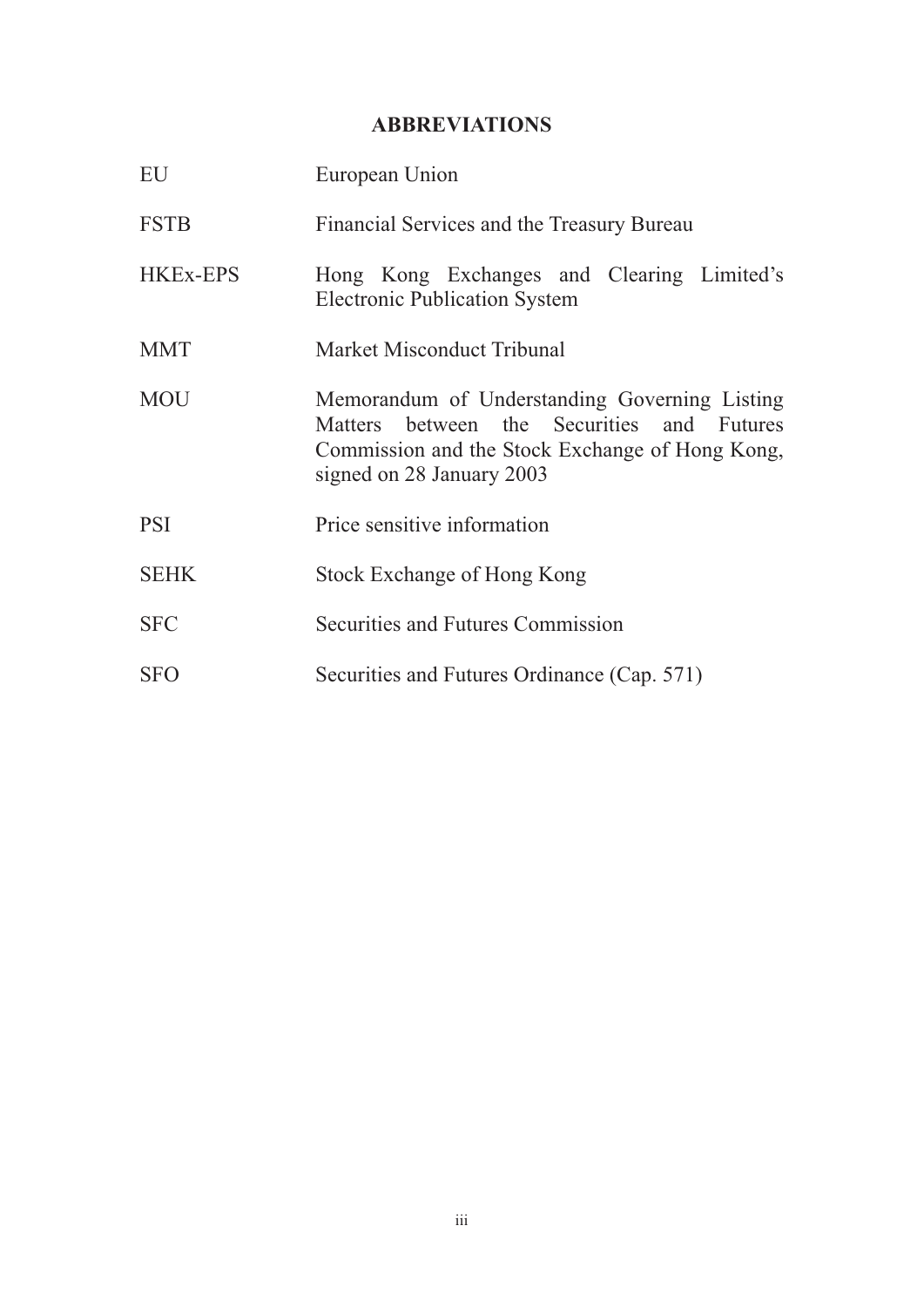## **EXECUTIVE SUMMARY**

- 1. The Administration supports the cultivation of a continuous disclosure culture among listed corporations. A way to achieve this is to oblige timely disclosure of price sensitive information ("PSI") under our statute, instead of relying on the existing non-statutory Listing Rules administered by the Stock Exchange of Hong Kong ("SEHK"). The proposed legislation will oblige listed corporations to make available necessary information for investors in making their investment decisions on listed corporations. Through continuous improvement of the regulatory regime in respect of listing, we are enhancing our market transparency and quality. This will also help sustain Hong Kong as a leading international financial centre and the premier capital formation centre in the region.
- 2. We propose codifying certain requirements for listed corporations to disclose PSI in the statute, by adopting the existing concept of "relevant information" as defined under the Securities and Futures Ordinance ("SFO") (Cap. 571) (to be referred to as "inside information" under our proposal) to define PSI. This concept has been used for two decades in the statutory "insider dealing" regime and the market is familiar with it. Under this approach, it will be the same set of information which is prohibited from being used for insider dealing and which is required to be disclosed to the public. The European Union ("EU") adopts the same approach.
- 3. We propose specifying in the law that a listed corporation be obliged to disclose to the public as soon as practicable any "inside information" that has come to the knowledge of the listed corporation. We also propose that directors and officers must take all reasonable measures from time to time to ensure that proper safeguards exist to prevent the corporation from breaching the statutory disclosure requirements. Should a listed corporation be found to have breached the statutory disclosure requirements, and that such a breach is a result of any intentional, reckless or negligent act or omission on the part of any individual director or officer, or that any individual director or officer has not taken all reasonable measures to prevent the breach, the director/officer would also be in breach of the statutory disclosure requirements.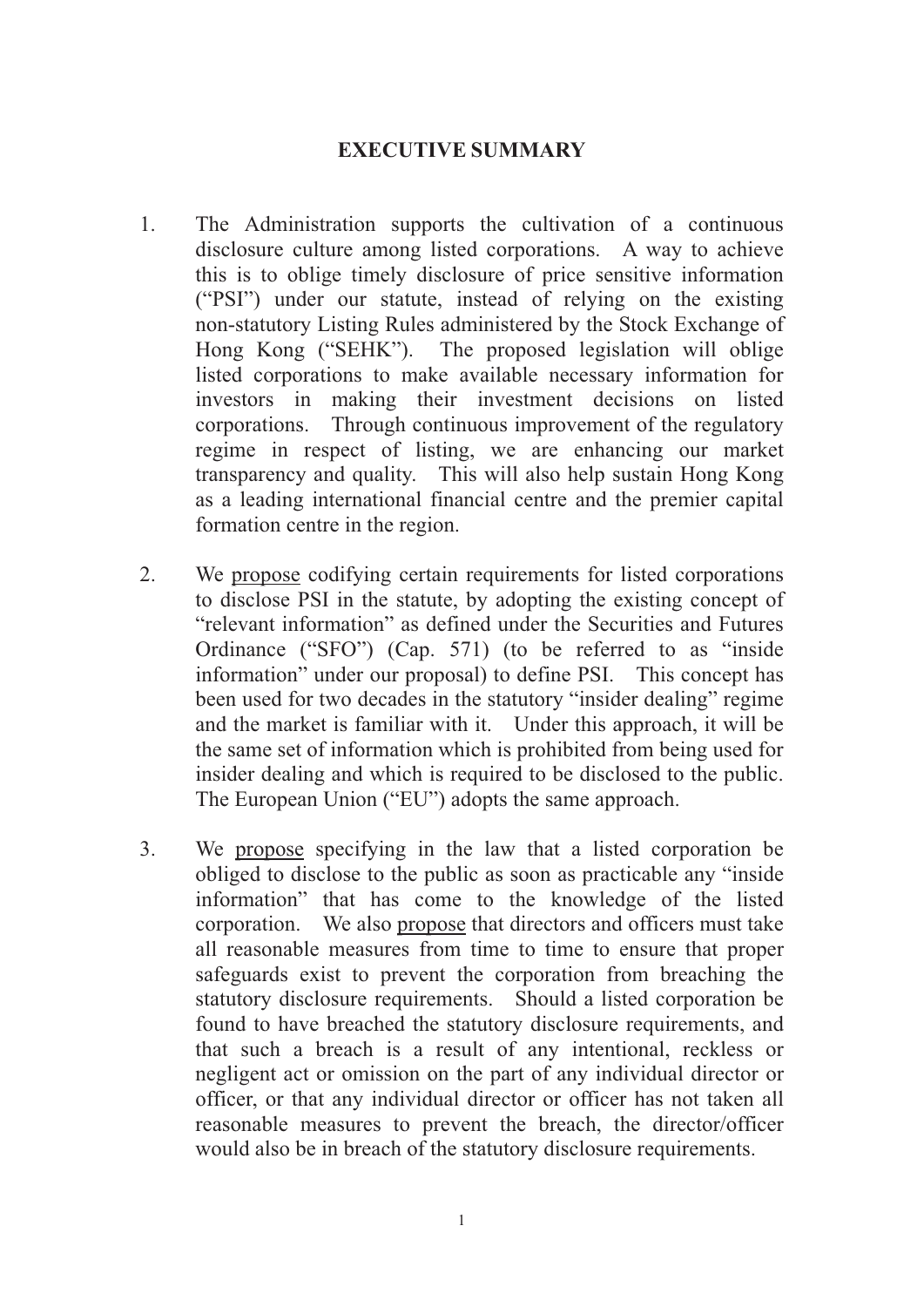- 4. We recognise the need to strike a reasonable balance between ensuring market transparency and fairness in the provision of information to all investors, and safeguarding the legitimate interests of listed corporations in preserving certain information in confidence to facilitate its operation and business developments. Hence, we propose that certain safe harbours be provided to cater for legitimate circumstances where non-disclosure or delay in disclosure would be permitted. These circumstances are -
	- (a) when the disclosure would constitute a breach against an order made by a Hong Kong court or any provisions of other Hong Kong statutes;
	- (b) when the information is related to impending negotiations or incomplete proposals the outcome of which may be prejudiced if the information is disclosed prematurely;
	- (c) when the information is a trade secret; and
	- (d) when the Government's Exchange Fund or a central bank provides liquidity support to the listed corporation. This safe harbour will allow a listed banking institution to recover from its liquidity difficulties to the benefit of its depositors, other creditors and shareholders and the overall stability of Hong Kong's financial markets.
- 5. To allow the statutory disclosure regime to evolve with future market development, we propose to empower the Securities and Futures Commission ("SFC") to create new safe harbours through subsidiary legislation to be made under the SFO.
- 6. Our proposal will not oblige listed corporations to respond to mere rumours. Otherwise, they may be under an undue burden of responding to rumours from time to time. However, where rumours indicate that the inside information intended to be kept confidential has been leaked, the listed corporation would need to disclose the inside information.
- 7. To facilitate compliance, we propose that the SFC should promulgate guidelines to provide guidance on what constitutes "inside information" and when the safe harbours would be applicable. We also propose that the SFC should provide an informal consultation service on the disclosure requirements.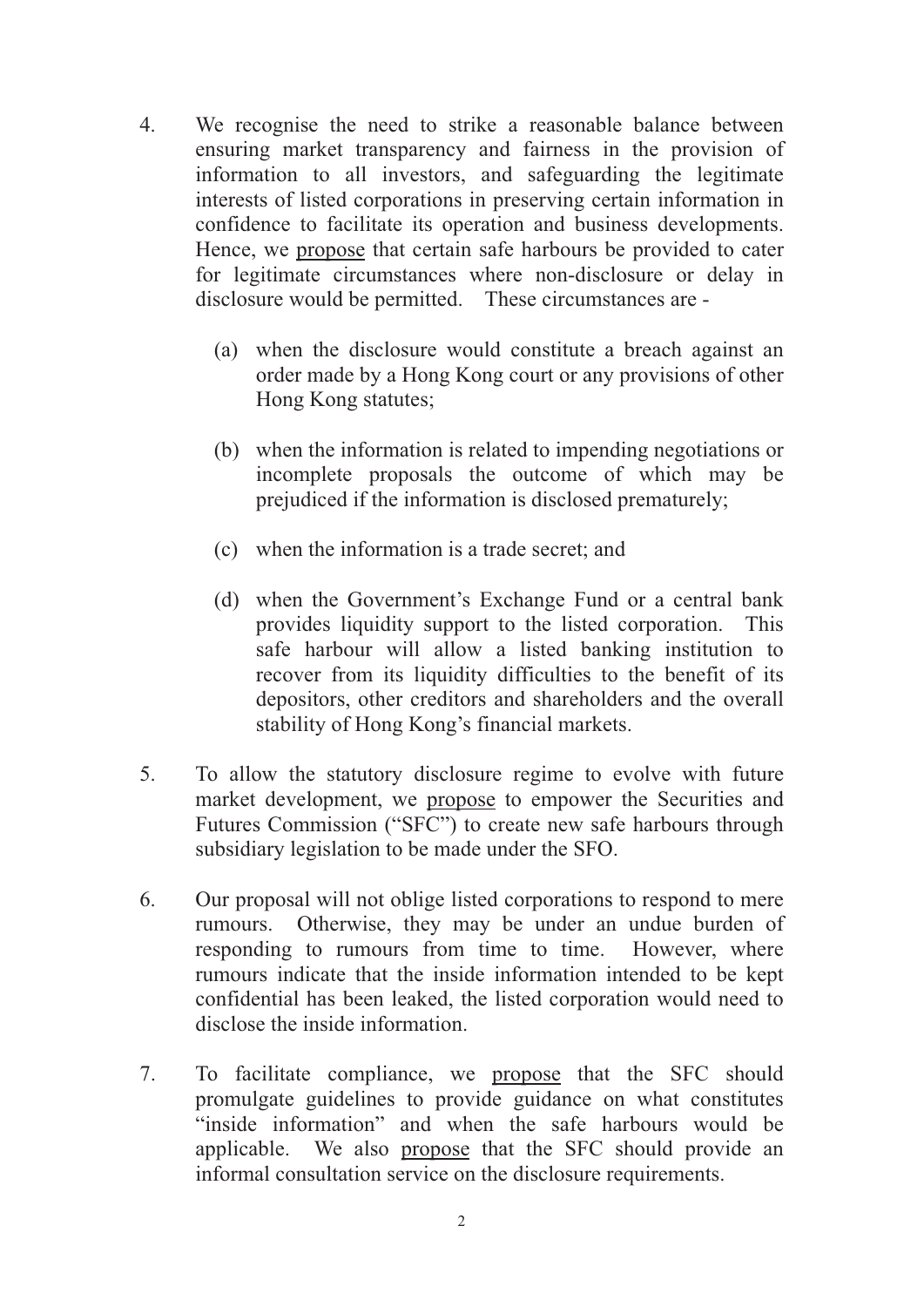- 8. We propose that the SFC be the enforcement authority. It will, upon receipt of a referral from the SEHK of possible breach or upon detection of a possible breach at its own initiative, carry out investigation and pursue follow-up proceedings of the case with investigatory powers under the SFO.
- 9. We propose that one or more than one of the following civil sanctions be imposed on those breaching the disclosure requirements-
	- (a) a regulatory fine up to \$8 million on the listed corporation and/or the director;
	- (b) disqualification of the director or officer from being a director or otherwise involved in the management of a listed corporation for up to five years;
	- (c) a "cold shoulder" order on the director or officer (i.e. the person is deprived of access to market facilities) for up to five years;
	- (d) a "cease and desist" order on the listed corporation, director or officer (i.e. an order not to breach the statutory disclosure requirements again);
	- (e) an order that any body of which the director or officer is a member be recommended to take disciplinary action against him; and
	- (f) payment of costs of the civil inquiry and/or the SFC investigation by the listed corporation, director or officer.
- 10. Since the Market Misconduct Tribunal ("MMT") has experience in dealing with cases concerning "inside information" and in considering orders (b) to (f) above, we propose extending the jurisdiction of MMT to breaches of the statutory disclosure requirements. We further propose to empower the SFC to institute proceedings on breaches of the disclosure requirements direct before the MMT, without having first to report to the Financial Secretary for his decision to do so. This will help streamline the process in implementing the civil regime.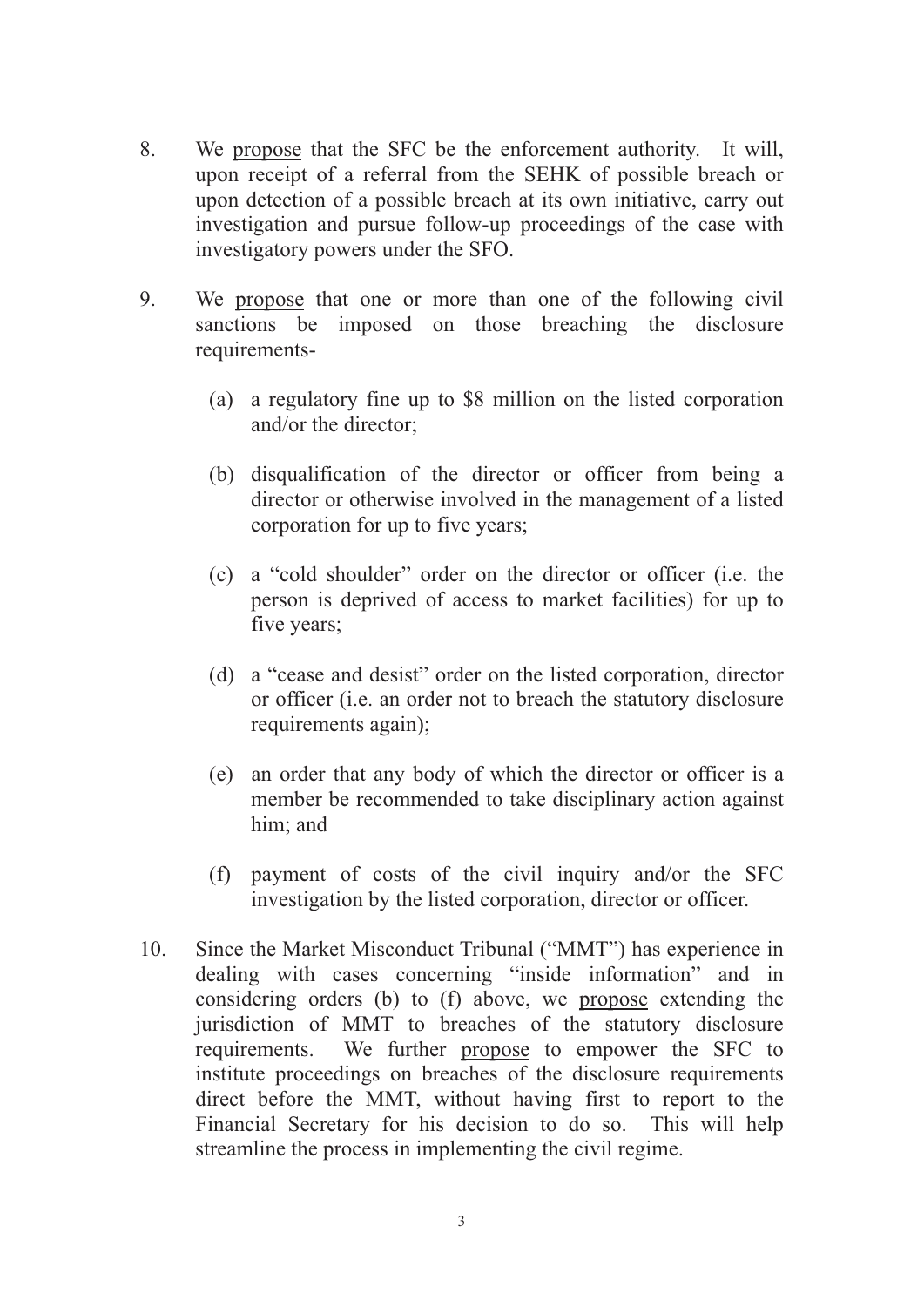- 11. In addition, we propose that persons suffering pecuniary loss as a result of others breaching the disclosure requirements could rely on the MMT findings to take civil actions to seek compensation from those having breached the disclosure requirements.
- 12. The SFC may also, where appropriate, take action under existing provisions of the SFO to apply for injunctive and disqualification orders.
- 13. We aim to formulate a proposal that would promote effective compliance with, and allow effective enforcement of, the disclosure obligations, to be underpinned by adequate measures to protect the investing public against a breach of these statutory obligations. After carefully considering market comments, we propose adopting an evolutionary approach in developing a statutory disclosure regime, by focussing on inside information and civil sanctions. We would keep under review the effectiveness of the regime, and consider the need for introducing other disclosure requirements and additional sanctions, including criminal sanctions, in the light of local and international market experience.
- 14. To facilitate the public and market participants in making comments on our proposal, we have attached at **Annex 1** to this consultation paper indicative draft legislative provisions on the statutory disclosure requirements and safe harbours. The SFC has prepared draft guidelines on disclosure of inside information and is consulting the public separately. The SFC's consultation paper is attached at **Annex 2** for reference. The Government will carefully consider the comments received during this consultation exercise. Subject to public comments, our plan is to introduce a bill to the Legislative Council to codify such disclosure requirements in the SFO in the 2010/11 legislative session.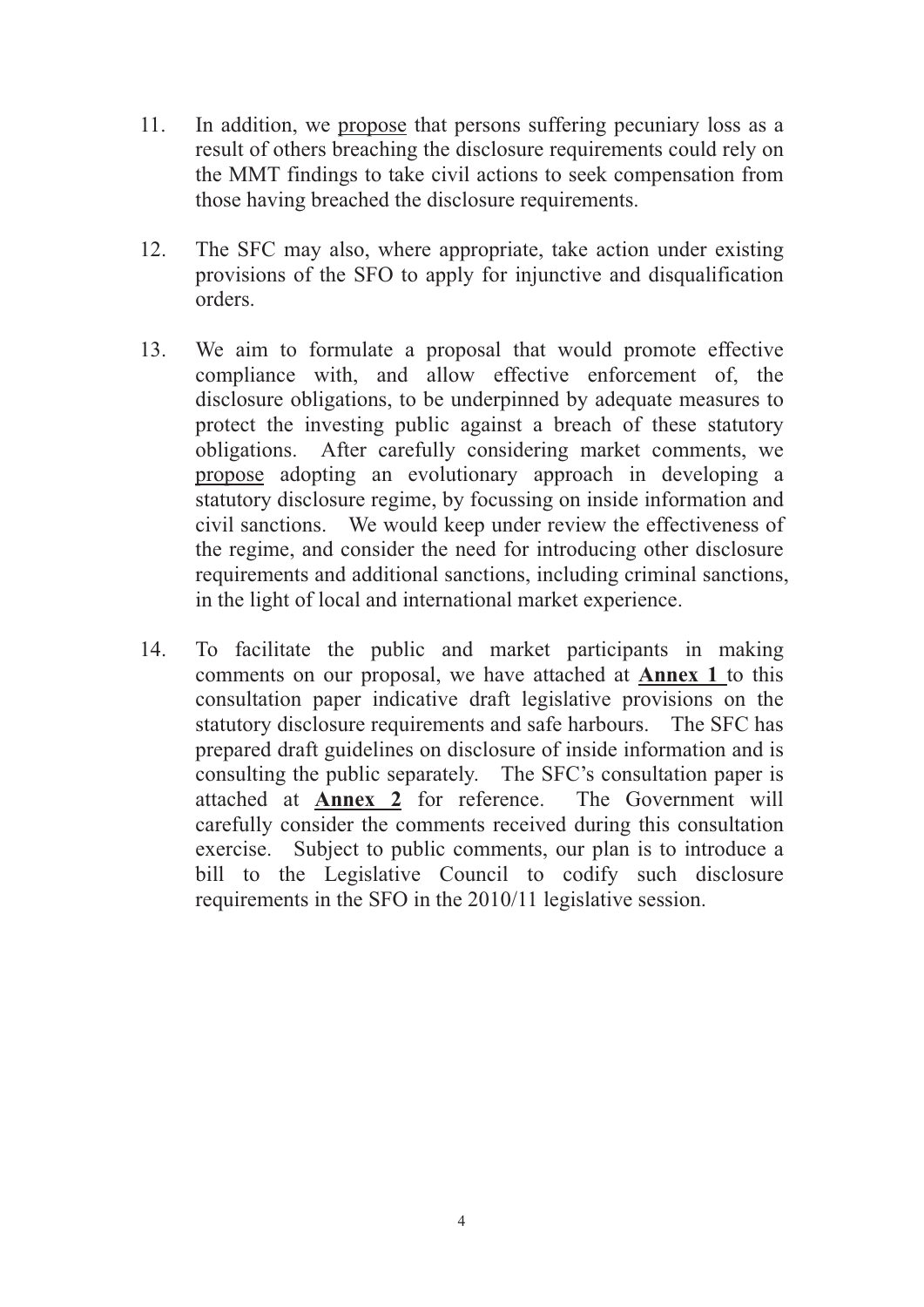## **CHAPTER 1**

## **INTRODUCTION**

- 1.1 The sustainability of Hong Kong as the leading international financial centre and the premier capital formation centre in the region depends on our ability to maintain and improve the quality of the equity market. The Government's policy objective is clear – continuous improvement of the regulatory regime in respect of listing, with a view to enhancing market transparency and quality.
- 1.2 The lack of regulatory teeth in the Listing Rules administered by the SEHK has been an issue of concern to the market as well as the general public. We note that overseas jurisdictions such as the United Kingdom have provided statutory backing, in various forms, to their listing rules. We have previously proposed codifying certain major listing requirements<sup>1</sup> in the statute. Since the Listing Rules are not written in legal terms, market participants have reflected to us their concerns on whether the statutory requirements would be sufficiently clear for them to ensure compliance, when the requirements under the Listing Rules are transformed into law.
- 1.3 In its press release issued on 12 February 2009, the Listing Committee of SEHK strongly supported, as a minimum, the early implementation of a statutory obligation to disclose PSI. We agree that the requirements to disclose PSI are most important for cultivating a continuous disclosure culture among listed corporations and improving our market quality. We are prepared to adopt an evolutionary approach in providing statutory backing to listing requirements, both in terms of the requirements to be codified in statute and the sanctions to be introduced against breaches, in light of market needs. As a first step, we would take forward the legislative exercise to codify the requirements to disclose PSI by listed corporations. This would be an important

<sup>&</sup>lt;sup>1</sup> These major requirements are:

<sup>-</sup> financial reporting and other periodic disclosure obligations;

<sup>-</sup> disclosure of PSI; and

<sup>-</sup> shareholders' approval for certain notifiable transactions.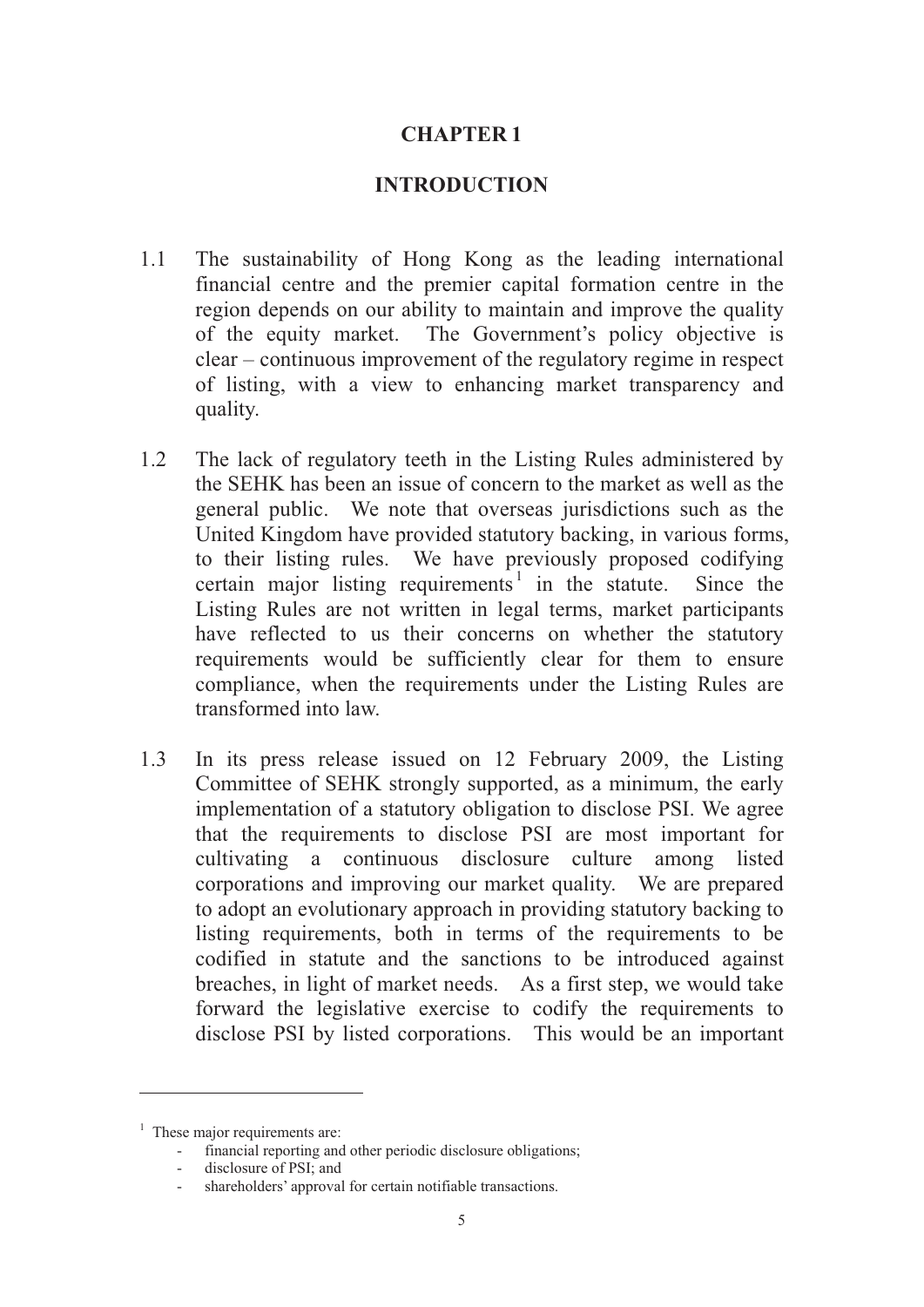step in establishing a statutory regime to promote compliance with key listing requirements.

- 1.4 When formulating the consultation proposals, we have taken into account the latest development in major markets as well as feedback obtained from past consultation exercises. We have made extra efforts in preparing for this consultation exercise in an attempt to secure market consensus. We have therefore included in this consultation paper -
	- (a) indicative draft provisions on disclosure requirements and safe harbours, as a basis for comments and further development into proposed amendments to the SFO (see **Annex 1**); and
	- (b) SFC's Consultation Paper on The Draft Guidelines on Disclosure of Inside Information for reference (see **Annex 2**).<sup>2</sup>
- 1.5 We hope that such an approach would allow the market to gain experience in complying with the new statutory disclosure regime. We will keep in view developments both in the local and international markets as we go forward with the new regime.

<sup>&</sup>lt;sup>2</sup> The SFC is separately conducting a consultation on its draft guidelines. Comments on the SFC's draft guidelines should be sent to the SFC direct.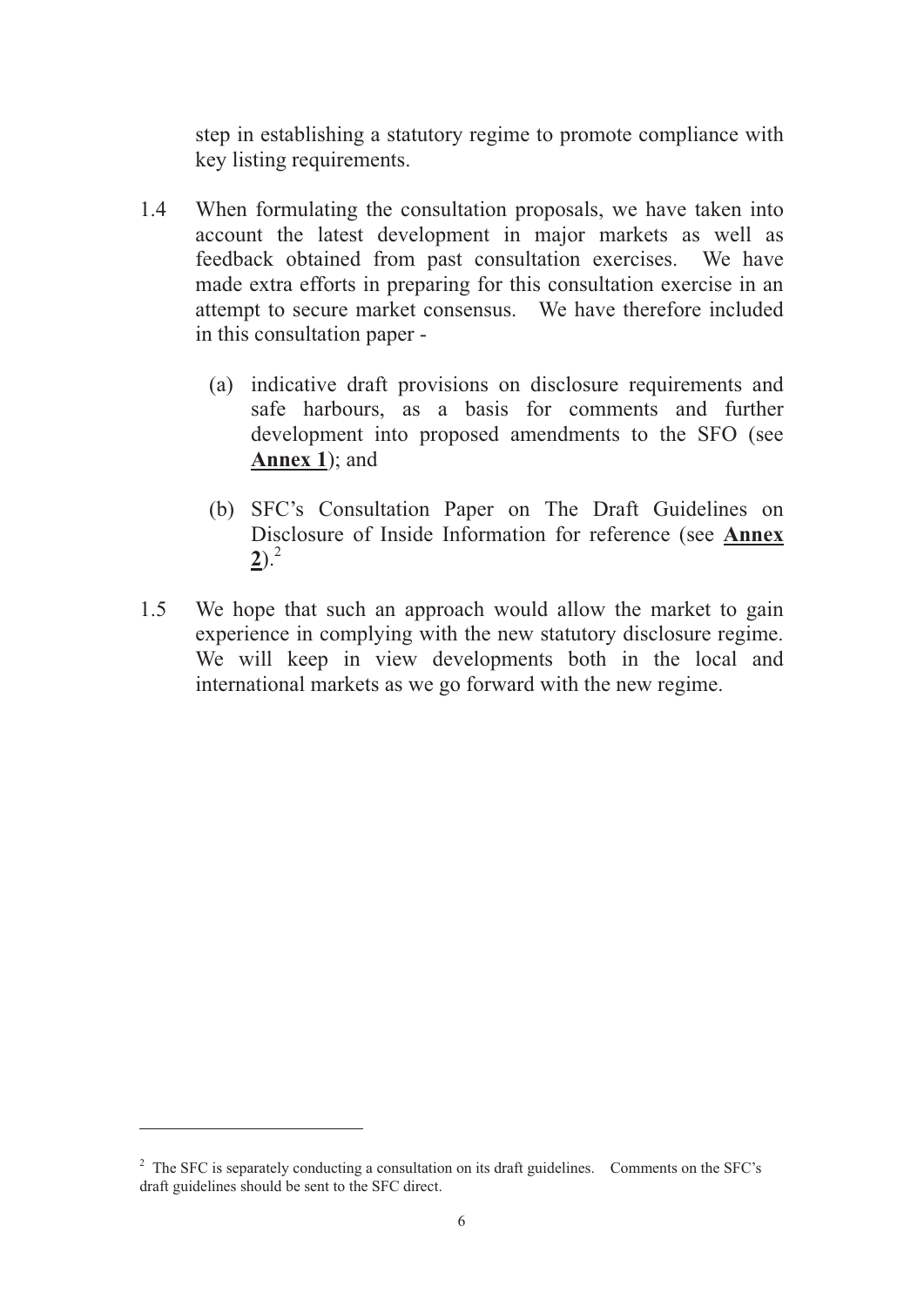## **CHAPTER 2**

## **PROPOSED LEGISLATIVE FRAMEWORK**

#### **Establishing the Statutory Disclosure Obligation**

#### Legislative Approach

- 2.1 In devising the legislative approach, we have taken into account public comments, including those we received during the previous consultation exercise. For example, market participants had raised concerns about replicating the detailed SEHK Listing Rules in the law on the ground that it might reduce flexibility and hence hinder expeditious administration of the rules in response to market needs. There were also concerns that the statutory listing rules would be unduly detailed and hence a minor breach of the detailed requirements in the rules might attract severe statutory sanctions.
- 2.2 Under our current proposal, in defining PSI, instead of replicating the detailed Listing Rules in the law, we now propose borrowing the concept of "relevant information" currently used in section 245 of the SFO in relation to prohibiting any person from dealing in securities using "inside information" under the "insider dealing" regime. "Relevant information", as set out in section 245 of SFO, in relation to a corporation, means specific information about –
	- (a) the corporation;
	- (b) a shareholder or officer of the corporation; or
	- (c) the listed securities of the corporation or their derivatives,

which is not generally known to the persons who are accustomed or would be likely to deal in the listed securities of the corporation, but which would, if it were generally known to them, be likely to materially affect the price of the listed securities.

2.3 Under the proposal, PSI will be the same set of information currently prohibited from being used for dealing in the securities of the listed corporation concerned. In other words, in addition to the existing prohibition from making use of PSI for insider dealing, listed corporations will be required to disclose PSI to the public in a timely manner.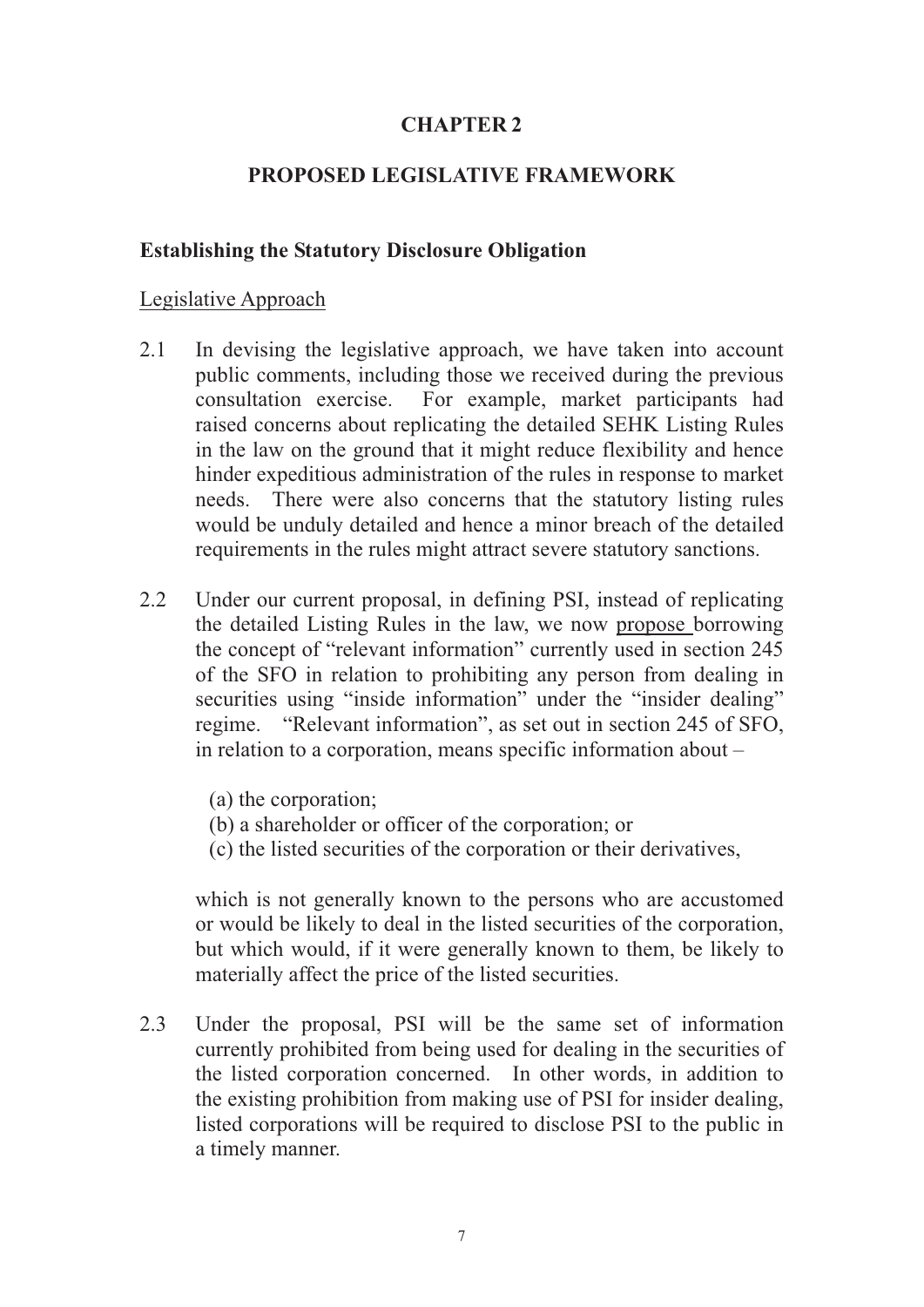- 2.4 The advantage of this approach is that the market is familiar with the concept of "relevant information" as it has been used for 20 years since the enactment of the now repealed Securities (Insider Dealing) Ordinance  $(Cap. 395)^3$  in 1990. The familiarity with the concept should facilitate listed corporations in determining whether a particular piece of information is PSI and hence the need for disclosure. It would also enhance market confidence in the proposed regime which in turn would be conducive to market compliance.
- 2.5 This is similar to the approach adopted by the EU, which has developed the insider dealing regime and the disclosure regime on the basis of the same concept of "inside information"<sup>4</sup>: prohibiting dealing in securities using "inside information" and requiring timely disclosure of "inside information" at the same time.<sup>5</sup>
- 2.6 In this regard and to make the term "relevant information" in the SFO more self-explanatory, we propose renaming the term "relevant information" as "inside information". We also propose specifying in the SFO that a listed corporation be obliged to disclose to the public as soon as practicable any "inside information" that has come to the knowledge of the listed corporation. Indicative draft legislative provisions are set out at **Annex 1,** as a basis for amendments to the SFO and to facilitate comments by the public.
- 2.7 We propose that a listed corporation will be regarded to have knowledge of the inside information if a director or an officer $6$  has come into possession of that information in the course of the performance of his duties.

<sup>&</sup>lt;sup>3</sup> The Securities (Insider Dealing) Ordinance, together with nine other Ordinances, were consolidated into the SFO in 2003.

<sup>&</sup>lt;sup>4</sup> "Inside information" is defined in Article 1.1 of "Directive 2003/6/EC of the European Parliament and of the Council of 28 January 2003 on insider dealing and market manipulation (market abuse)", and elaborated by Article 1 of the "Commission Directive 2003/124/EC of 22 December 2003 implementing Directive 2003/6/EC of the European Parliament and of the Council as regards the definition and public disclosure of inside information and the definition of market manipulation". The Directives are available at http://europa.eu/legislation\_summaries/internal\_market/single\_market\_ services/financial\_services\_transactions\_in\_securities/l24035\_en.htm.

 $5$  For example, in the United Kingdom,  $\frac{1}{10}$  inside information" is defined in section 118C of the Financial Services and Markets Act, which is applicable to both its requirements on disclosure of PSI and prohibition against insider dealing.

 $6$  As specified under Part 1 of Schedule 1 to the SFO, an "officer" in relation to a corporation means a director, manager or secretary of, or any other person involved in the management of, the corporation. The statutory obligation does not cover directors or officers of subsidiaries of the listed corporation unless they are also directors and officers of the listed corporation.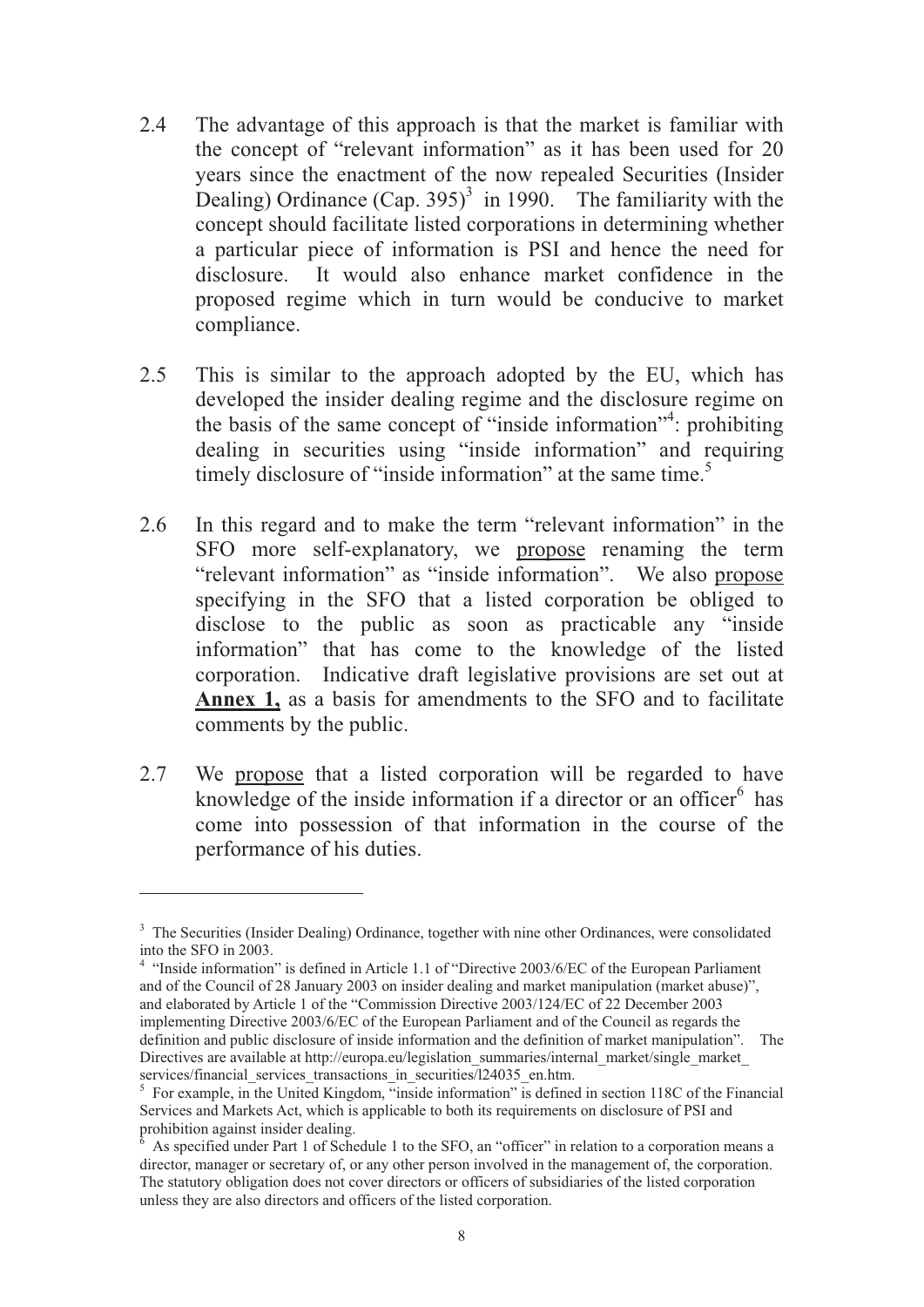2.8 We propose that the disclosure must be made in a manner that can provide for equal, timely and effective access by the public to the information disclosed. A listed corporation can comply with such a requirement in disclosure manner by disseminating the information via the electronic publication system operated by a recognized exchange company for disclosure to the public. Such system currently adopted by the Hong Kong Exchanges and Clearing Limited is the Electronic Publication System ("HKEx-EPS"). A listed corporation will have to ensure that any disclosure made by it to the public is not false or misleading as to a material fact, or false or misleading through the omission of a material fact.

## **Question 1**

- (a) Do you agree with the proposal to adopt the existing definition of "relevant information" from the insider dealing regime under the SFO to define PSI?
- (b) Do you agree that a listed corporation should be obliged to disclose to the public as soon as practicable any "inside information" that has come to its knowledge, and that it should be regarded to have knowledge of the inside information if a director or an officer has come into possession of that information in the course of the performance of his duties?
- (c) Do you agree with the proposal that the disclosure must be made in a manner that can provide for equal, timely and effective access by the public to the information disclosed?

## Safe Harbours

2.9 In cultivating a continuous disclosure culture among listed corporations, our policy objective is to arrive at a proposal which can effectively enhance the quality and reputation of our equity market, without stifling market development. We are also mindful of the need to strike a reasonable balance between ensuring market transparency and fairness in the provision of information to all investors, and safeguarding the legitimate interests of listed corporations in preserving certain information in confidence to facilitate its operation and business development.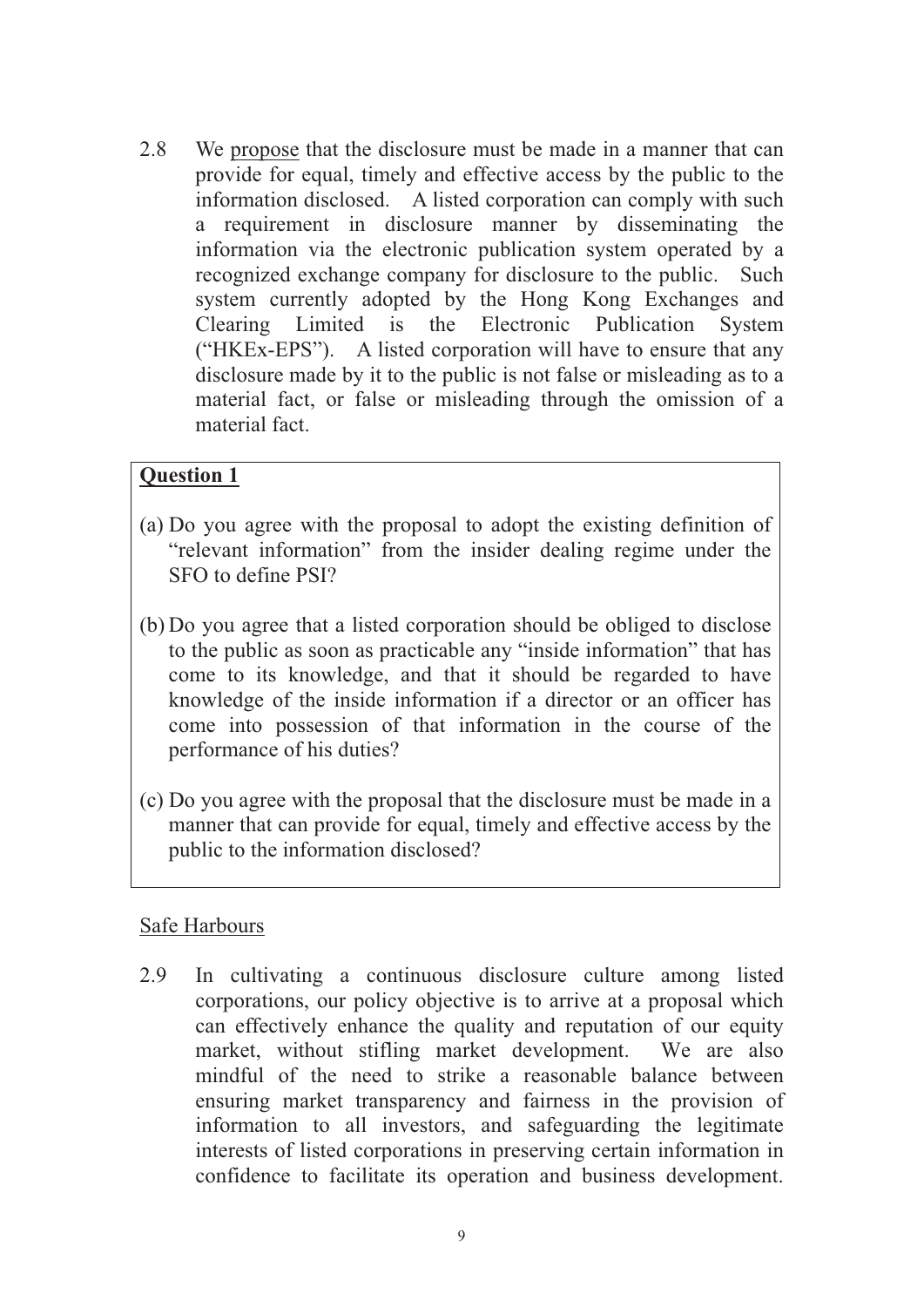The statutory disclosure obligation would therefore only be reasonable if it also specifies safe harbours to cater for legitimate circumstances wherein disclosure of inside information may be delayed or withheld. In devising the proposed safe harbours, we have taken into account those applicable in overseas jurisdictions like the EU (including the United Kingdom). It should be noted that all safe harbours would only be applicable if the concerned listed corporation has taken reasonable precautions for preserving the confidentiality of the inside information, and that the inside information has not been leaked.

2.10 For the proposed statutory disclosure regime, we propose to provide safe harbours for the following circumstances -

## **Safe Harbour A**

When the disclosure would constitute a breach against an order made by a Hong Kong court or any provisions of other Hong Kong statutes;

## **Safe Harbour B**

When the information is related to impending negotiations or incomplete proposals the outcome of which may be prejudiced if the information is disclosed prematurely;

## **Safe Harbour C**

When the information is a trade secret; and

## **Safe Harbour D**

When the Government's Exchange Fund or a central bank provides liquidity support to the listed corporation.

- 2.11 The proposed Safe Harbour A would cover information prohibited to be disclosed by a Hong Kong court or under other Hong Kong statutes, e.g. section 30 of the Prevention of Bribery Ordinance (Cap. 201) which prohibits the disclosure of the fact of an investigation by the Independent Commission Against Corruption.
- 2.12 There may be certain circumstances that a disclosure of PSI under our proposed legislation would mean a contravention against a court order or legislation in other jurisdictions – especially if the concerned listed corporation is incorporated or has major business activities outside Hong Kong. We therefore propose to empower the SFC, as the regulator and enforcement authority of the statutory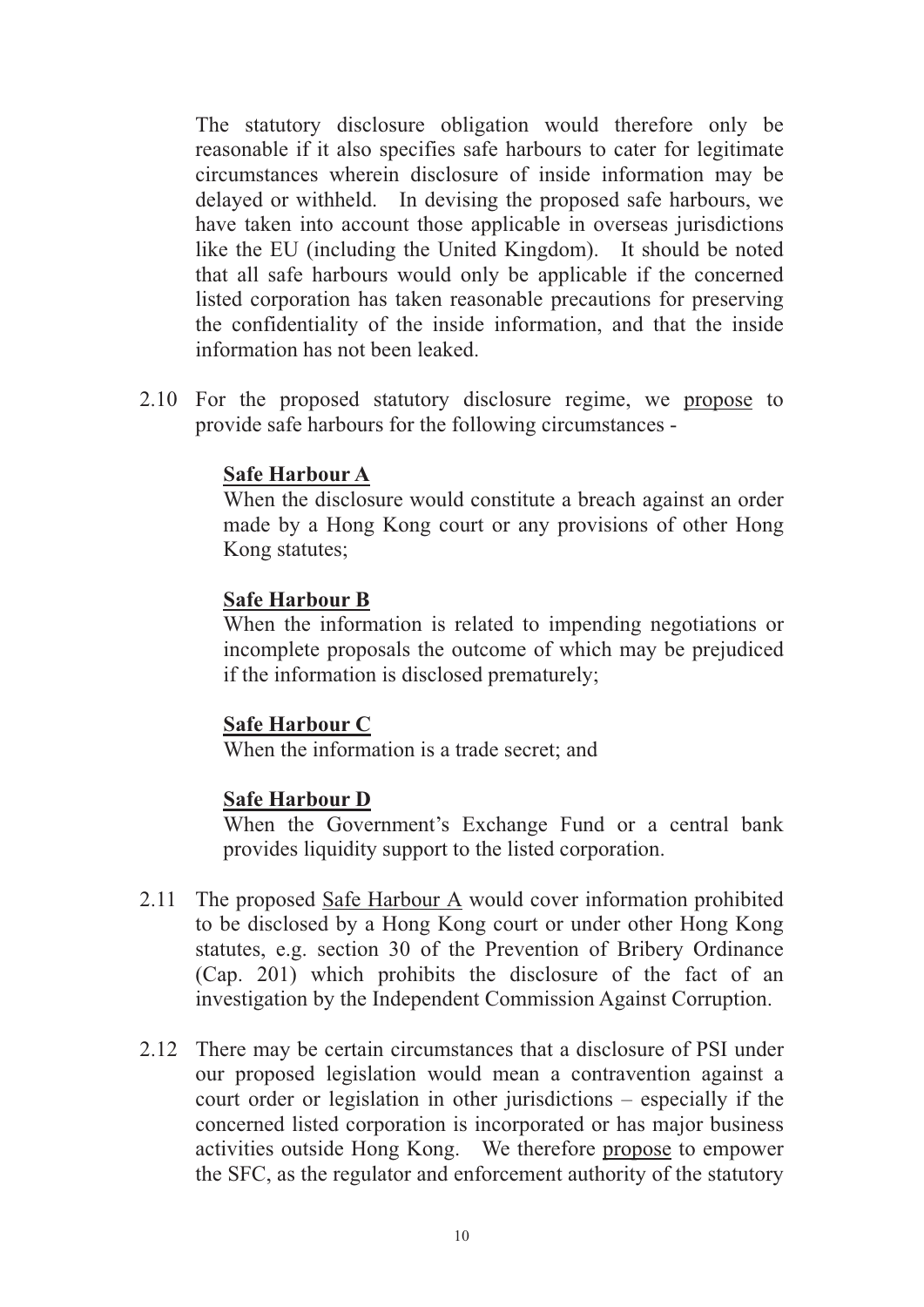disclosure requirements, to grant a waiver to listed corporations if they face disclosure prohibition arising from court orders or legislation of another jurisdiction. (The respective roles of the SFC and SEHK are set out in Chapter 3.) Such waiver may only be given if the listed corporation could show that the waiver should be granted on appropriate grounds. We further propose to empower the SFC to impose appropriate conditions on the waiver.

- 2.13 The SFC will deal with applications for a waiver in a reasonable, fair and expedient manner. They would be considered by an SFC internal committee that would make first instance decision after considering all relevant facts and circumstances of the case.
- 2.14 Where a waiver is rejected by the committee, the listed corporation may request the decision be reviewed by the Board of the SFC. A request for such review must be made to the Board of the SFC within 2 business days after the refusal of the waiver. Any member of the SFC who was involved in the first instance decision shall not participate in the deliberation and voting of the SFC Board in considering the review.
- 2.15 In line with the "user pays" principle, the SFC proposes that the listed corporation should be charged with a fee for SFC to process the waiver application. This would also help deter any abusive use of the waiver application process to delay disclosure of PSI.
- 2.16 With the proposed Safe Harbour B, listed corporations need not disclose negotiations or proposals for say, mergers and acquisitions, which have not yet been concluded, so that the outcome of which may not be prejudiced. This is however subject to the treatment of rumours as set out in paragraph 2.22 if there were leakage before the negotiations or proposals were concluded.
- 2.17 The proposed Safe Harbour C would enable keeping of trade secret confidential. In other words, listed corporations would not be compelled to disclose information used in a trade or business which if disclosed to a competitor would be liable to cause real or significant harm to the owner of the trade secret (which should be the concerned listed corporation) and that the owner must maintain strict confidentiality of that information.
- 2.18 There may also be very rare circumstances when the need to maintain and safeguard financial stability overrides the benefit of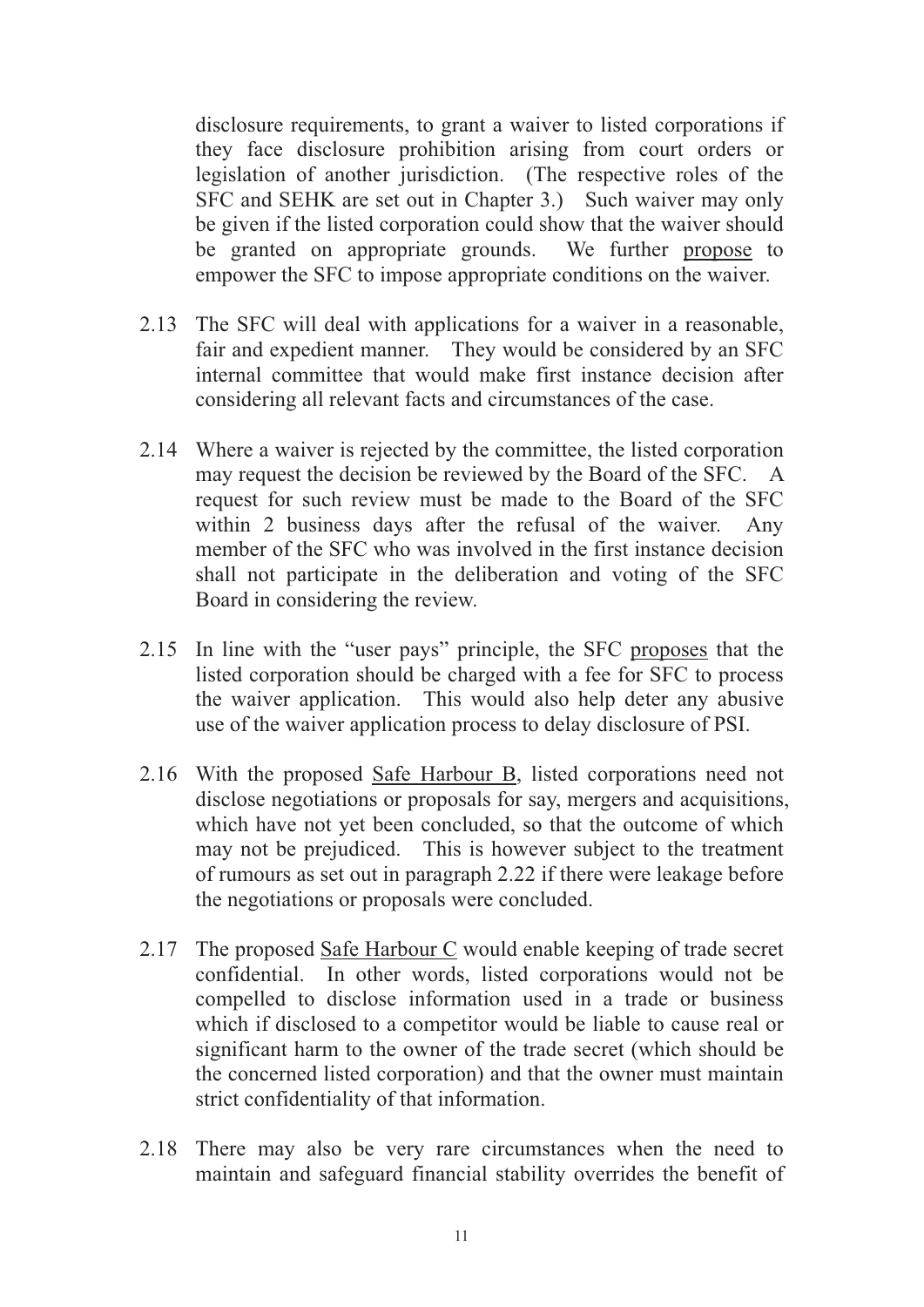making a given piece of information public. One example would be the provision to banking institutions of liquidity support by Government or central banks in times of financial crisis or heightened financial tension. In these circumstances, immediate disclosure of the receipt of liquidity support by a listed corporation which is a banking institution (or by a member of its corporate group which is a banking institution) could lead to a loss of confidence in the institution, resulting in the liquidity assistance having insufficient time to serve its intended purpose of helping the institution resolve its difficulties. Furthermore, a loss of confidence in one institution has the potential, either directly or through contagion, to adversely affect the banking system as a whole. Withholding disclosure of the liquidity support could allow the institution to recover from its liquidity difficulties to the benefit of its depositors, other creditors and shareholders and the overall stability of Hong Kong's financial markets.

- 2.19 To cater for such rare but critical circumstances, the proposed Safe Harbour D would specify that a listed corporation should not be required to disclose inside information concerning the provision of liquidity support by the Government's Exchange Fund or by a central bank (including overseas central banks) to it or to a member of its group. The United Kingdom has provided a similar safe harbour in the Financial Services Authority's Disclosure and Transparency Rules.
- 2.20 To allow for flexibility and to cater for unforeseen circumstances as a result of rapid market development in the financial services industry, we propose to empower the SFC to, after consulting the Financial Secretary, make rules under the SFO to prescribe further safe harbours if it considers that it is in the public interest to do so. This proposal draws reference from section 282(2) of the SFO.
- 2.21 Indicative draft legislative provisions on the proposed safe harbours are set out at **Annex 1** for reference.

## **Question 2**

- (a) Do you agree to the provision of the four proposed safe harbours?
- (b) Do you agree that the SFC should be empowered to grant waivers, and to attach conditions thereto?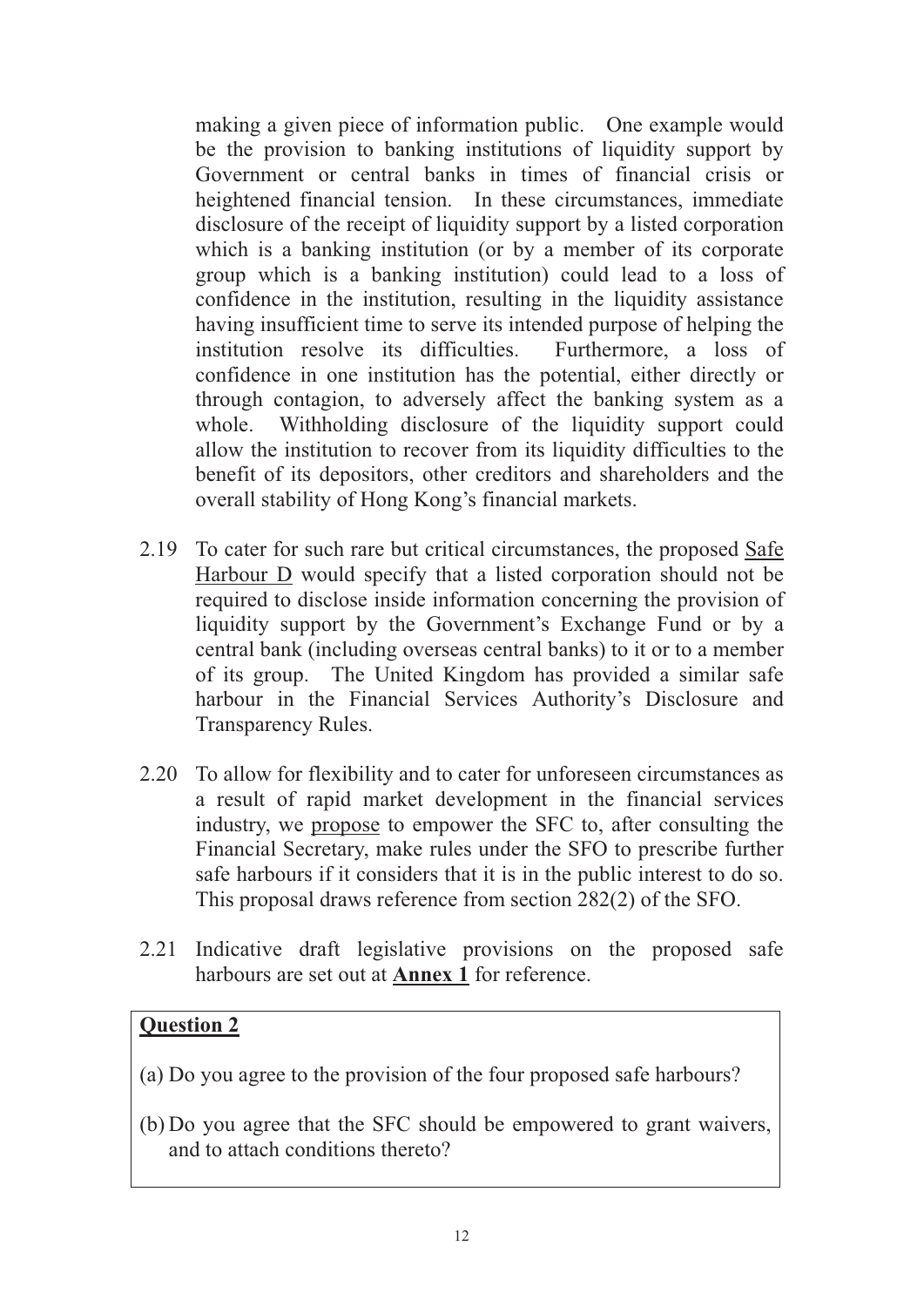- (c) Do you think that the legislation should provide for additional safe harbours? If so, what are these additional safe harbours?
- (d) Do you agree that the SFC should be empowered to prescribe further safe harbours in the form of rules under the SFO?

## Rumours

2.22 Our proposal would not oblige listed corporations to respond to mere rumours. Otherwise, they may be under an undue burden of responding to rumours from time to time. However, where rumours indicate that the inside information intended to be kept confidential has been leaked, the listed corporation would need to disclose the inside information. The EU (including the United Kingdom) handles rumours in a similar manner.

## Guidelines on the Disclosure Obligation

- 2.23 When imposing a statutory obligation on the listed corporations to disclose inside information, we believe that it is of utmost importance to ensure that listed corporations are clear about their obligations under the law. This is to ensure that they would not fall short of the obligation inadvertently and that they would not have to bear the unnecessary burden of making frequent disclosure even if that information is not price sensitive, which may in turn overwhelm the investing public with information irrelevant for their making of investment decisions.
- 2.24 Noting that the EU has promulgated detailed guidelines<sup>7</sup> on what constitutes inside information and when it is legitimate to delay the disclosure of inside information, we propose that the SFC also promulgates detailed guidelines to provide guidance on what constitutes inside information under the statutory disclosure requirements and when the statutory safe harbours would be applicable. The SFC has prepared draft guidelines on disclosure of inside information and is separately consulting the public. The SFC's consultation paper is attached at **Annex 2** for reference.<sup>8</sup>

 $<sup>7</sup>$  Please refer to the directives issued by the Committee of European Securities Regulators (CESR) in</sup> 2007 and 2009 – i.e. the sets of CESR guidance and information on the common operation of the Market Abuse Directive to the market (Reference: CESR/06-562b and CESR/09-219).

<sup>8</sup> Consequent upon the establishment of the proposed legislative regime, the SFC will publish guidelines, under section 399 of the SFO, to assist listed corporations to comply with their obligations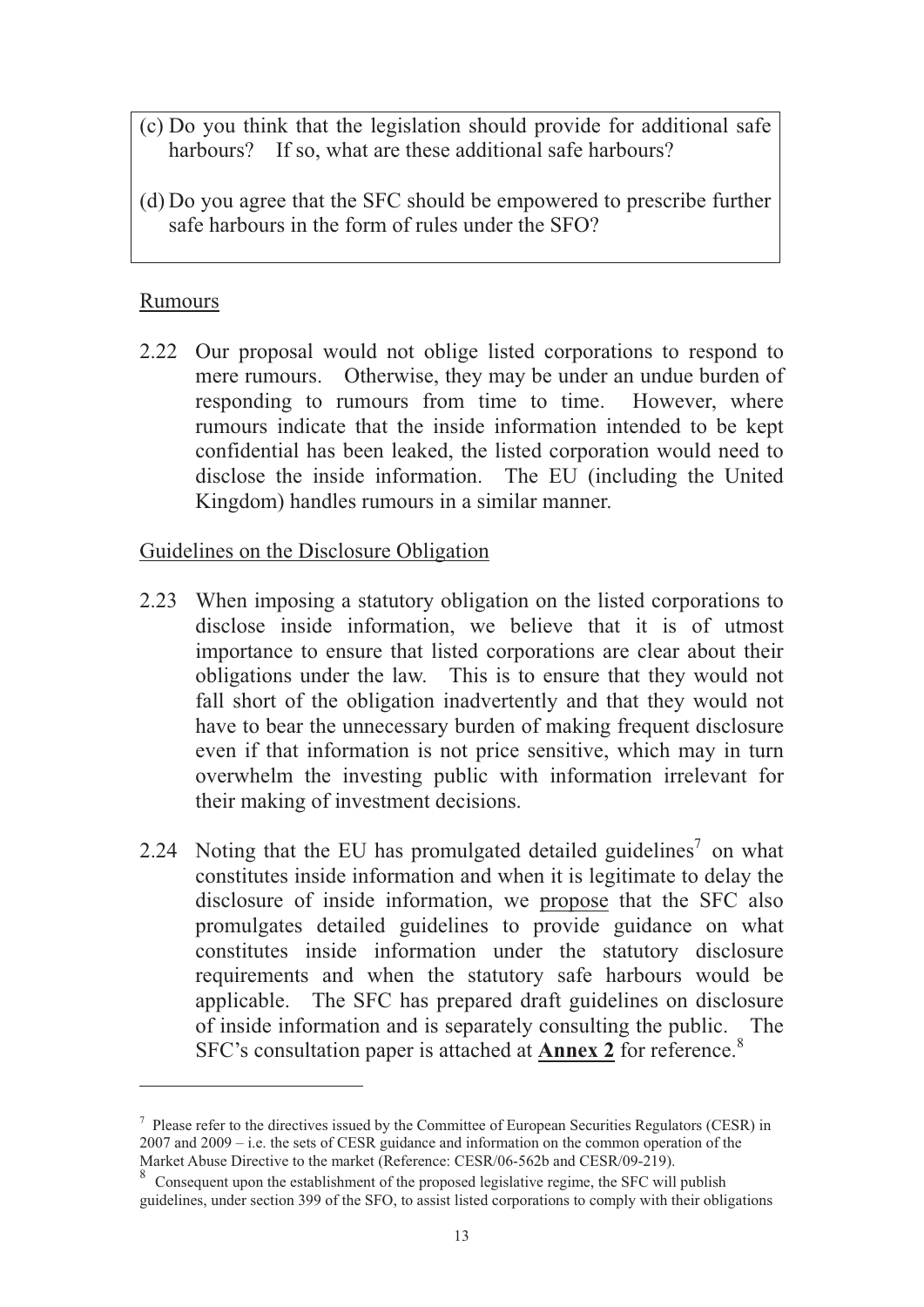## **Sanctions**

- 2.25 We have been working on this legislative proposal on the premise that it should seek to effectively enhance the quality and hence the reputation of our equity market without stifling market development. This would require a piece of legislation that would promote effective compliance with, and allow effective enforcement of, the disclosure obligations to be underpinned by adequate deterrent against a breach of these statutory obligations.
- 2.26 In the previous consultation, we had contemplated criminal sanctions against deliberate breaches of the statutory disclosure obligations. The market had expressed serious concerns about when a non-disclosure would amount to a breach of the statutory obligations and the consequence of criminal prosecution.
- 2.27 In developing the proposed disclosure obligation, we have engaged market participants to have a better grasp of the key areas to which we should pay attention in order to ensure that the proposal is practical and conducive to compliance. Since a breach of the proposed disclosure obligation might not involve a clear deliberate act or behaviour, there are market concerns on how PSI should be determined. If the directors/officers choose to "play it safe" and make disclosure indiscriminately, the market could be inundated with too much information which may not help the investors in making an informed decision.
- 2.28 A listed corporation is in possession of a large amount of information every day and may be engaged in business negotiations on a frequent basis. There could also be cost implication for listed corporations to determine whether a piece of information is PSI and hence should be disclosed.
- 2.29 We have carefully considered these market concerns. While the concept of "relevant information" has been used in the "insider dealing" regime for two decades, we acknowledge that it would take time for the market to accumulate experience in complying with the proposed disclosure obligation. We would therefore propose focussing on civil sanctions against non-disclosure of PSI by listed corporations. We would keep under review the

to disclose inside information under the SFO. Comments on the SFC's draft guidelines should be sent to the SFC direct.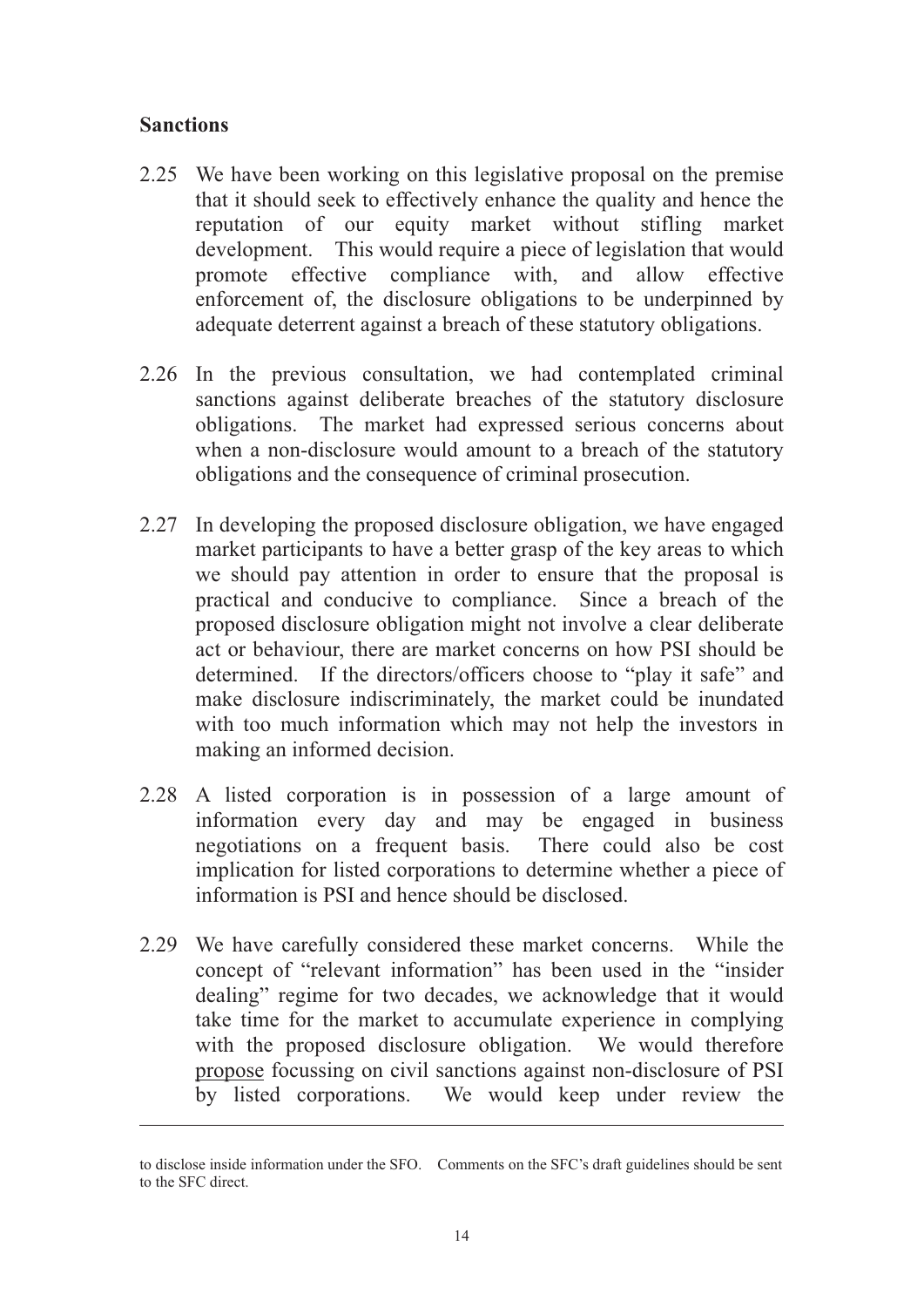effectiveness of the regime, and consider the need for creating additional sanctions, including criminal sanctions, in the light of local and international market experience. From our research, the EU does not require its member states to impose criminal sanctions on breaches of statutory requirements to disclose PSI. In the United Kingdom, the Financial Services and Markets Act stipulates that civil fines may be imposed on such breaches.

- 2.30 We propose that directors and officers be obliged to take all reasonable measures from time to time to ensure that proper safeguards exist to prevent the corporation from breaching the statutory disclosure requirements. Should a listed corporation be found to have breached the statutory disclosure requirements, and that such a breach is a result of any intentional, reckless or negligent act or omission on the part of any individual director or officer, or that any individual director or officer has not taken all reasonable measures to prevent the listed corporation from breaching the statutory disclosure requirements, the director or officer would also be regarded as having breached the statutory disclosure requirements. Indicative draft legislative provisions are set out at **Annex 1** for reference.
- 2.31 We propose that one or more than one of the following civil sanctions be imposed on the listed corporations and individual directors or officers breaching the statutory disclosure requirements -
	- (a) a regulatory fine up to \$8 million on the listed corporation and/or the director;
	- (b) disqualification of the director or officer from being a director or otherwise involved in the management of a listed corporation for up to five years;
	- (c) a "cold shoulder" order on the director or an officer (i.e. the person is deprived of access to market facilities) for up to five years;
	- (d) a "cease and desist" order on the listed corporation, director or officer (i.e. an order not to breach the statutory disclosure requirements again);
	- (e) an order that any body of which the director or officer is a member be recommended to take disciplinary action against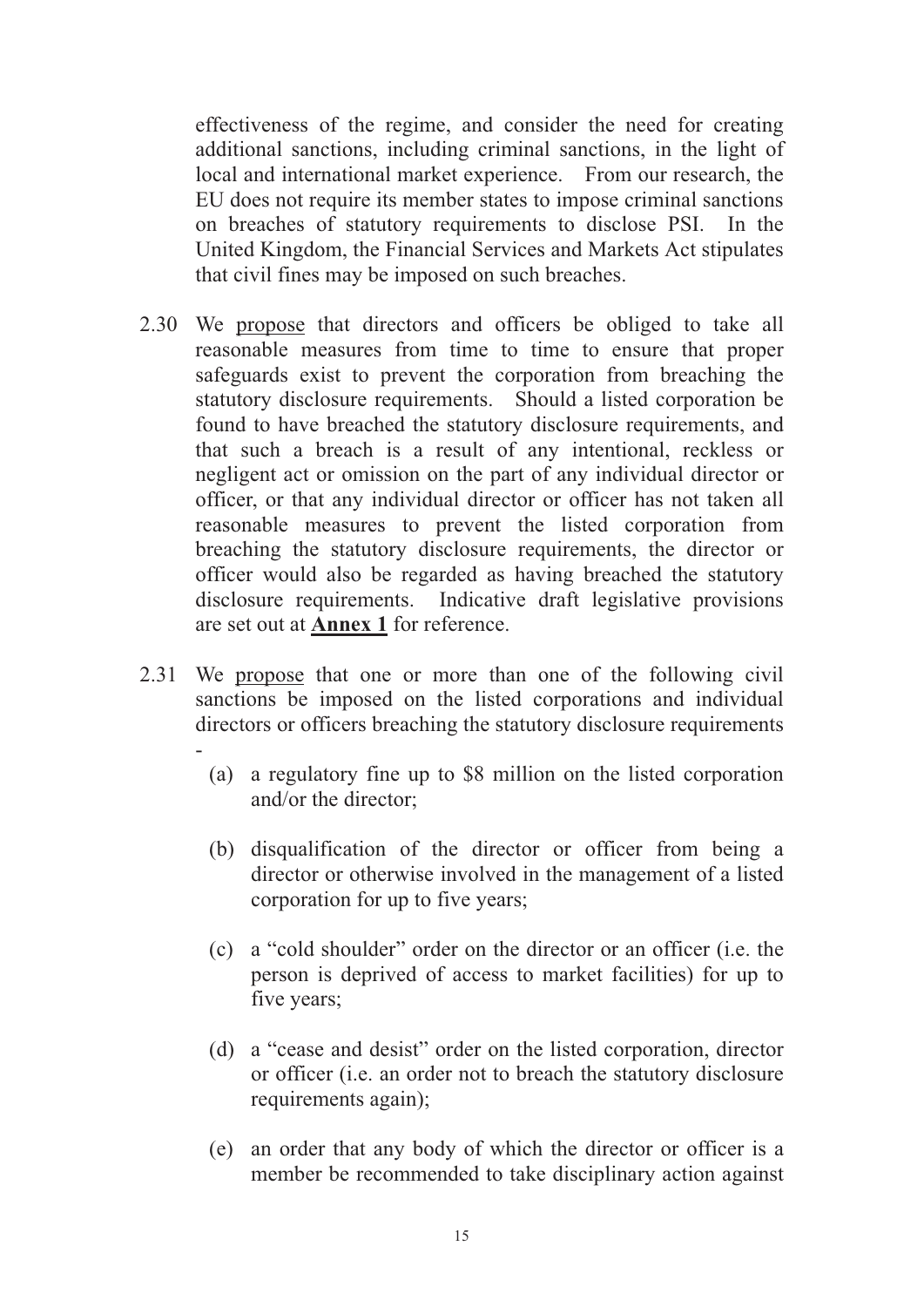him; and

- (f) payment of costs of the civil inquiry and/or the SFC investigation by the listed corporation, director or officer.
- 2.32 The  $MMT<sup>9</sup>$  has already had experience in dealing with cases concerning "inside information" and in considering the above orders (b) to (f). We propose extending the jurisdiction of MMT to cover cases regarding breaches of the statutory disclosure requirements. The proposed spectrum of sanctions would provide the MMT with sufficient flexibility to calibrate sanctions against breaches of the disclosure requirements for different degrees of severity.
- 2.33 The fines mentioned in paragraph 2.31(a) above are intended to be regulatory in nature, and the MMT will be required to comply with the principle of proportionality when determining the amount of regulatory fines to be imposed by reference to the facts and circumstances in a particular case. We propose to require the MMT to only order the payment of a fine which is, in the circumstances of the case, proportionate and reasonable in relation to the conduct of the listed corporations and/or director breaching the disclosure requirements. The factors that MMT may take into consideration include-
	- (a) the seriousness of the conduct of the one breaching the disclosure requirements;
	- (b) whether the conduct was intentional, reckless or negligent;
	- (c) whether the conduct may have damaged the integrity of the securities and futures market;

<sup>&</sup>lt;sup>9</sup> The MMT was established on 1 April 2003 under section 251 of the SFO to hear and determine market misconduct in accordance with Part XIII and Schedule 9 of the SFO. The Chairman of the MMT (who must be a judge or deputy judge of the Court of First Instance; a former Justice of Appeal of the Court of Appeal; or a former judge or former deputy judge of the Court of First Instance) is appointed by the Chief Executive on the recommendation of the Chief Justice. The Chairman sits with two members from the business and professional community. The MMT makes its findings to the civil standard of proof, i.e. on balance of probabilities. Every sitting of the Tribunal must be held in public unless the Tribunal considers, in the interests of justice, that a sitting (or any part of it) should be held in private. The MMT proceedings are civil and inquisitorial in nature. The MMT has powers to compel the giving of evidence including testimony on oath or affirmation. It has power to stay its own proceedings. The MMT may direct the SFC to investigate further and it can receive any further evidence so obtained.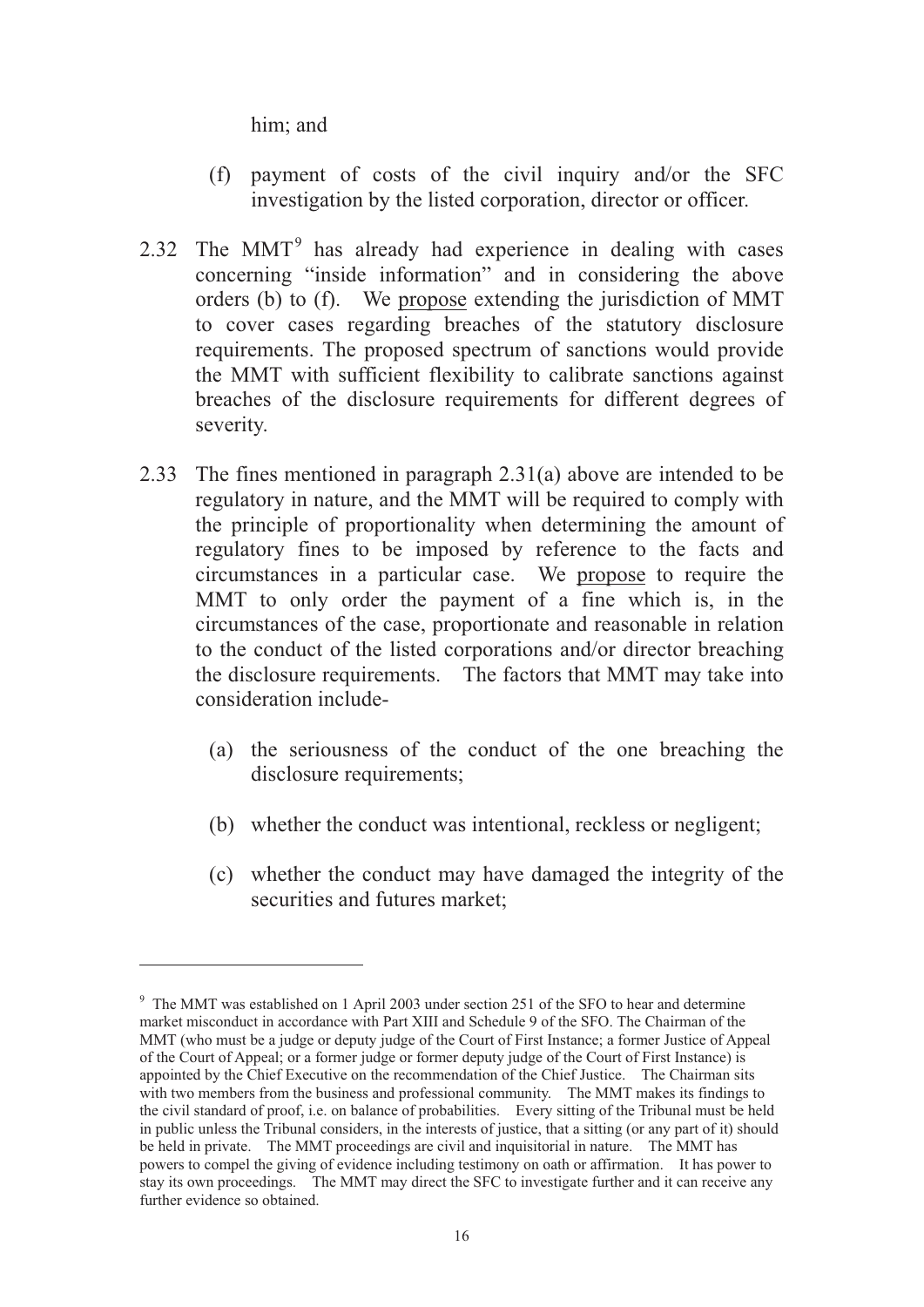- (d) whether the conduct may have damaged the interest of the investing public;
- (e) whether the conduct has resulted in a benefit to the person or any other person;
- (f) the financial resources of the one breaching the disclosure requirements;
- (g) whether the breach has resulted in any gain or loss avoided to the person in breach; and
- (h) any conduct by the one breaching the disclosure requirements which
	- i. previously resulted in it/him being convicted of an offence in Hong Kong;
	- ii. previously resulted in it/him being identified by the MMT as having engaged in any market misconduct;
	- iii. previously resulted in it/him being identified as an insider dealer.
- 2.34 To allow for a streamlined process to enforce the statutory disclosure requirement, we propose to empower the SFC to institute proceedings on such breaches before the MMT, without having to first submit the case to the Financial Secretary for his decision to do so<sup>10</sup>. In line with international practice, we propose applying this streamlined arrangement to other proceedings before the MMT $^{11}$
- 2.35 We propose that persons suffering pecuniary loss as a result of others breaching the disclosure requirements could rely on the MMT findings to take civil actions to seek compensation from those having breached the disclosure requirements. As a safeguard, no person is to be liable to pay such compensation unless it is fair, just and reasonable in the circumstances of the case that he should be so liable. This proposal draws reference from

<sup>&</sup>lt;sup>10</sup> Currently under sections 252(2) of SFO, it is the Financial Secretary who institutes proceedings before the MMT. Upon receipt of reports from the SFC, the Financial Secretary would seek legal advice from Department of Justice to assist him in deciding whether proceedings should be instituted.  $11$  Other MMT proceedings cover six types of market misconduct, namely insider dealing, false trading, price rigging, disclosure of information about prohibited transactions, disclosure of false or misleading information inducing transactions and stock market manipulation.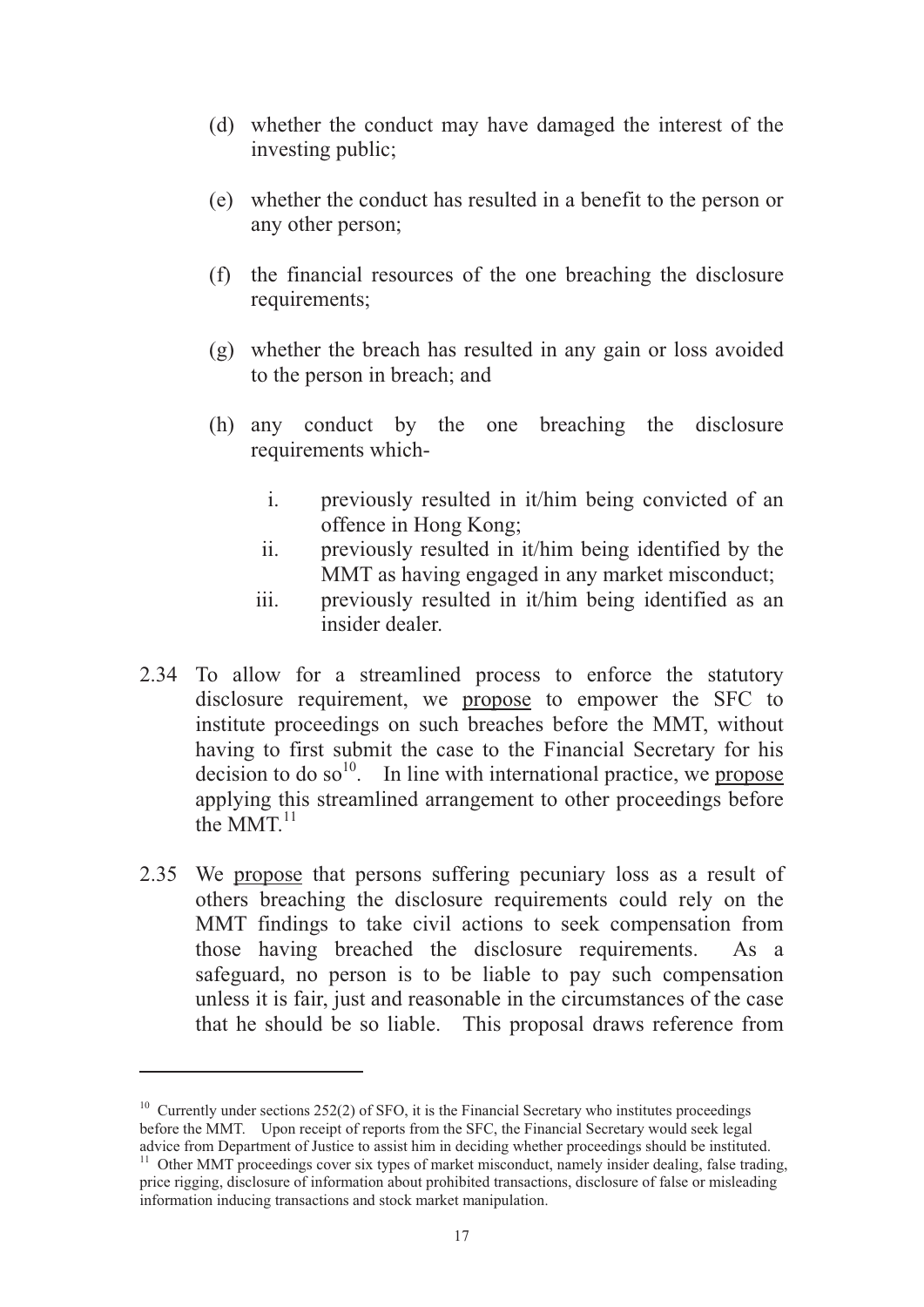section 281 of the SFO to enhance deterrence against non-compliance.

2.36 In addition, the SFC may, where appropriate, take action under the existing sections 213 and 214 of the SFO in respect of non-compliance with the statutory disclosure obligation, to apply for injunctive and disqualification orders.<sup>12</sup> These additional civil remedies would enhance the enforcement effectiveness of the statutory disclosure regime.

## **Question 3**

- (a) Do you agree to extend the jurisdiction of the MMT to handle breaches of the statutory disclosure requirements?
- (b) Do you agree with the proposed range of civil remedies as set out in paragraphs 2.31, 2.35 and 2.36?
- (c) Do you agree to grant the SFC direct access to the MMT to institute proceedings on breaches of the statutory disclosure requirements?

 $12$  Section 213 specifies that the SFC may apply to the Court of First Instance for an injunction against persons who have contravened provisions of the SFO. These court orders may, for example, restrain or prohibit the occurrence or the continued occurrence of breaches of the disclosure requirements, or direct the persons to take steps to restore the parties to any transaction to the position in which they were before the transaction was entered into. Where the business or affairs of a listed corporation have been conducted in a manner which generally is prejudicial to the interests of its members, the SFC may, under section 214 apply to the Court of First Instance to disqualify a person from being involved in the management of any corporation.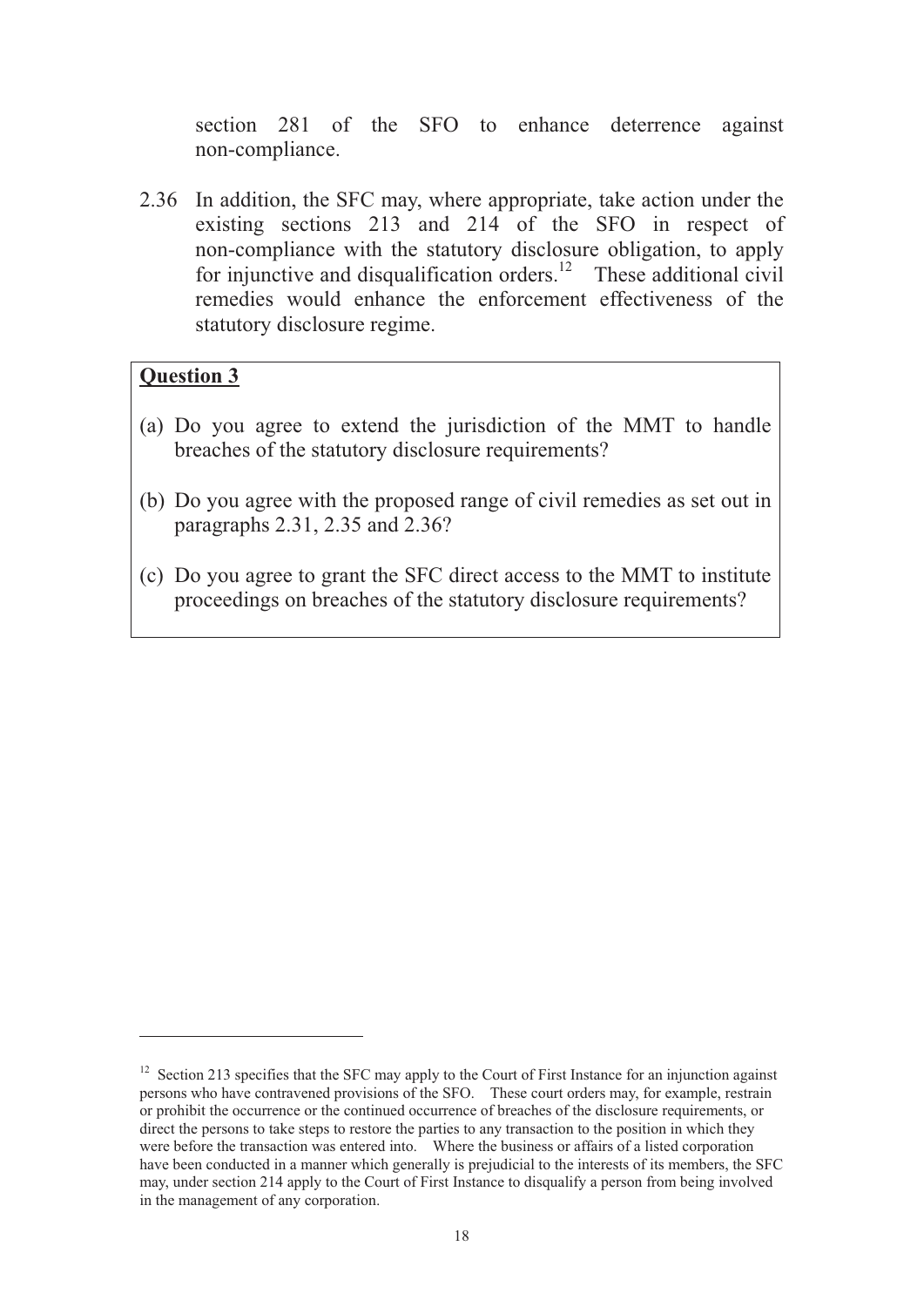## **CHAPTER 3**

## **REGULATORY STRUCTURE AND ENFORCEMENT**

#### **SFC as the Enforcement Authority**

- 3.1 The SFC, under the SFO, has the statutory functions to, among other things, maintain and promote the fairness, efficiency, competitiveness, transparency and orderliness of the securities and futures industry; and to suppress illegal, dishonourable and improper practices in the securities and futures industry. It is responsible for taking steps to ensure that provisions in the SFO are complied with and to investigate breaches of such provisions. SEHK is the frontline regulator of all listing-related matters and of corporations listed on its markets. It carries out such functions by administering the Listing Rules. Such division of duties has been reflected in the Memorandum of Understanding Governing Listing Matters between the SFC and SEHK, signed on 28 January 2003 ("MOU"). We propose that the statutory disclosure requirements be enforced by the SFC. This will keep the spirit of the division of duties in the MOU intact.
- 3.2 We note that, during the previous consultation, the market had raised concerns about the division of responsibilities between the SFC and SEHK under the statutory regime. The market then pointed out that the statutory regime should -
	- (a) avoid dual regulation to minimize the possibility of conflicting decisions between two regulators and compliance costs;
	- (b) ensure certainty and clarity so that listed corporations would know whether they should deal with the SFC or SEHK; and
	- (c) ensure that SEHK's existing practice of interpreting the listing requirements will continue into the new regime to provide a smooth transition.
- 3.3 We agree that these general principles should be observed when the SFC and SEHK perform their respective functions under the statutory regime.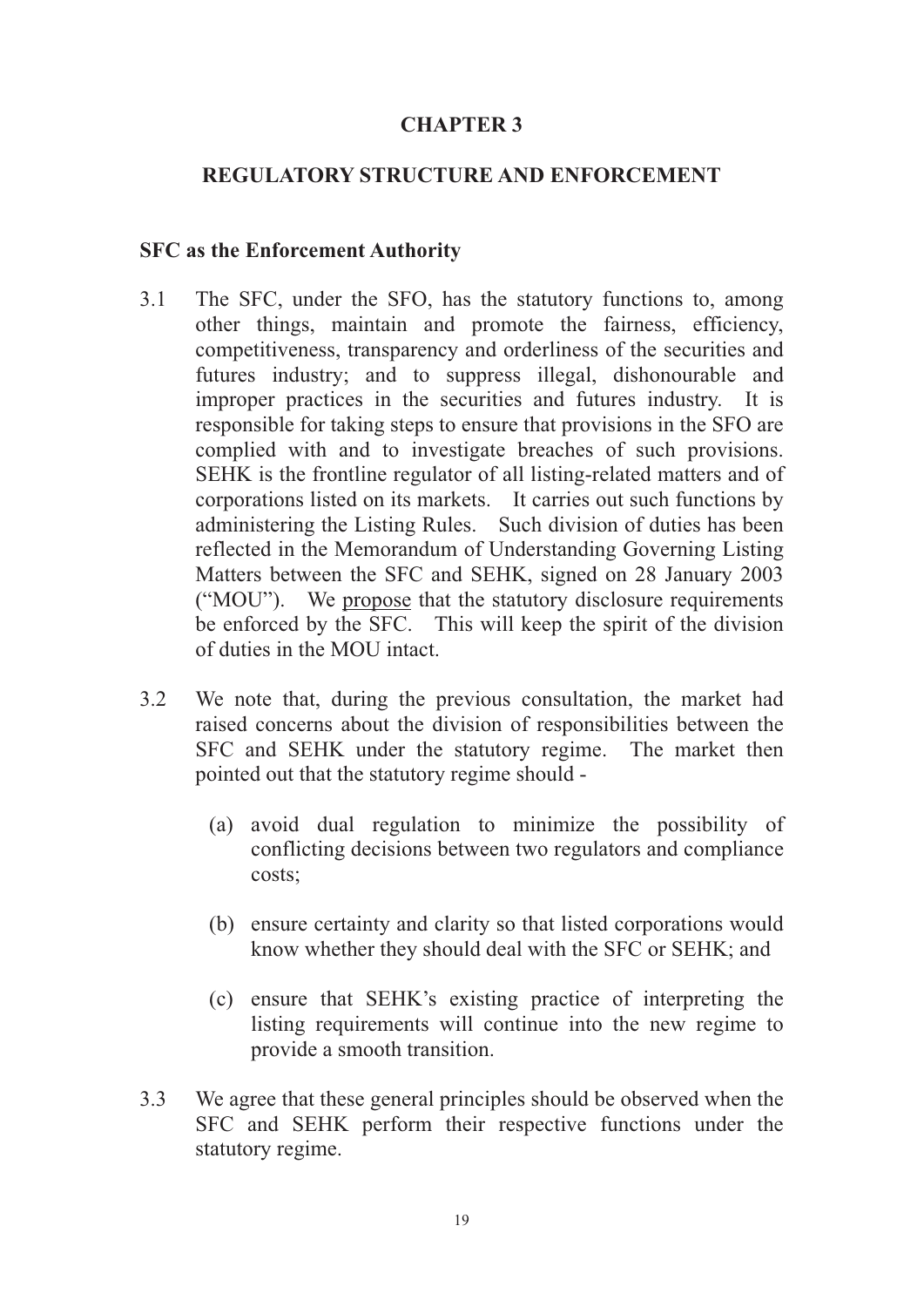## **Requirements in the SEHK Listing Rules**

3.4 Under the current approach, we are essentially turning the core part of the general obligation of disclosure currently under Rule 13.09(1) of the Rules Governing the Listing of Securities on SEHK and Rule 17.10(3) of the Rules Governing the Listing of Securities on the Growth Enterprise Market of SEHK into law. SEHK will, after conducting its public consultation and with the SFC's approval in accordance with established procedures, modify these general obligations of disclosure in the Listing Rules to dovetail them with the statutory provisions. SEHK will continue administering its Listing Rules.

## **Filing of Materials**

3.5 SEHK will remain as the frontline regulator. Listed corporations would not need to file disclosure materials with the SFC directly. SEHK will remain as the point of contact at the frontline and listed corporations would continue to file materials with SEHK. Indeed, as proposed in paragraph 2.8, a listed corporation can comply with the requirement in disclosure manner by disseminating the inside information via HKEx-EPS.

## **Informal Consultation with the SFC**

- 3.6 Under the current practice, listed corporations may approach SEHK for informal consultation with regard to the disclosure requirements under the Listing Rules. As the SFC will enforce the statutory regime under our proposal, the SFC (instead of SEHK) will provide such consultation service on the statutory PSI disclosure requirements after the commencement of the regime. The SFC expects that the questions for consultation will generally relate to the application of safe harbours, rather than deciding for a listed corporation whether certain information has to be disclosed. The SFC proposes providing such service for an initial period of 12 months, starting one month before the commencement of the statutory regime, and will review whether it is necessary to continue the service for an additional period.
- 3.7 SEHK will continue its informal consultation service with regard to the other disclosure requirements under the Listing Rules.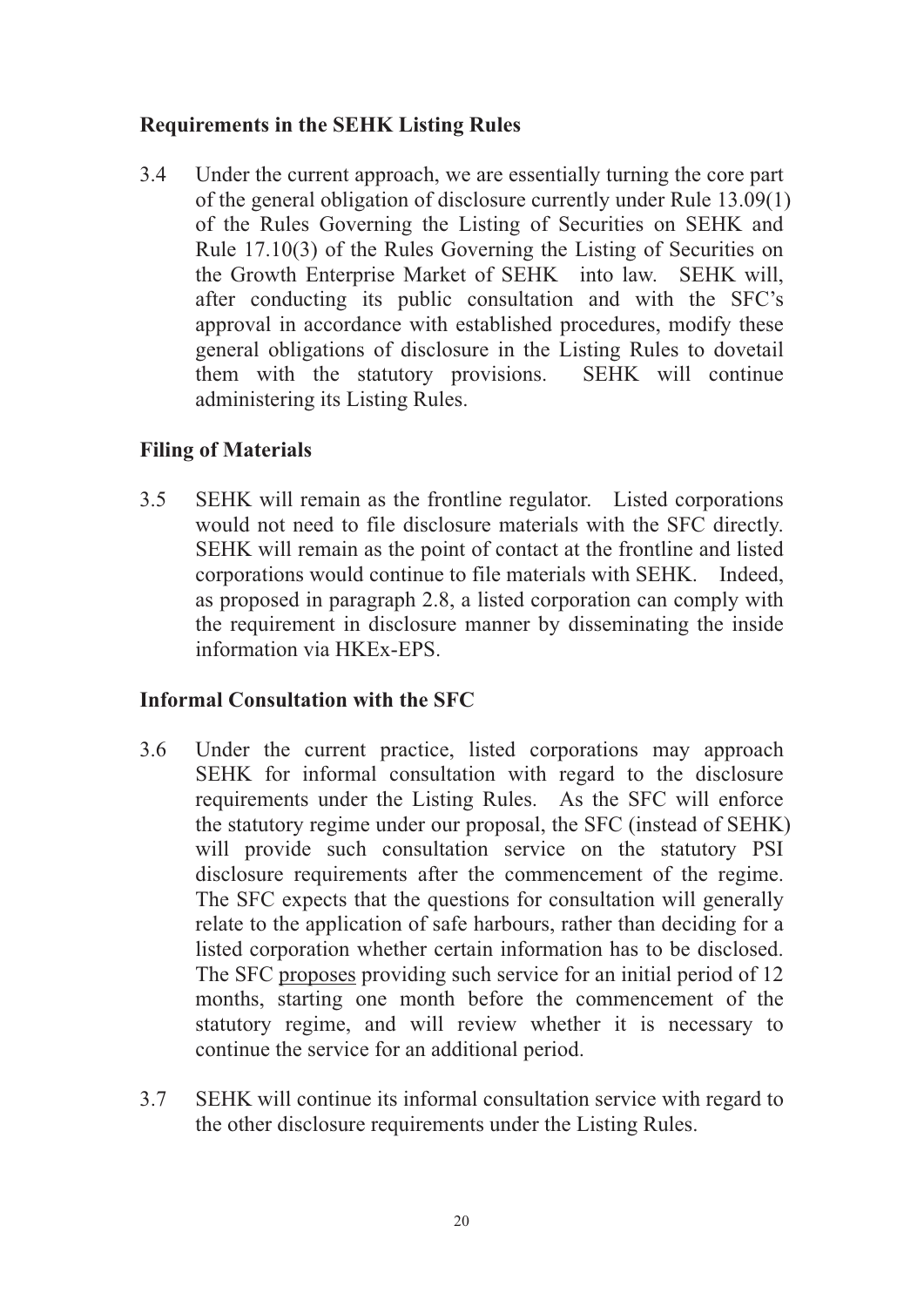## **Question 4**

Do you agree that the SFC should provide informal consultation for the listed corporations with regard to the statutory disclosure requirements, initially for a 12-month period?

## **Monitoring of Price and Volume Movements**

3.8 Currently both the SFC and SEHK are monitoring price and volume movements of listed securities for their respective purposes. For SEHK, the monitoring primarily is to discharge its statutory duty under section 21 of SFO to ensure, as far as reasonably practicable, an orderly, informed and fair market. For the SFC, the monitoring facilitates the detection of possible market misconduct and breaches against the statutory provisions under the SFO. Under the proposed disclosure regime, both entities will continue with their monitoring. If SEHK detects a possible breach of the statutory disclosure obligation, it would inform the SFC for follow-up action.

## **Enforcement of the Statutory Disclosure Obligation**

3.9 With the coming into force of the statutory regime, the SFC will assume the responsibility for handling all alleged breaches of the statutory disclosure obligation. We propose enabling the SFC to conduct investigation where it has reasonable cause to believe that a breach of the disclosure requirement may have taken place. This would be specified under section 182(1) of the SFO. The SFC will, upon receipt of a referral from the SEHK of a possible breach or upon detection of a possible breach at its own initiative, carry out investigation, under Divisions 3 and 4 of Part VIII (Supervision and Investigations) of the SFO, and pursue follow-up proceedings of the case. As at present, the SFC and SEHK would continue to liaise closely as to the processing of the relevant cases. While SEHK's intention is to modify the existing general obligations of disclosure in the Listing Rules to dovetail them with the statutory provisions (as mentioned in paragraph 3.4 above), possible breaches of the statutory PSI disclosure requirements will take precedence for investigation and enforcement by the SFC. If, however, the facts also demonstrate a possible breach of other requirements under the Listing Rules, SEHK may bring disciplinary action based on those infringements.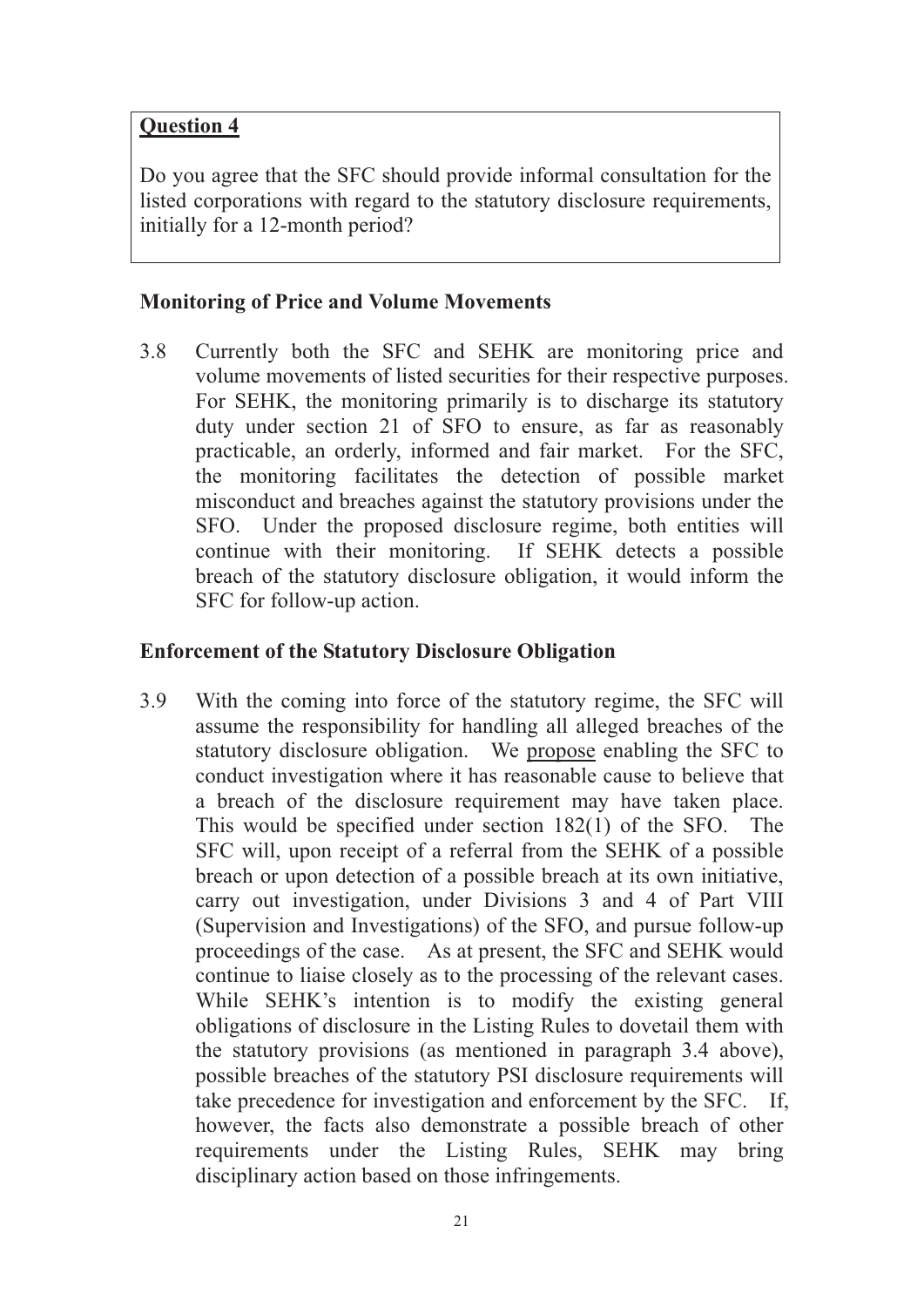3.10 The SFC and SEHK will consider the need for amending the MOU to set out their respective duties under the proposed disclosure regime and to minimize possible duplication of regulatory effort.

# **Question 5**

Do you think the administration and enforcement arrangements proposed by the SFC and SEHK in paragraphs 3.8 – 3.9 are appropriate? Do you have any comments on the respective roles of the SFC and SEHK to further enhance clarity?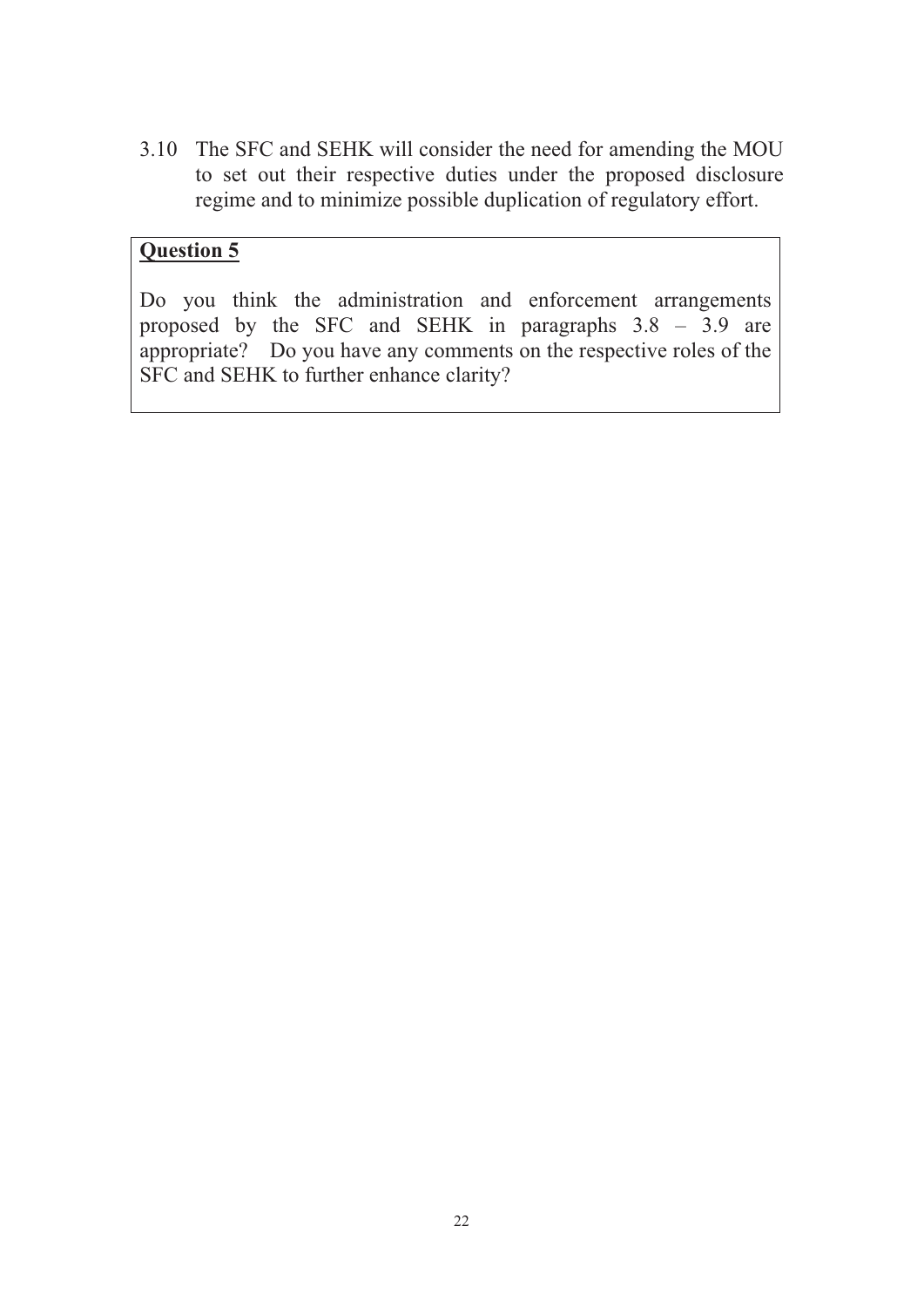## **CHAPTER 4**

#### **CONCLUSIONS**

- 4.1 The proposed statutory disclosure regime represents an important step forward in enhancing the disclosure culture among listed corporations. Compared with the existing regime under the SEHK Listing Rules, the proposed statutory regime has the advantages of -
	- (a) creating a formal statutory obligation for compliance with certain PSI disclosure requirements;
	- (b) providing a clearer set of PSI disclosure requirements with obligations and safe harbours explicitly set out in the law and the SFC's guidelines to facilitate listed corporations in ensuring compliance;
	- (c) allowing the SFC to resort to its powers under the SFO to conduct more effective investigation into a suspected breach of these statutory requirements;
	- (d) enabling all alleged breaches to be heard by an independent statutory body (the MMT);
	- (e) granting direct access for the SFC to institute proceedings before the MMT without having first to report to the Financial Secretary for his decision to do so, therefore allowing a streamlined process for hearings of alleged breaches of PSI disclosure requirements;
	- (f) imposing a wide range of statutory civil sanctions in respect of any proven breach of these PSI disclosure requirements;
	- (g) enabling persons suffering pecuniary loss as a result of others breaching the statutory disclosure requirements to rely on the results of the MMT proceedings to take civil actions against those breaching the requirements for compensation; and
	- (h) bringing our regime more in line with overseas jurisdictions, such as the EU (including the United Kingdom), in the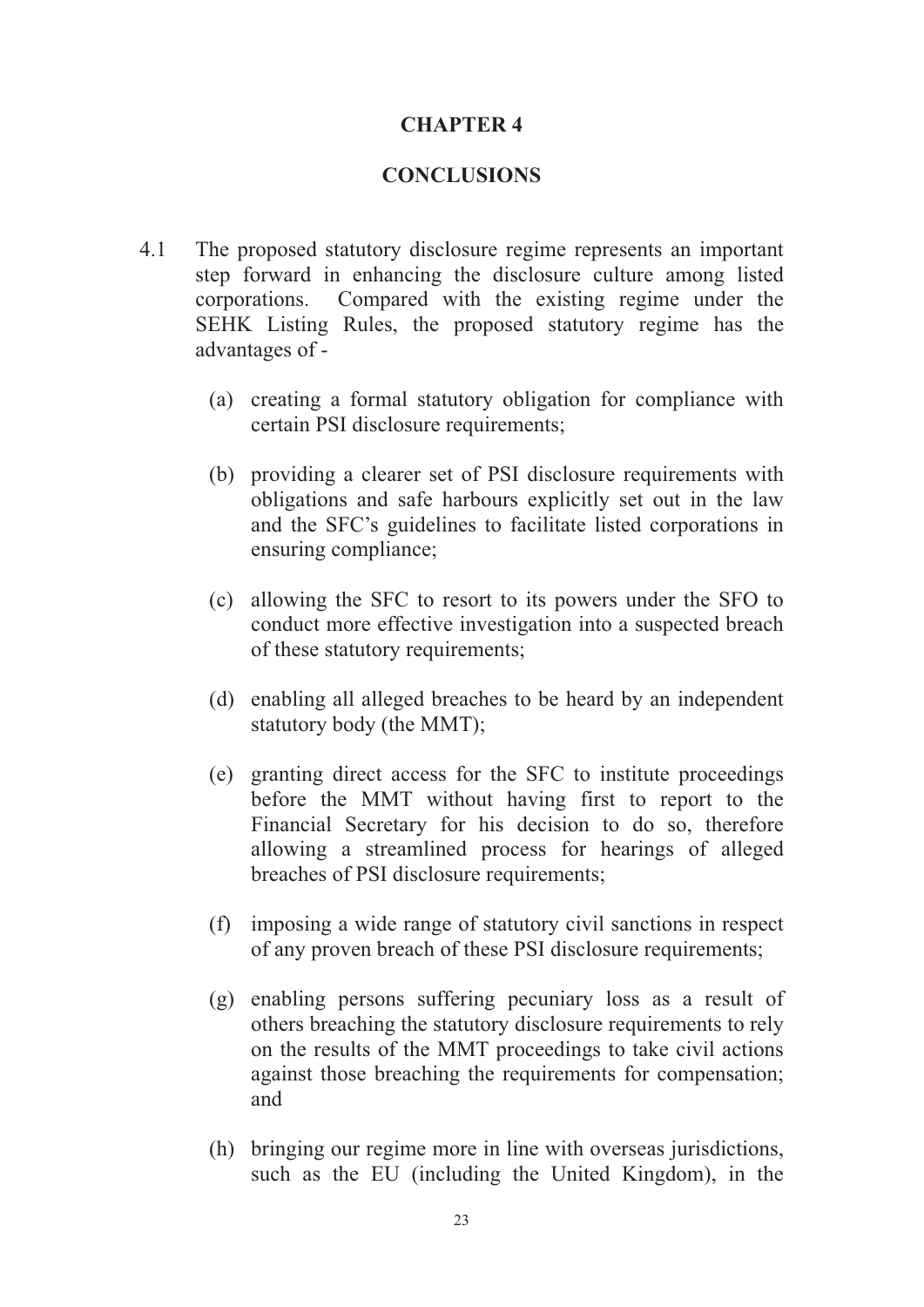approach of defining PSI in the statute and giving statutory status to the requirements to disclose PSI.

 These together would help demonstrate to the market our commitment to enhancing market transparency and quality, and would be an important step in enhancing Hong Kong's position as a leading international financial centre and the premier capital formation centre in the region.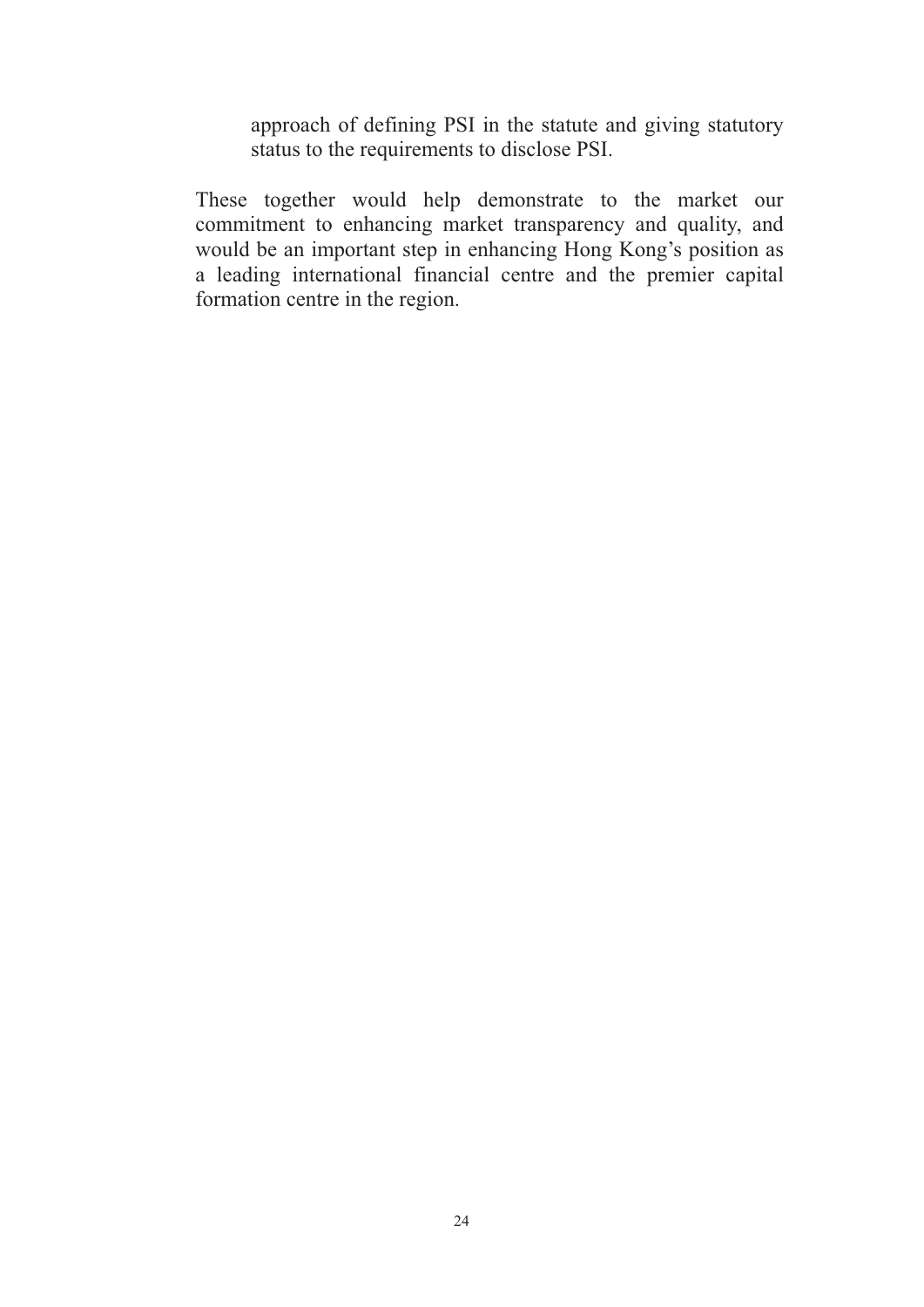#### **LIST OF QUESTIONS FOR CONSULTATION**

- Chapter 2 Question 1 (a) Do you agree with the proposal to adopt the existing definition of "relevant information" from the insider dealing regime under the SFO to define PSI?
	- (b) Do you agree that a listed corporation should be obliged to disclose to the public as soon as practicable any "inside information" that has come to its knowledge, and that it should be regarded to have knowledge of the inside information if a director or an officer has come into possession of that information in the course of the performance of his duties?
	- (c) Do you agree with the proposal that the disclosure must be made in a manner that can provide for equal, timely and effective access by the public to the information disclosed?
	- Question 2 (a) Do you agree to the provision of the four proposed safe harbours?
		- (b) Do you agree that the SFC should be empowered to grant waivers, and to attach conditions thereto?
		- (c) Do you think that the legislation should provide for additional safe harbours? If so, what are these additional safe harbours?
		- (d) Do you agree that the SFC should be empowered to prescribe further safe harbours in the form of rules under the SFO?
	- Question 3 (a) Do you agree to extend the jurisdiction of the MMT to handle breaches of the statutory disclosure requirements?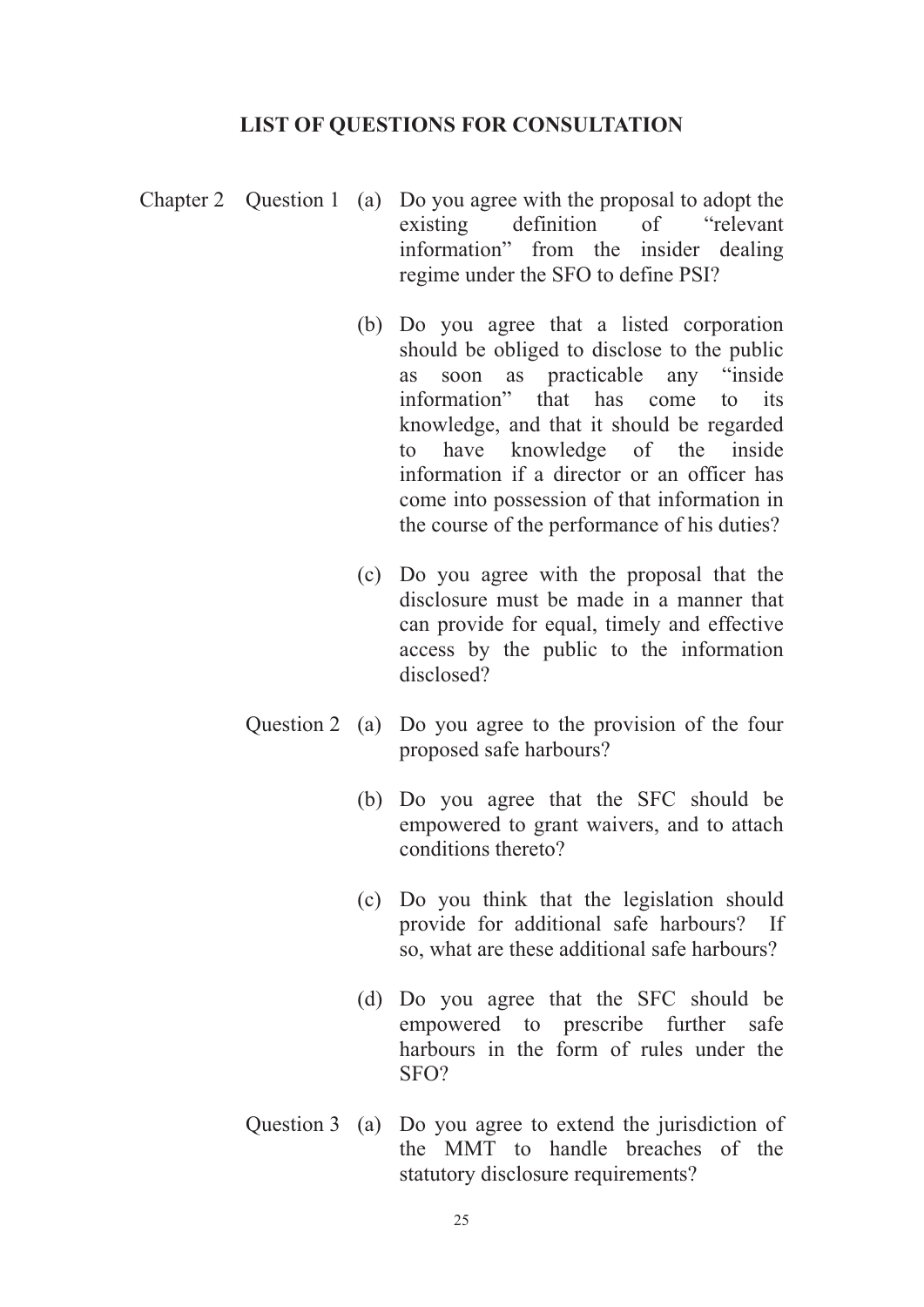- (b) Do you agree with the proposed range of civil remedies as set out in paragraphs 2.31, 2.35 and 2.36?
- (c) Do you agree to grant the SFC direct access to the MMT to institute proceedings on breaches of the statutory disclosure requirements?
- Chapter 3 Question 4 Do you agree that the SFC should provide informal consultation for the listed corporations with regard to the statutory disclosure requirements, initially for a 12-month period?
	- Question 5 Do you think the administration and enforcement arrangements proposed by the SFC and SEHK in paragraphs 3.8 – 3.9 are appropriate? Do you have any comments on the respective roles of the SFC and SEHK to further enhance clarity?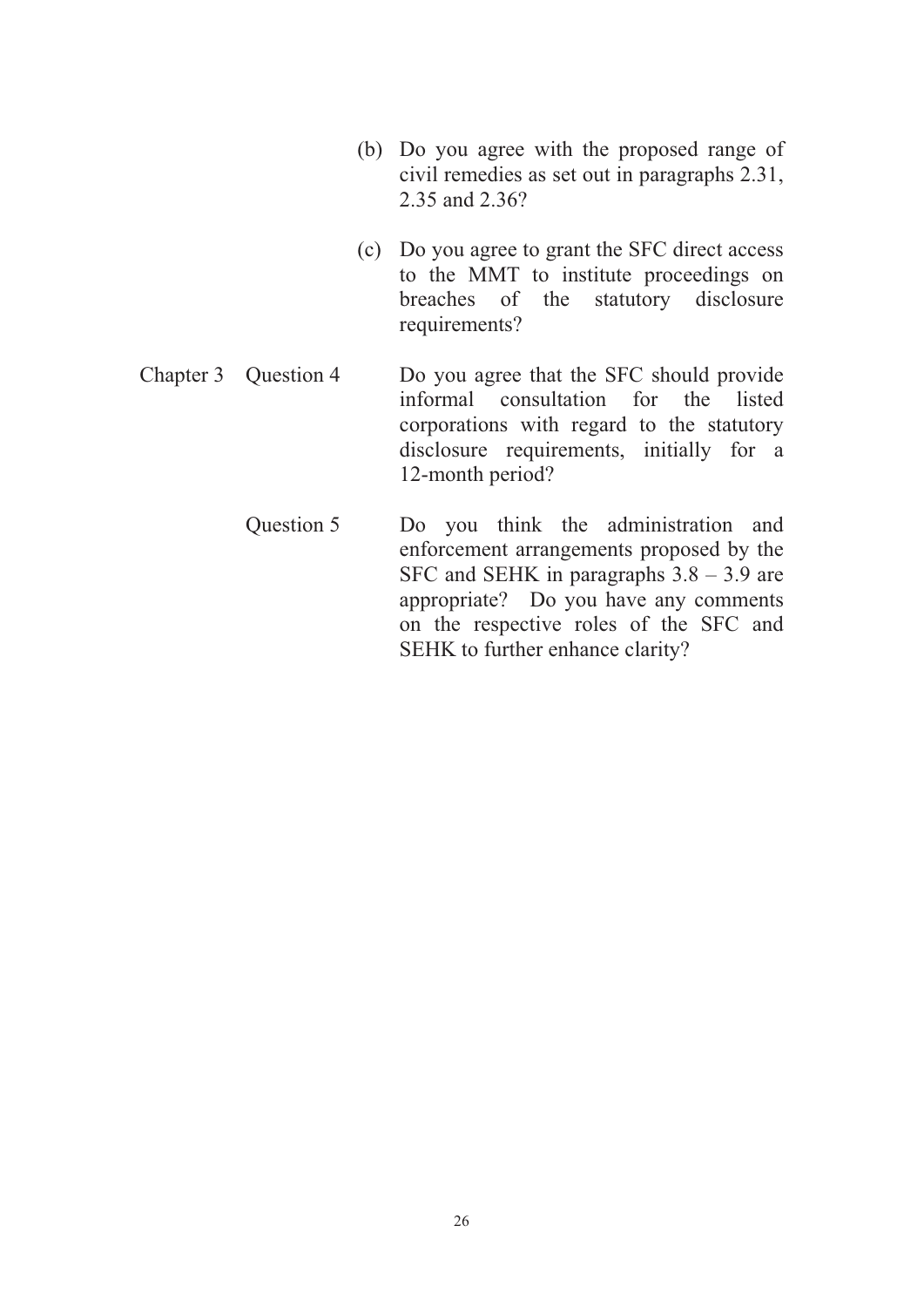#### **Annex 1**

### **Indicative Draft Legislative Provisions on Disclosure Obligations and Safe Harbours**

The Securities and Futures Ordinance (Cap. 571) is proposed to be amended by adding –

## "PART IIIA

## DISCLOSURE REQUIREMENTS RELATING TO LISTED **CORPORATIONS**

#### **Division 1 – Interpretation**

#### **101A. Interpretation of Part IIIA**

 $(1)$  In this Part –

"breach of a disclosure requirement" (違反披露規定) – see subsection (2); "derivatives" ( $\hat{m} \pm \hat{m}$ ), in relation to listed securities, means any of the

> following (whether or not they are listed and regardless of who issued or made them) –

- (*a*) rights, options or interests (whether described as units or otherwise) in, or in respect of, the listed securities:
- (*b*) contracts, the purpose or pretended purpose of which is to secure or increase a profit or avoid or reduce a loss, wholly or partly by reference to the price or value, or a change in the price or value,  $of -$ 
	- (i) the listed securities; or
	- (ii) any rights, options or interests referred to in paragraph (*a*);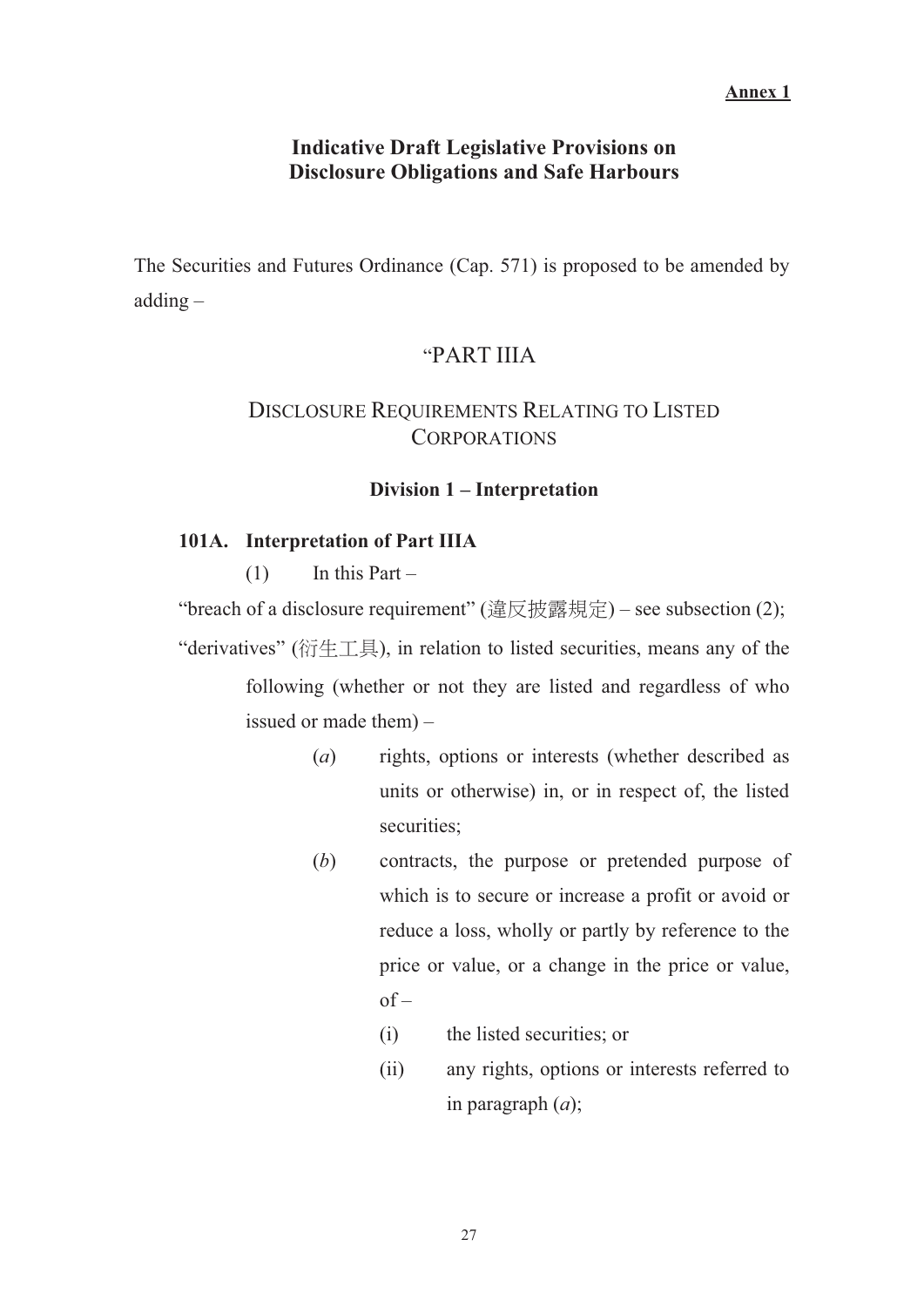- (*c*) rights, options or interests (whether described as units or otherwise) in, or in respect of –
	- (i) any rights, options or interests referred to in paragraph (*a*); or
	- (ii) any contracts referred to in paragraph (*b*);
- (*d*) instruments or other documents creating, acknowledging or evidencing any rights, options or interests or any contracts referred to in paragraph (*a*), (*b*) or (*c*), including certificates of interest or participation in, temporary or interim certificates for, receipts (including depositary receipts) in respect of, or warrants to subscribe for or purchase –
	- (i) the listed securities; or
	- (ii) the rights, options or interests or the contracts;

"inside information" (內幕消息), in relation to a listed corporation, means specific information that –

- $(a)$  is about
	- (i) the corporation;
	- (ii) a shareholder or officer of the corporation; or
	- (iii) the listed securities of the corporation or their derivatives; and
- (*b*) is not generally known to the persons who are accustomed or would be likely to deal in the listed securities of the corporation but would if generally known to them be likely to materially affect the price of the listed securities;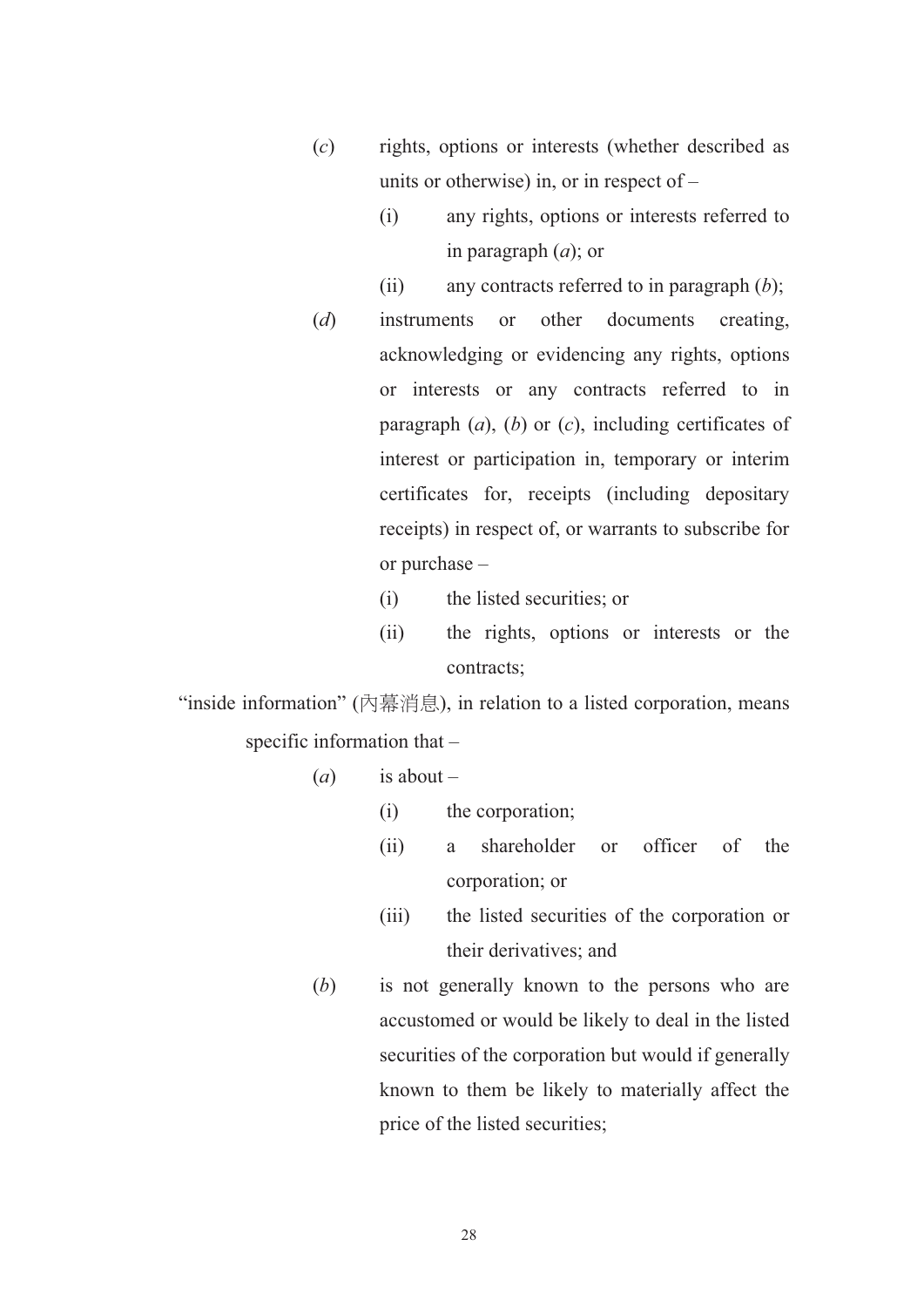- "listed" ( $\pm \overline{\pi}$ ) means listed on a recognized stock market see also subsection (3);
- "listed corporation" (ᾙ⾑㹤⢧) means a corporation which has issued securities that are, at the time of the breach of a disclosure requirement in relation to the corporation, listed;

"listed securities" (上市證券) means –

- (*a*) securities which, at the time of the breach of a disclosure requirement in relation to a corporation, have been issued by the corporation and are listed;
- (*b*) securities which, at the time of the breach of a disclosure requirement in relation to a corporation, have been issued by the corporation and are not listed, but which, at that time, it is reasonably foreseeable will be and which, in fact, are subsequently listed; or
- (*c*) securities which, at the time of the breach of a disclosure requirement in relation to a corporation, have not been issued by the corporation and are not listed, but which, at that time, it is reasonably foreseeable will be and which, in fact, are subsequently so issued and listed;

"securities" (證券) means -

- (*a*) shares, stocks, debentures, loan stocks, funds, bonds or notes of, or issued by, or which it is reasonably foreseeable will be issued by, a body, whether incorporated or unincorporated, or a government or municipal government authority;
- (*b*) rights, options or interests (whether described as units or otherwise) in, or in respect of, such shares,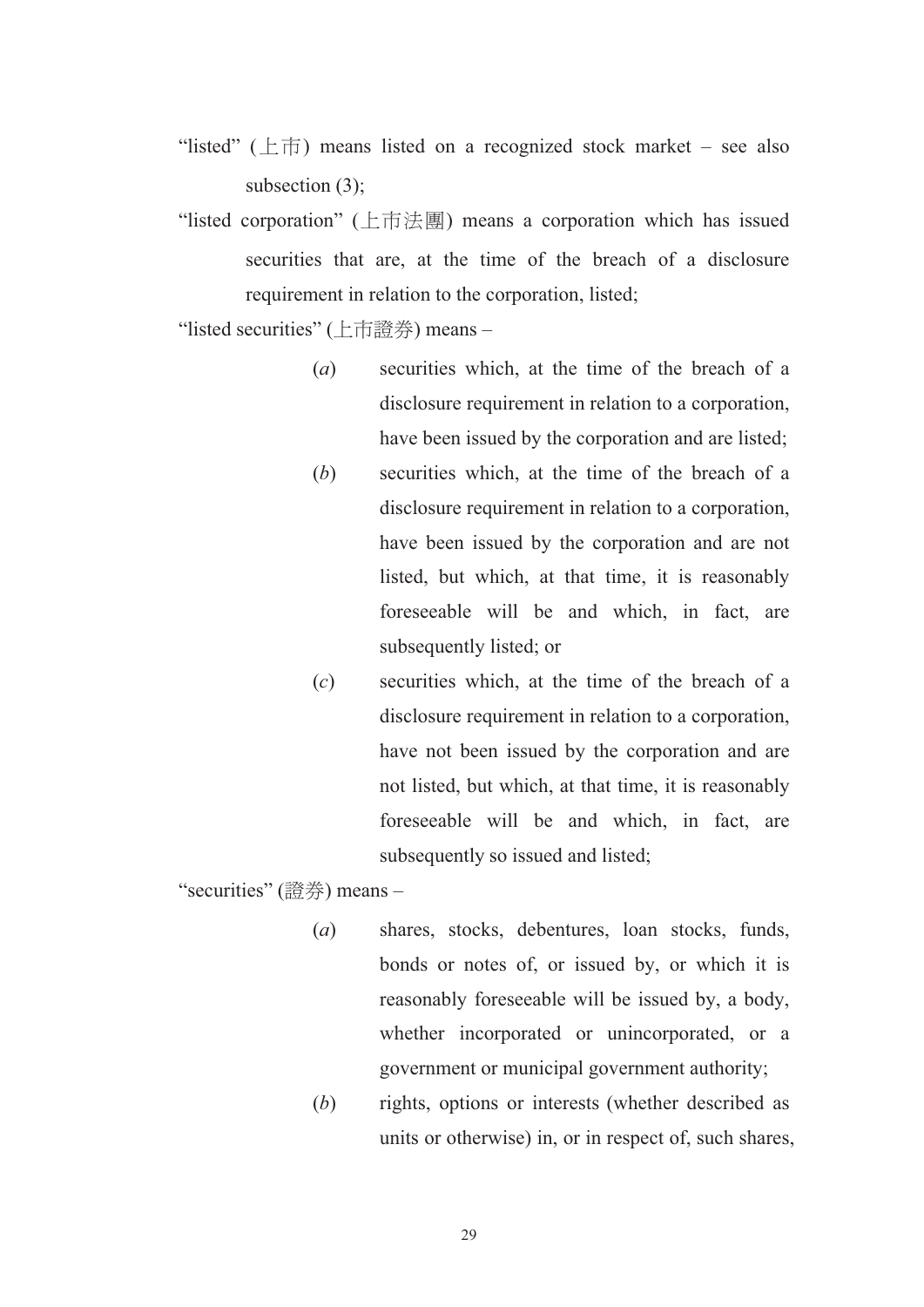stocks, debentures, loan stocks, funds, bonds or notes;

- (*c*) certificates of interest or participation in, temporary or interim certificates for, receipts for, or warrants to subscribe for or purchase, such shares, stocks, debentures, loan stocks, funds, bonds or notes;
- (*d*) interests, rights or property, whether in the form of an instrument or otherwise, commonly known as securities; or
- (*e*) interests, rights or property, whether in the form of an instrument or otherwise, prescribed by notice under section 392 as being regarded as securities in accordance with the terms of the notice.

(2) For the purposes of this Part, a listed corporation is in breach of a disclosure requirement if any of the requirements in section 101B or 101C is contravened in relation to the corporation.

(3) For the purposes of this Part, securities listed on a recognized stock market are to continue to be regarded as listed during any period of suspension of dealings in those securities on that market.

#### **Division 2 – Disclosure of inside information**

#### **101B. Requirement for listed corporations to disclose inside information**

(1) A listed corporation must, as soon as practicable after any inside information has come to its knowledge, disclose the information to the public.

(2) For the purposes of subsection (1), inside information has come to the knowledge of a listed corporation if an officer of the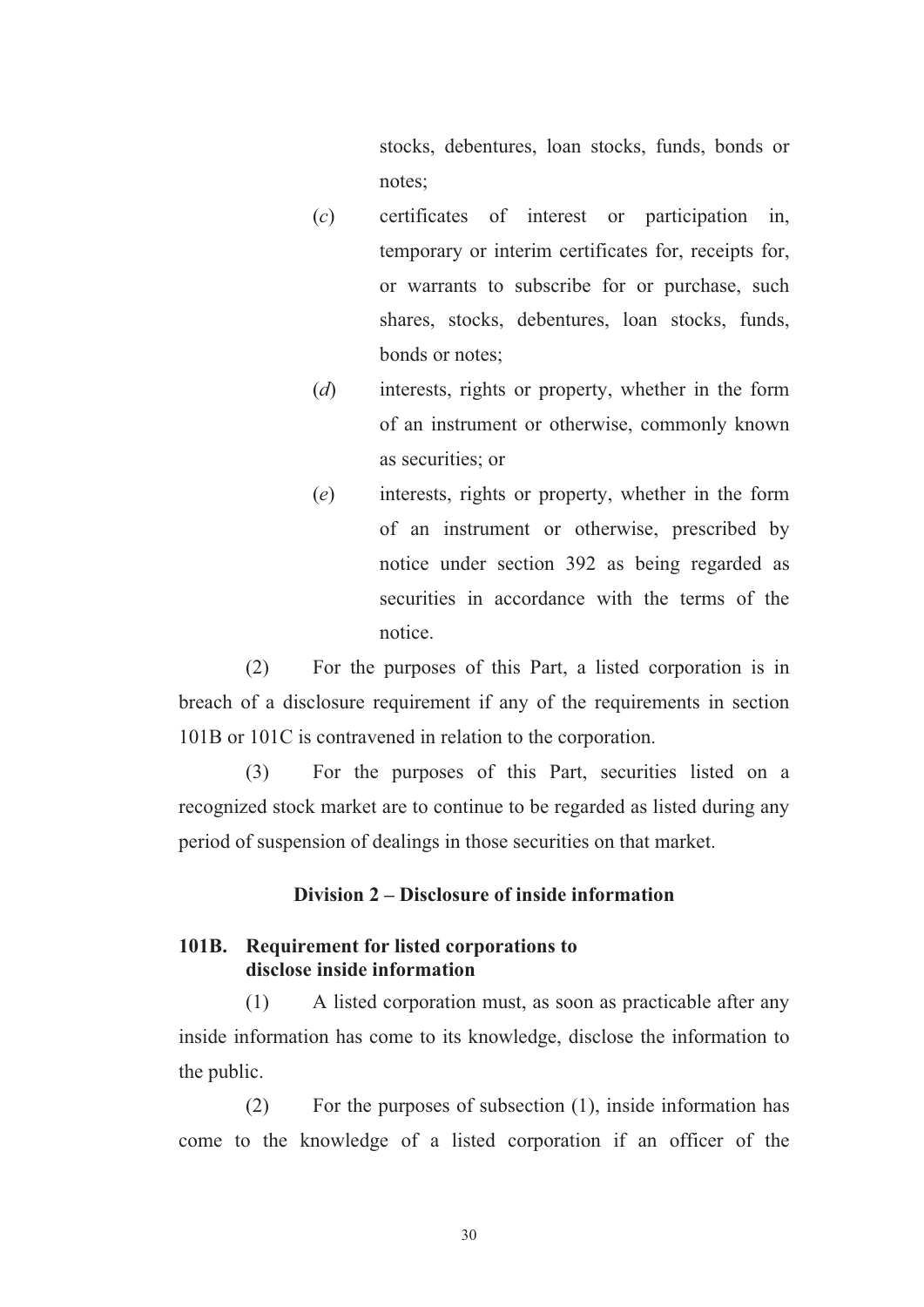corporation has, or ought reasonably to have, come into possession of the information in the course of performing functions as an officer of the corporation.

(3) A listed corporation fails to disclose the inside information required under subsection (1) if –

- (*a*) the information disclosed is false or misleading as to a material fact, or is false or misleading through the omission of a material fact; and
- (*b*) an officer of the corporation knows or ought reasonably to have known that, or is reckless or negligent as to whether, the information disclosed is false or misleading as to a material fact, or is false or misleading through the omission of a material fact.

(4) For the avoidance of doubt, subsection (3) does not limit the circumstances in which a listed corporation may fail to disclose the inside information required under subsection (1).

(5) This section is subject to sections 101C, 101D, 101E and 101F.

#### **101C. Manner of disclosure**

(1) A disclosure under section 101B must be made in a manner that can provide for equal, timely and effective access by the public to the inside information disclosed.

(2) Without limiting the manner of disclosure permitted under subsection (1), a listed corporation complies with that subsection if it has disseminated the inside information required to be disclosed under section 101B through an electronic publication system operated by a recognized exchange company for disseminating information to the public.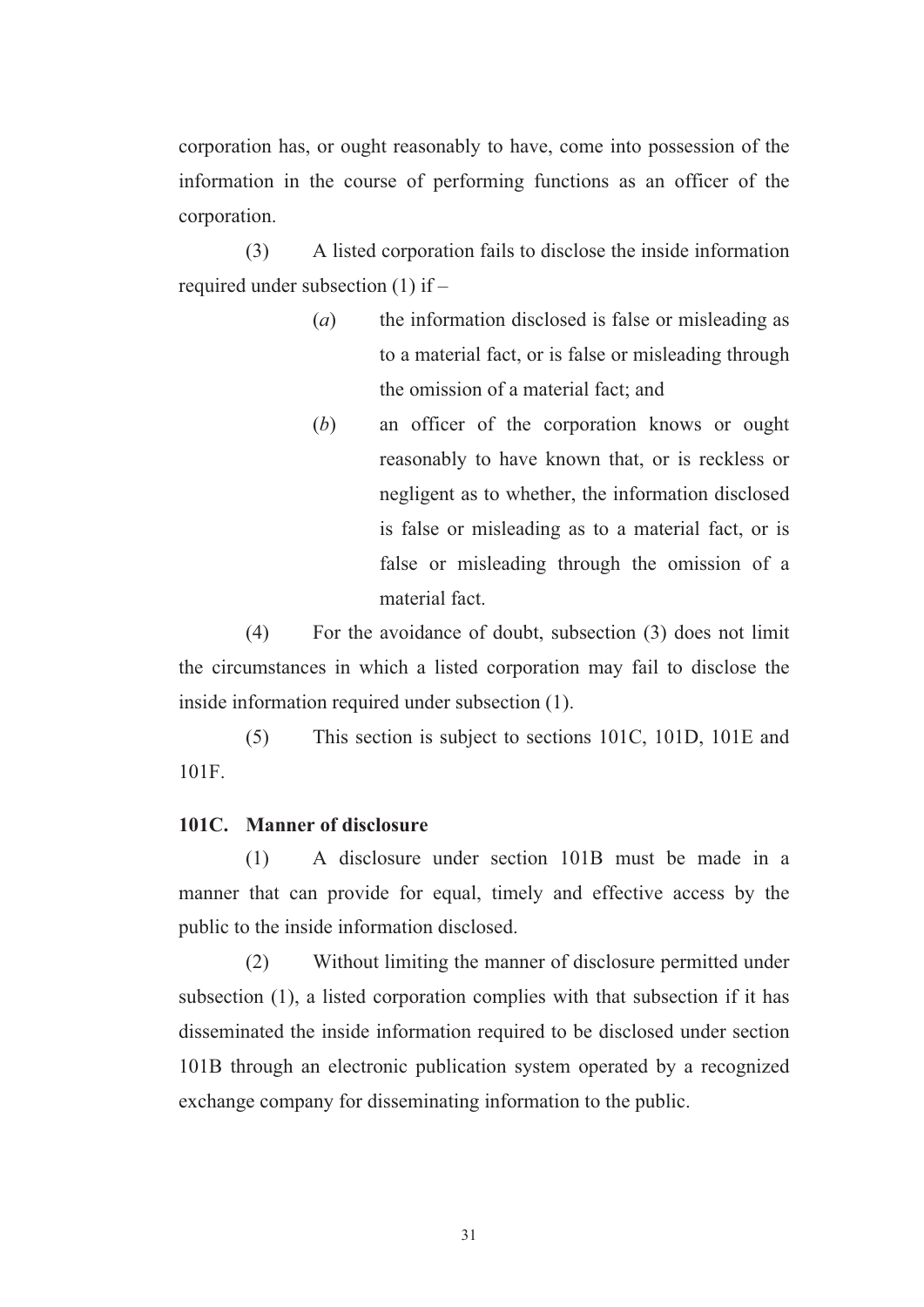#### **101D. Exceptions to section 101B**

(1) A listed corporation is not required to disclose any inside information under section 101B if and so long as –

- (*a*) the corporation takes reasonable precautions for preserving the confidentiality of the information;
- (*b*) the confidentiality of the information is preserved; and
- (*c*) one or more of the following applies
	- (i) the disclosure is prohibited under, or constitutes a contravention of a restriction imposed by, an enactment or an order of a court;
	- (ii) the information concerns an incomplete proposal or negotiation the outcome of which may be prejudiced if the information is disclosed prematurely;
	- (iii) the information is a trade secret;
	- (iv) the information concerns the provision of liquidity support by the Exchange Fund established by the Exchange Fund Ordinance (Cap. 66) or by a central bank (including a central bank of a place outside Hong Kong) to the corporation or, if the corporation is a member of a group of companies, to any other member of the group;
	- (v) the disclosure is waived by the Commission under section 101E(1), and any condition imposed under section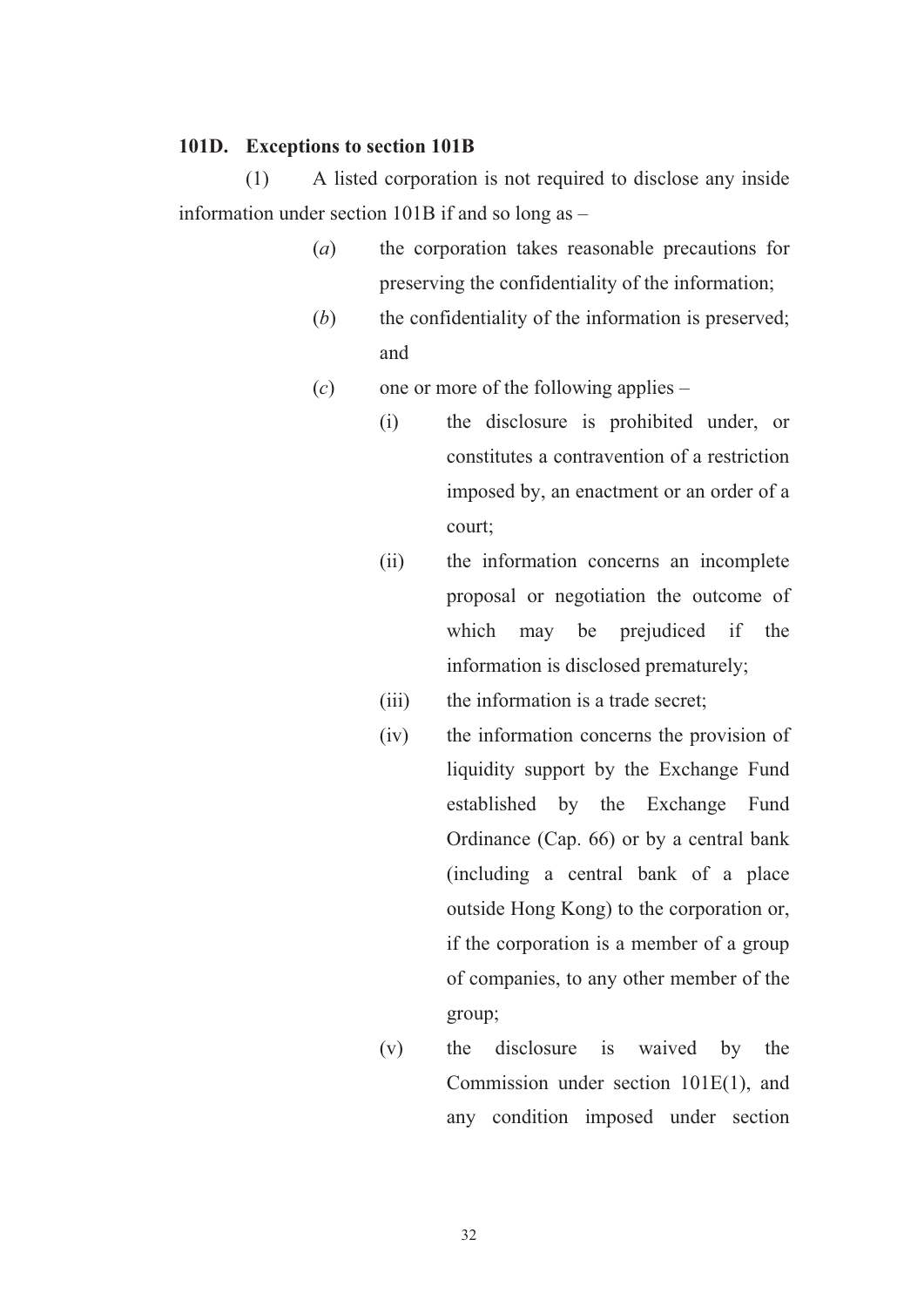101E(2) in relation to the waiver is complied with.

(2) For the purposes of subsection  $(1)(a)$ , a listed corporation has not failed to take reasonable precautions for preserving the confidentiality of any inside information merely because the corporation has, in the ordinary course of business, disclosed the information to any person who –

- (*a*) requires the information to perform the person's functions in relation to the corporation; and
- (*b*) by virtue of any enactment, rule of law, contract, or the articles of association of the corporation, is under a duty to the corporation not to disclose the information to any other person.

#### **101E. Waiver**

(1) The Commission may, on an application by a listed corporation, grant a waiver in relation to the disclosure of any inside information required to be disclosed under section 101B if the Commission is satisfied that the disclosure is prohibited under, or constitutes a contravention of a restriction imposed by, the legislation of a place outside Hong Kong or an order of a court exercising jurisdiction under the law of a place outside Hong Kong.

(2) The Commission may grant a waiver under subsection (1) subject to any condition that it considers appropriate to impose.

## **101F. Commission may make rules to prescribe circumstances in which section 101B does not apply**

(1) The Commission, after consultation with the Financial Secretary, may, if it considers it is in the public interest to do so, make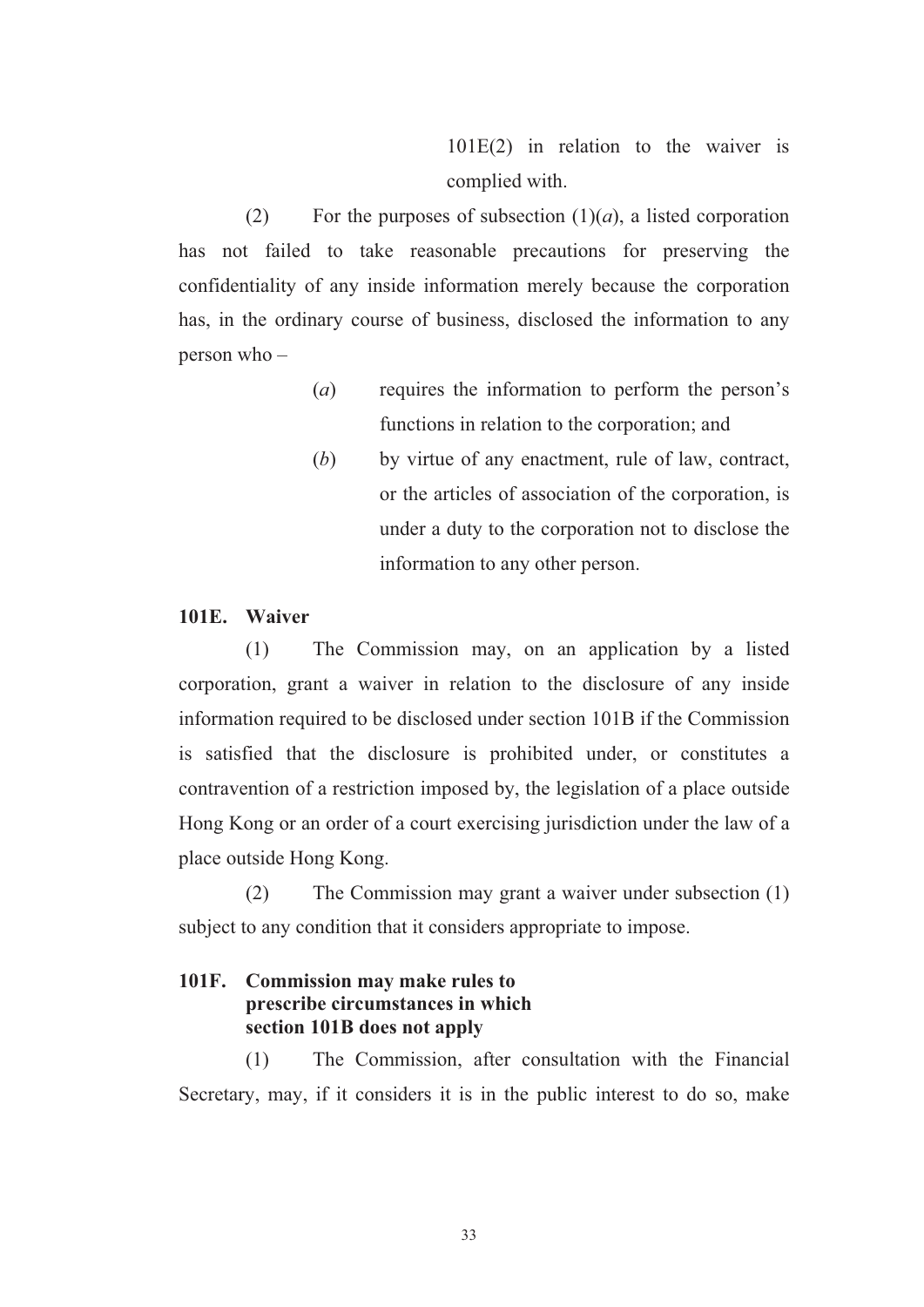rules to prescribe the circumstances in which a listed corporation is not required to disclose any inside information under section 101B.

(2) Section 101B does not apply in the circumstances prescribed by rules made under subsection (1).

#### **101G. Duty of officers of listed corporations**

(1) Every officer of a listed corporation must take all reasonable measures from time to time to ensure that proper safeguards exist to prevent the breach of a disclosure requirement in relation to the corporation.

(2) If a listed corporation is in breach of a disclosure requirement, an officer of the corporation –

- (*a*) whose intentional, reckless or negligent act or omission has resulted in the breach; or
- (*b*) who has not taken all reasonable measures to prevent the breach,

is also in breach of that requirement.".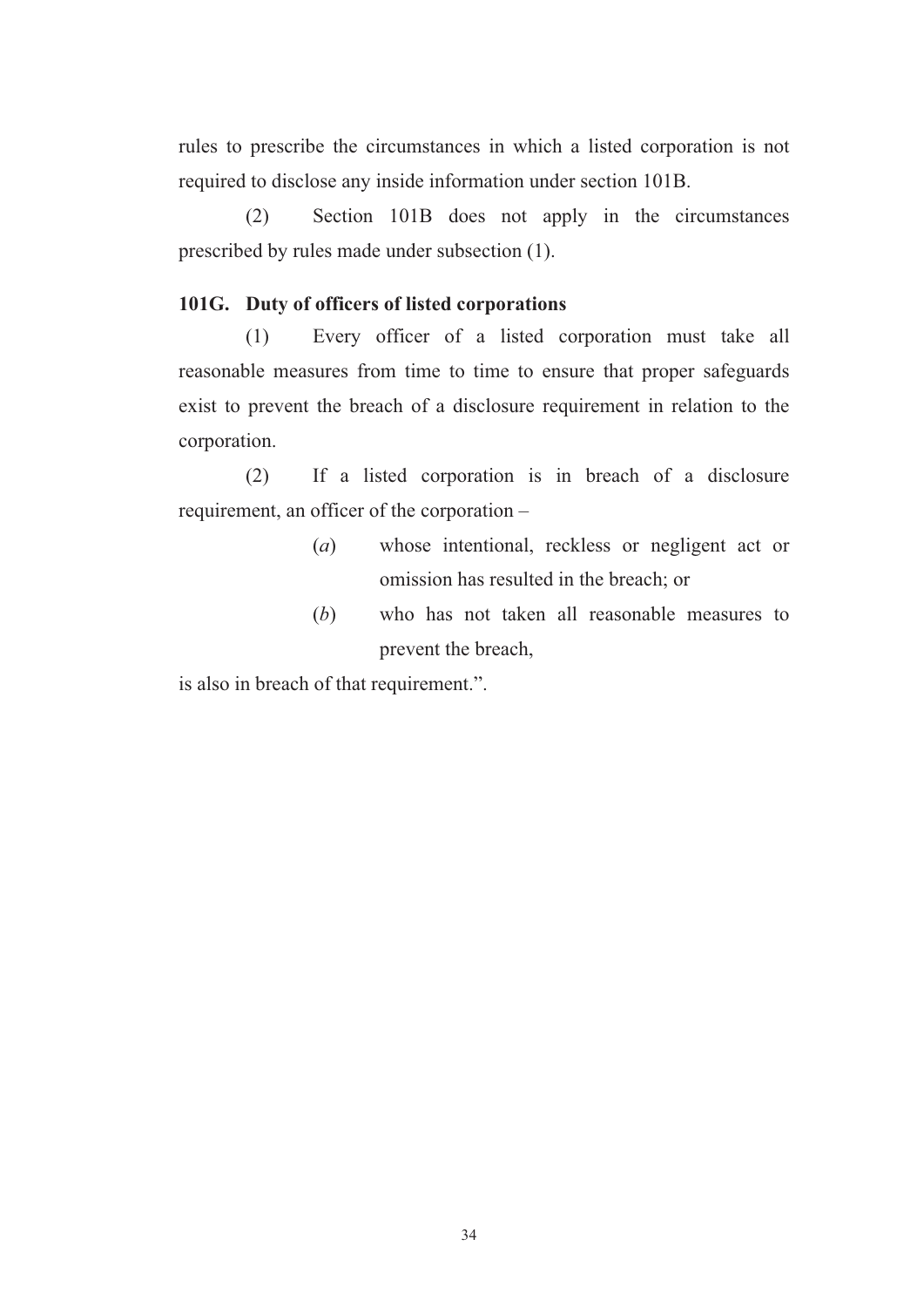**Annex 2**

**The Securities and Futures Commission's Consultation Paper on the Draft Guidelines on Disclosure of Inside Information**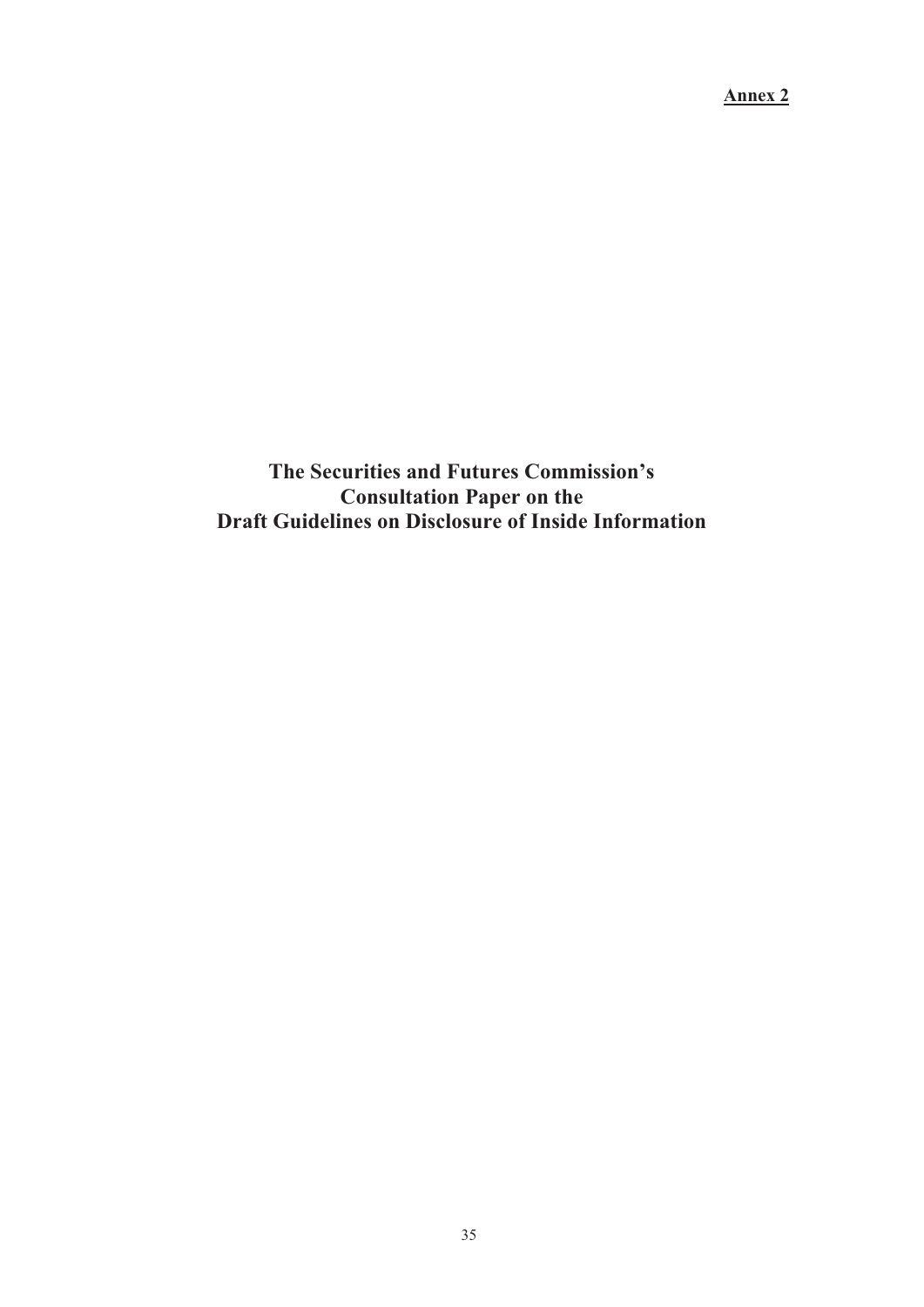

# **Consultation Paper on the Draft Guidelines on Disclosure of Inside Information**

March 2010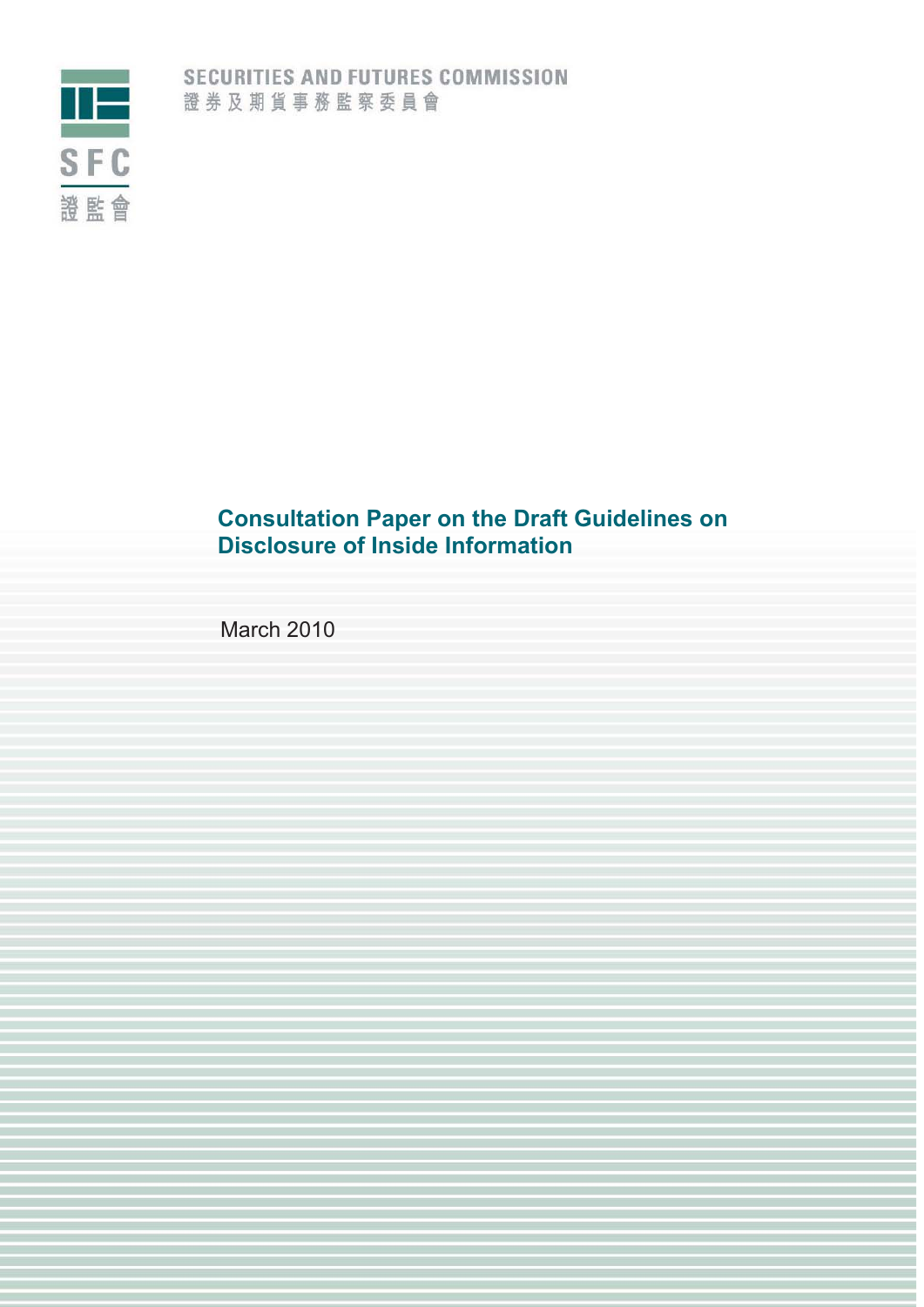

# **Consultation**

This consultation document invites public comments on the draft **Guidelines on Disclosure of Inside Information** ("**Guidelines**") which the Securities and Futures Commission ("**SFC**") proposes to issue under section 399 of the Securities and Futures Ordinance (Cap. 571) ("**SFO**").

## **Introduction**

- 1. The SFC's proposed issue of the Guidelines is related to the Government's proposals to give statutory backing to the obligation on listed corporations to disclose price sensitive information.
- 2. To help market participants better understand the Government's proposals, the SFC proposes to issue the Guidelines to illustrate how the statutory disclosure requirements would operate in practice and what the compliance issues are. A copy of the draft Guidelines, attached as **Appendix** to this document, is now released for public consultation.
- 3. This document should be read in conjunction with the "Consultation Paper on The Proposed Statutory Codification of Certain Requirements to Disclose Price Sensitive Information by Listed Corporations" published by the Financial Services and Treasury Bureau concurrently.
- 4. The SFC invites interested parties to submit written comments on the draft Guidelines no later than 28 June 2010. Any person wishing to comment should provide details of any organisation whose views they represent. In addition, persons suggesting alternating approaches are encouraged to submit proposed text to be incorporated into the draft Guidelines.

## **Background to the Guidelines**

- 5. The Guidelines seek to provide guidance to assist listed corporations to comply with their obligations to disclose price sensitive information under the statutory disclosure requirements.
- 6. Under the Government's proposals, a listed corporation is obliged to disclose to the public as soon as practicable any "price sensitive information" that has come to the knowledge of the listed corporation. In defining "price sensitive information", it is proposed that the definition of "price sensitive information" will replicate the definition of "relevant information" in section 245 of the SFO that specifies the information that the insider dealing regime in the SFO prohibits a person from using when dealing in the securities of a listed corporation. It is proposed that the SFO will use the term "**inside information**" to refer to "price sensitive information" that a listed corporation needs to disclose.
- 7. As the definition of the new term "inside information" is the same as that of "relevant information" used in section 245 of the SFO in connection with insider dealing, the Guidelines quote the decisions of the tribunals in Hong Kong with regard to the meaning of "relevant information". The decisions of the tribunals in relation to insider dealing, and "relevant information" are relevant for the purposes of determining what constitutes "inside information" and may assist in determining when an obligation to disclose information arises under the statutory disclosure regime.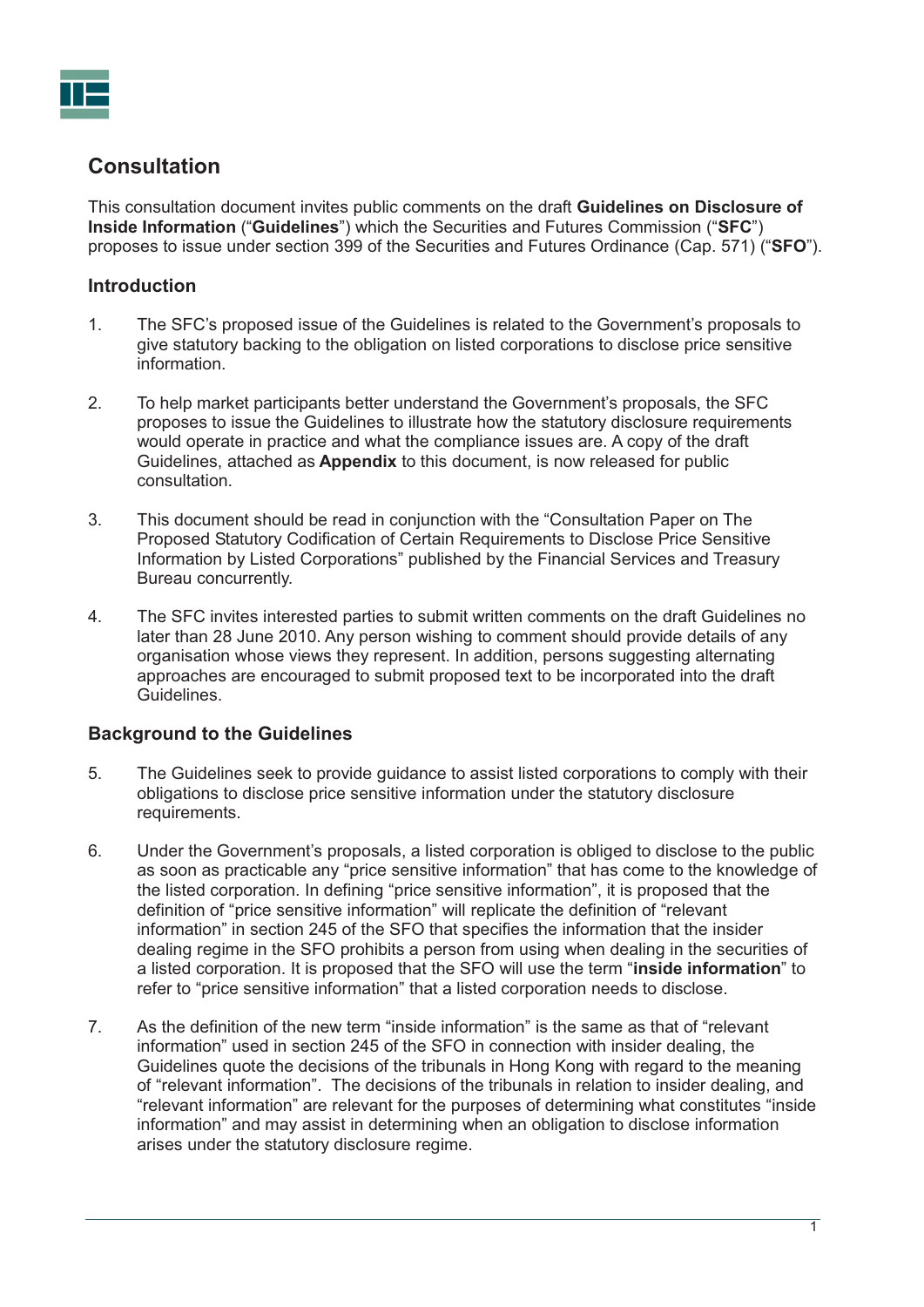

- 8. Although the Guidelines summarise the key aspects of what has been viewed by the tribunals in Hong Kong as constituting "relevant information", it is important to recognise that the set of circumstances or events will not be the same in each case and every case turns on its own facts. Understanding the principles underlining the obligations will help listed corporations and their officers to comply with the disclosure requirements. The summary of guidance is not intended to be exhaustive and may not represent the latest legal authority.
- 9. The Guidelines explain the circumstances under which a listed corporation may delay the disclosure of inside information and how the safe harbours would operate in different circumstances. To clarify issues that may be raised by market participants, the Guidelines provide illustrative examples and discuss issues on particular situations and circumstances.
- 10. In preparing the Guidelines, we have made reference to the guidance issued in the European Union, the United Kingdom and Australia as to the operation of the disclosure regime in the respective markets to ensure that the proposed Guidelines are in line with international practices.

#### **Other matters**

- 11. Please note that the names of the commentators and the contents of their submissions may be published, in whole or in part, on the SFC's website and in other documents to be published by the SFC. In this connection, please read the Personal Information Collection Statement attached to this consultation document.
- 12. You may not wish your name and/or submission to be published by the SFC. If this is the case, please state that you wish your name and/or submission to be withheld from publication when you make your submission.
- 13. Written comments may be submitted as follows:

| By mail:                 | The Securities and Futures Commission<br>8/F Chater House<br>8 Connaught Road Central<br>Hong Kong<br><b>Attention: Corporate Finance Division</b> |
|--------------------------|----------------------------------------------------------------------------------------------------------------------------------------------------|
| By fax to:               | (852) 2810-5385                                                                                                                                    |
| By online submission at: | http://www.sfc.hk                                                                                                                                  |
| By e-mail to:            | cfdconsult@sfc.hk                                                                                                                                  |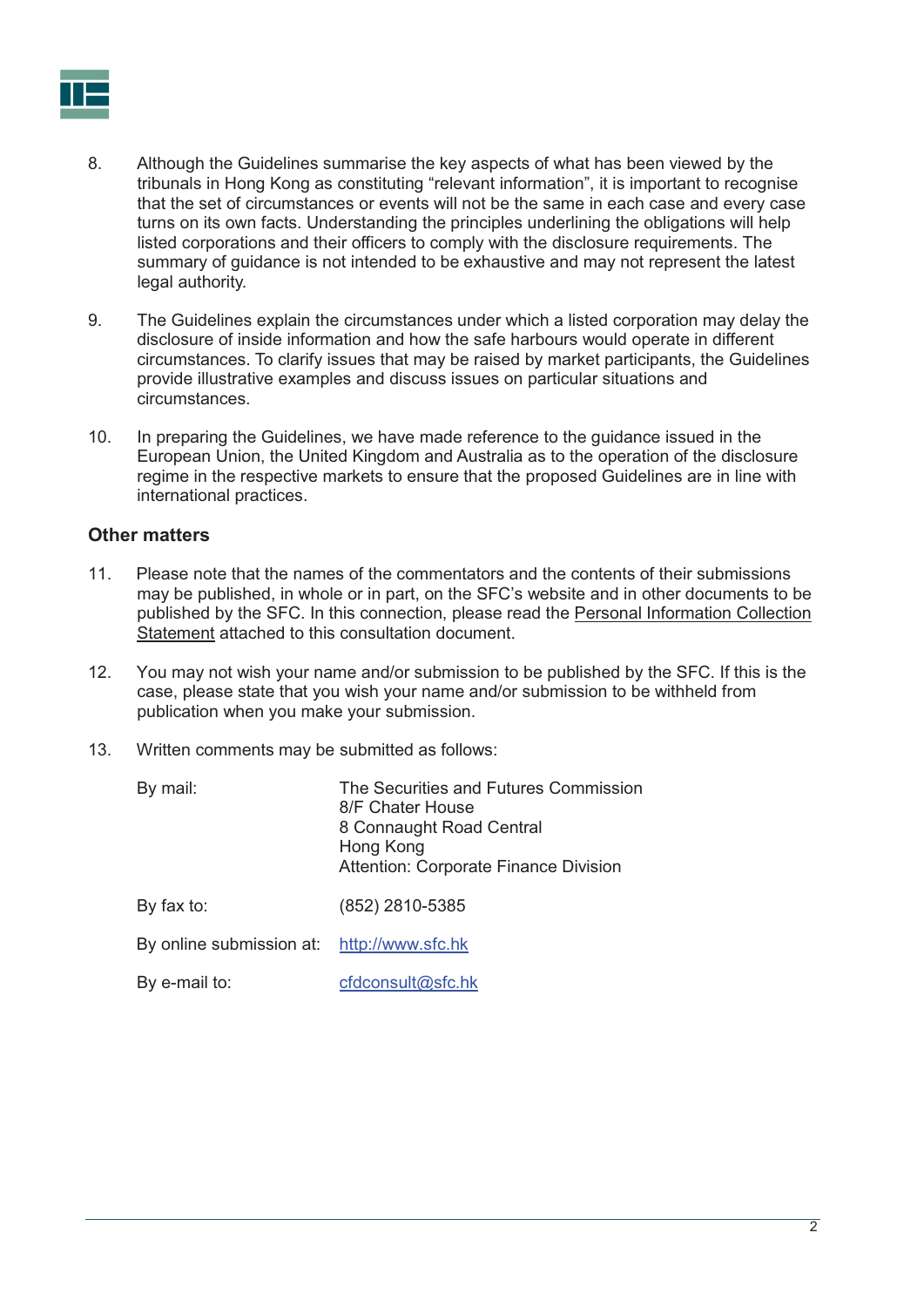#### **Personal information collection statement**

1. This Personal Information Collection Statement ("**PICS**") is made in accordance with the guidelines issued by the Privacy Commissioner for Personal Data. The PICS sets out the purposes for which your Personal Data<sup>1</sup> will be used following collection, what you are agreeing to with respect to the Commission's use of your Personal Data and your rights under the Personal Data (Privacy) Ordinance (Cap. 486) ("**PDPO**").

#### **Purpose of collection**

- 2. The Personal Data provided in your submission to the Commission in response to this consultation paper may be used by the Commission for one or more of the following purposes:
	- (a) to administer the relevant provisions<sup>2</sup> and codes and guidelines published pursuant to the powers vested in the Commission;
	- (b) in performing the Commission's statutory functions under the relevant provisions;
	- (c) for research and statistical purposes; or
	- (d) for other purposes permitted by law.

#### **Transfer of personal data**

3. Personal Data may be disclosed by the Commission to members of the public in Hong Kong and elsewhere as part of the public consultation on this consultation paper. The names of persons who submit comments on this consultation paper, together with the whole or any part of their submissions, may be disclosed to members of the public. This will be done by publishing this information on the Commission website and in documents to be published by the Commission during the consultation period or at its conclusion.

#### **Access to data**

4. You have the right to request access to and correction of your Personal Data in accordance with the provisions of the PDPO. Your right of access includes the right to obtain a copy of your Personal Data provided in your submission on this consultation paper. The Commission has the right to charge a reasonable fee for processing any data access request.

#### **Retention**

 $\overline{a}$ 

5. Personal Data provided to the Commission in response to this consultation paper will be retained for such period as may be necessary for the proper discharge of the Commission's functions.

<sup>&</sup>lt;sup>1</sup> Personal Data means personal data as defined in the Personal Data (Privacy) Ordinance (Cap. 486).

 $^2$  Defined in Schedule 1 of the SFO to mean provisions of the SFO and subsidiary legislation made under it; and provisions of Parts II and XII of the Companies Ordinance (Cap. 32) so far as those Parts relate directly or indirectly, to the performance of functions relating to prospectuses; the purchase by a corporation of its own shares; a corporation giving financial assistance for the acquisition of its own shares etc.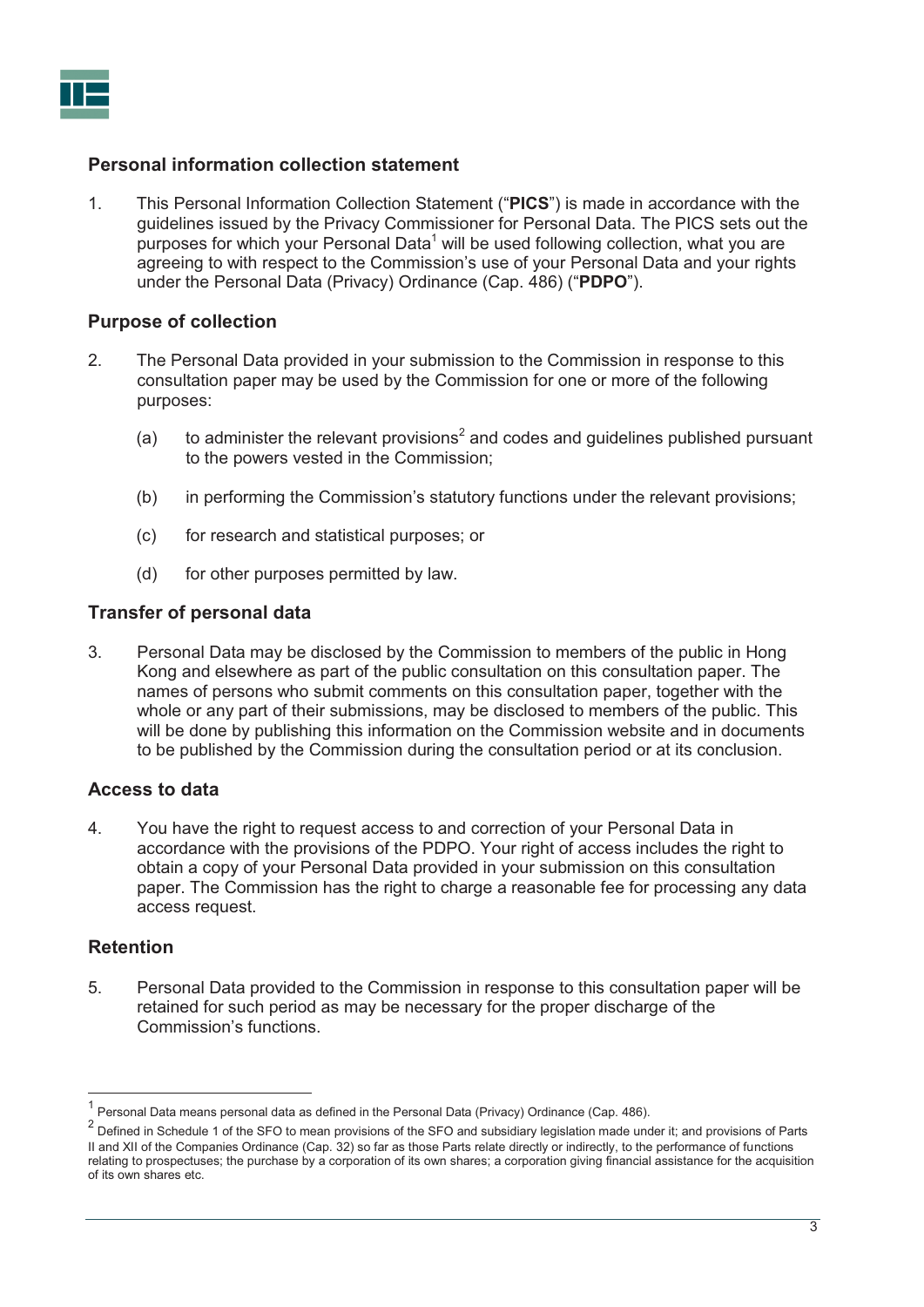

## **Enquiries**

6. Any enquiries regarding the Personal Data provided in your submission on this consultation paper, or requests for access to Personal Data or correction of Personal Data, should be addressed in writing to:

The Data Privacy Officer The Securities and Futures Commission 8/F Chater House 8 Connaught Road Central Hong Kong

A copy of the Privacy Policy Statement adopted by the Commission is available upon request.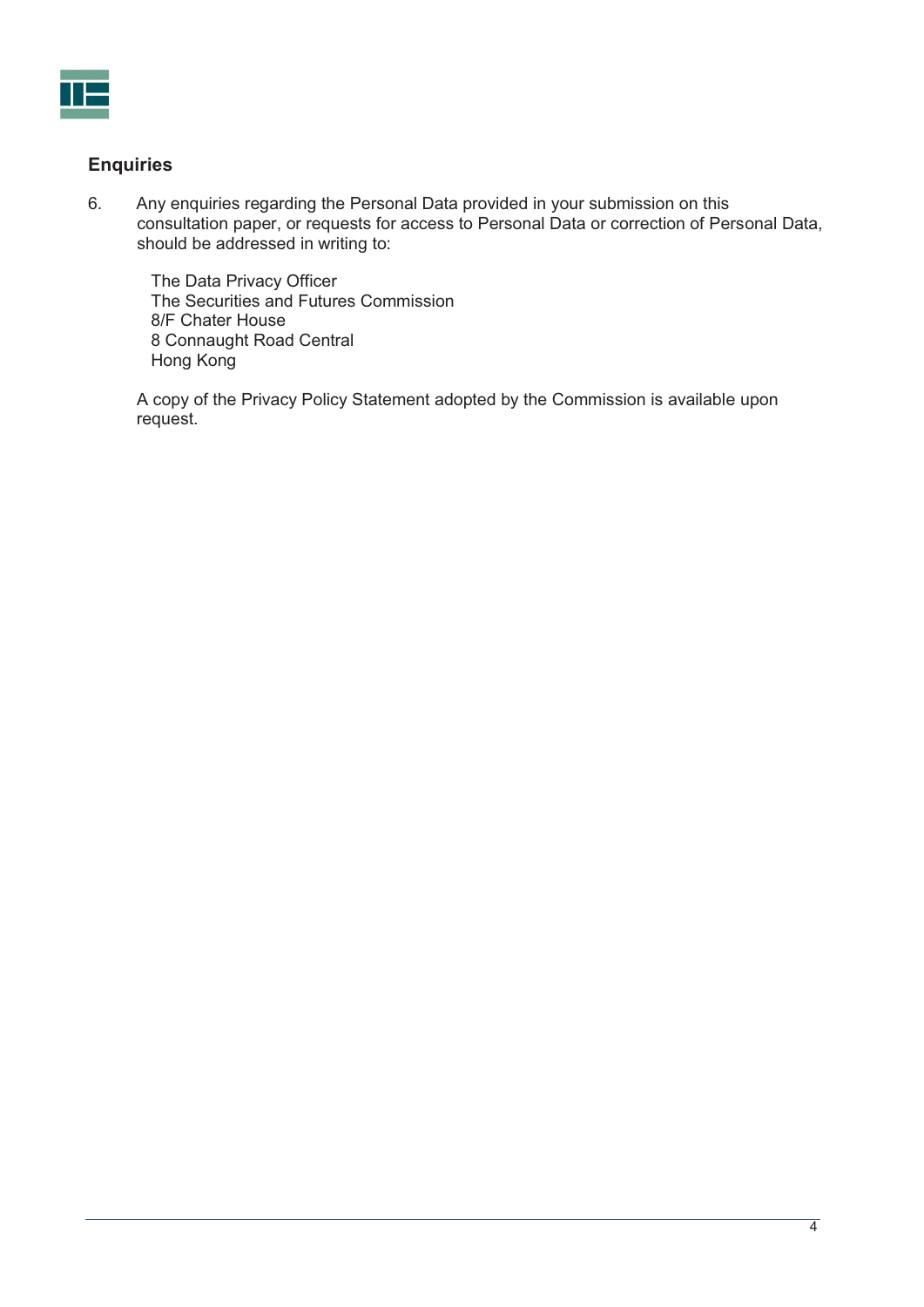



# **Guidelines on Disclosure of Inside Information**

**Draft** 

[ ] 2010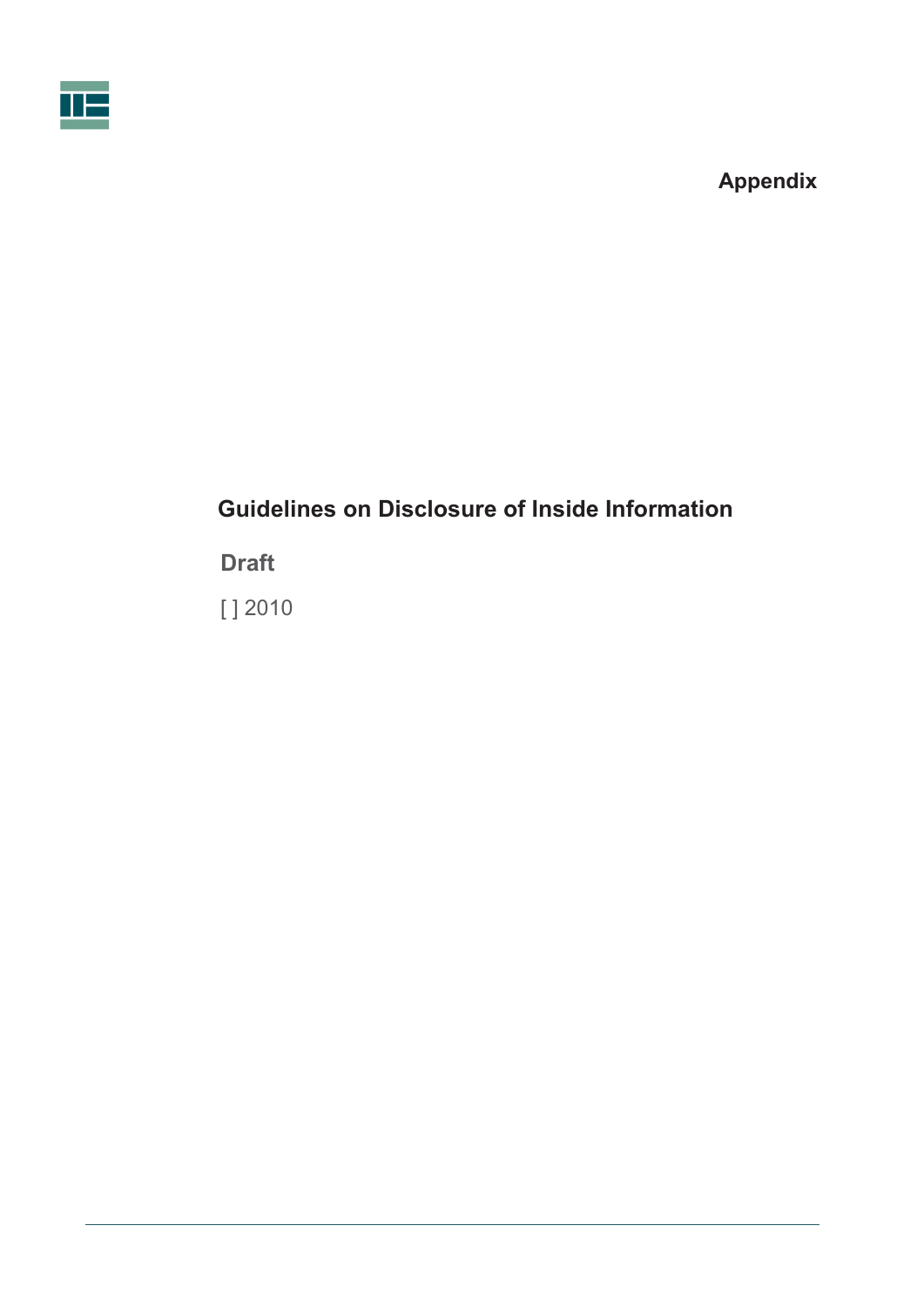

# **Table of Contents**

| <b>Introduction</b>                                                                                                 | 1              |
|---------------------------------------------------------------------------------------------------------------------|----------------|
| <b>Background</b>                                                                                                   | 1              |
| What may constitute inside information?                                                                             |                |
| Inside information must be specific information                                                                     | 3              |
| Inside information must be information that is not<br>generally known                                               | 4              |
| Inside information is information that is likely to have a<br>material effect on the price of the listed securities | 5              |
| <b>Management accounts</b>                                                                                          | 6              |
| Examples of possible inside information concerning the<br>corporation                                               | $\overline{7}$ |
| When and how should inside information be disclosed?                                                                | 9              |
| <b>Responsibility for compliance and management controls</b>                                                        |                |
| Safe Harbours that allow non-disclosure of inside information                                                       |                |
| Guidance on particular situations and issues                                                                        |                |
| <b>Dealing with rumours</b>                                                                                         | 14             |
| <b>Internal matters</b>                                                                                             | 14             |
| Corporation listed on more than one exchange                                                                        | 14             |
| <b>Analysts' reports</b>                                                                                            | 15             |
| <b>Publications by third parties</b>                                                                                | 15             |
| <b>External developments</b>                                                                                        | 15             |
| In the course of preparing periodic and other structured<br>disclosures                                             | 15             |
| Appendix A - List of cases handled by the Insider Dealing<br><b>Tribunal and the Market Misconduct Tribunal</b>     | 17             |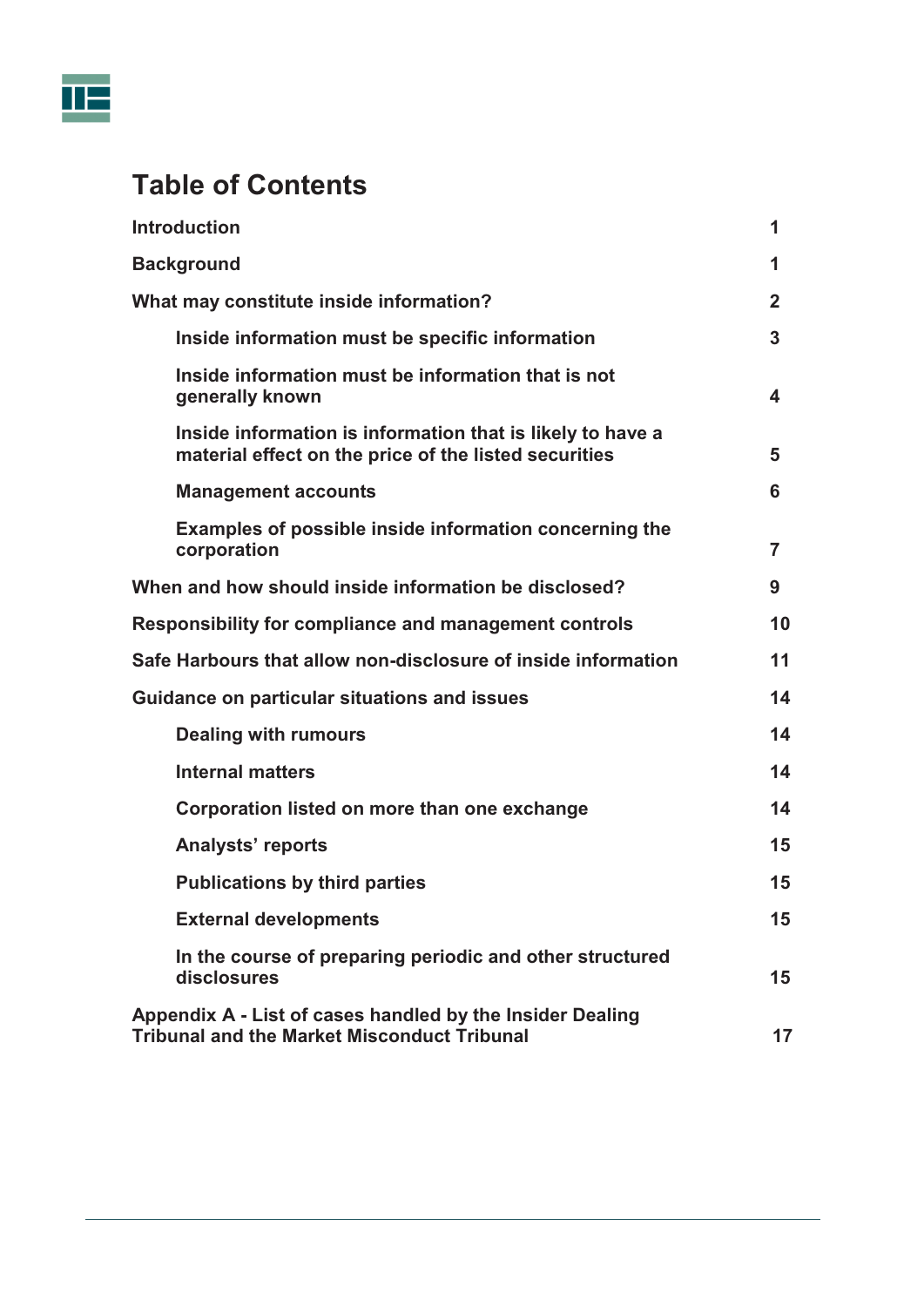# **Introduction**

- 1. On [ ] ("**Commencement Date**"), amendments to the Securities and Futures Ordinance ("**SFO**") came into effect to provide for a new Part IIIA under the SFO giving statutory backing to one of the most important principles in the Rules Governing the Listing of Securities ("**Listing Rules**") on the Stock Exchange of Hong Kong Limited ("**Stock Exchange**"). The provisions under Part IIIA impose a general obligation of disclosure of price sensitive, or "inside" information by listed corporations ("**corporations**")<sup>1</sup> .
- 2. These Guidelines are published by the Securities and Futures Commission ("**SFC"**) under section 399 of the SFO to assist corporations to comply with their obligations to disclose inside information under Part IIIA of the SFO. However, they are not an exhaustive examination of the disclosure obligations as set out in the SFO nor can they be relied upon as an authoritative legal opinion. The obligations to disclose inside information depend upon the facts of each case and you should seek independent legal advice if you are in doubt.
- 3. These Guidelines provide examples and discuss issues on particular situations to illustrate the SFC's views on the operation of the provisions as set out in the SFO. They do not have the force of law.
- 4. As the definition of the new term "inside information" in Part IIIA of the SFO is the same as that of "relevant information" used in section 245 of the SFO in connection with insider dealing, the Guidelines have quoted the decisions of the tribunals in Hong Kong with regard to the meaning of "relevant information". The decisions of the tribunals in relation to insider dealing, and "relevant information" are relevant for the purposes of determining what constitutes "inside information" and may assist in determining when an obligation to disclose information arises under the SFO.
- 5. Although the Guidelines summarise the key aspects of what has been viewed by the tribunals in Hong Kong as constituting "relevant information", it is important to recognise that the set of circumstances or events will not be the same in each case and every case turns on its own facts. Understanding the principles underlining the obligations will help listed corporations and their officers to comply with the disclosure requirements. This summary is not intended to be exhaustive, is included for guidance only, and may not represent the latest legal authority.
- 6. The term "inside information" is used in the legislation because the provisions are concerned with information that is known to an officer, or "insider", of a corporation but not generally known to the market. The term "inside information" is also used in a similar context in the securities regulations of the European Union.

# **Background**

 $\overline{a}$ 

7. The statutory requirements to disclose inside information are central to the orderly operation and integrity of the market and underpin the maintenance of a fair and informed market.

 $^1$  Where depositary receipts are issued, the corporation whose shares in respect of which the depositary receipts are issued is the listed corporation for the purposes of the SFO.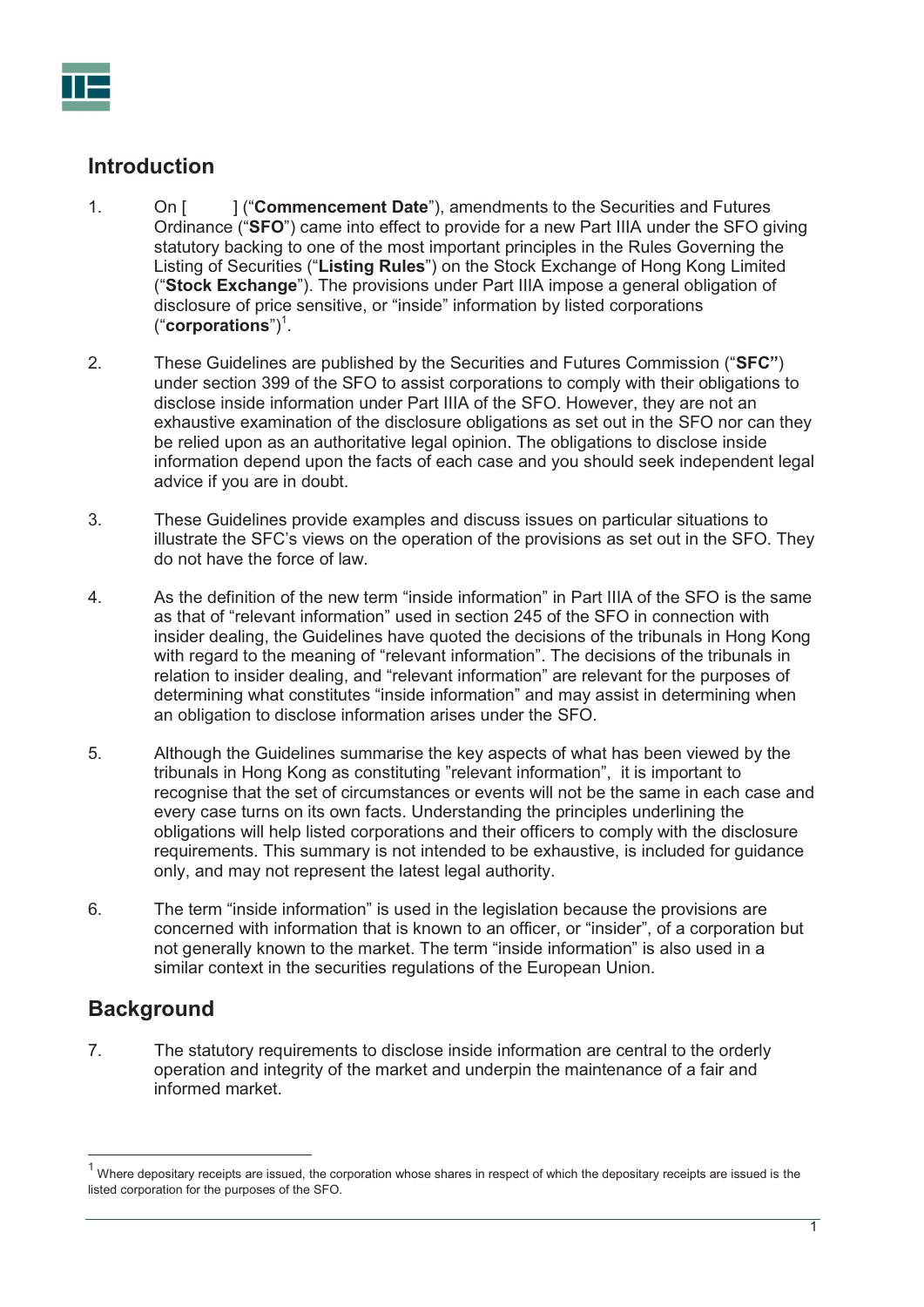

- 8. The SFO sets out the minimum standards with which corporations are required to comply. To comply with the obligations, corporations should consider their own circumstances when deciding whether any inside information arises and how it should be disclosed properly to the public. Disclosure should be made in a manner that provides for equal, timely and effective access by the public to the information disclosed. For good corporate governance, corporations should aim at disclosing appropriate and quality information to the public on a timely and equal basis, and not at merely meeting the minimum regulatory requirements. This also makes good business sense as it has been repeatedly shown that investors give a premium rating to transparent companies.
- 9. The SFC acknowledges that it is important to strike an appropriate balance between encouraging timely disclosure of inside information and preventing premature disclosure of impending negotiations or incomplete proposals which might unduly prejudice a corporation's legitimate interests. In this regard, the SFO provides for appropriate safe harbours to permit a corporation to withhold the disclosure of inside information in specified circumstances.
- 10. From one month before the Commencement Date, the SFC will provide a consultation service to assist corporations understand how to apply the disclosure provisions. We will provide the consultation service initially for a period of 12 months and will then review whether it is necessary to continue the service for an additional period. We envisage that most questions will relate to the application of the Safe Harbours. The SFC is not in a position to judge whether in the circumstances of a particular corporation certain information is likely to materially affect the price of a corporation's listed securities, and accordingly, is not able to offer advice to a corporation on whether a particular piece of information is inside information.

# **What may constitute inside information?**

11. Section 101B(1) of the SFO states that –

"*A listed corporation must, as soon as practicable after any inside information has come to its knowledge, disclose the information to the public*."

- 12. Section 101A(1) of the SFO states that " 'inside information', in relation to a listed corporation, means specific information that –
	- *(a) is about –*
		- *(i) the corporation;*
		- *(ii) a shareholder or officer of the corporation; or*
		- *(iii) the listed securities of the corporation or their derivatives; and*
	- *(b) is not generally known to the persons who are accustomed or would be likely to deal in the listed securities of the corporation but would if generally known to them be likely to materially affect the price of the listed securities.*"
- 13. The definition of **inside information** is the same as that of "relevant information" used in section 245 of the SFO which applies to insider dealing. The term "relevant information" has been the subject of consistent and definitive interpretation by the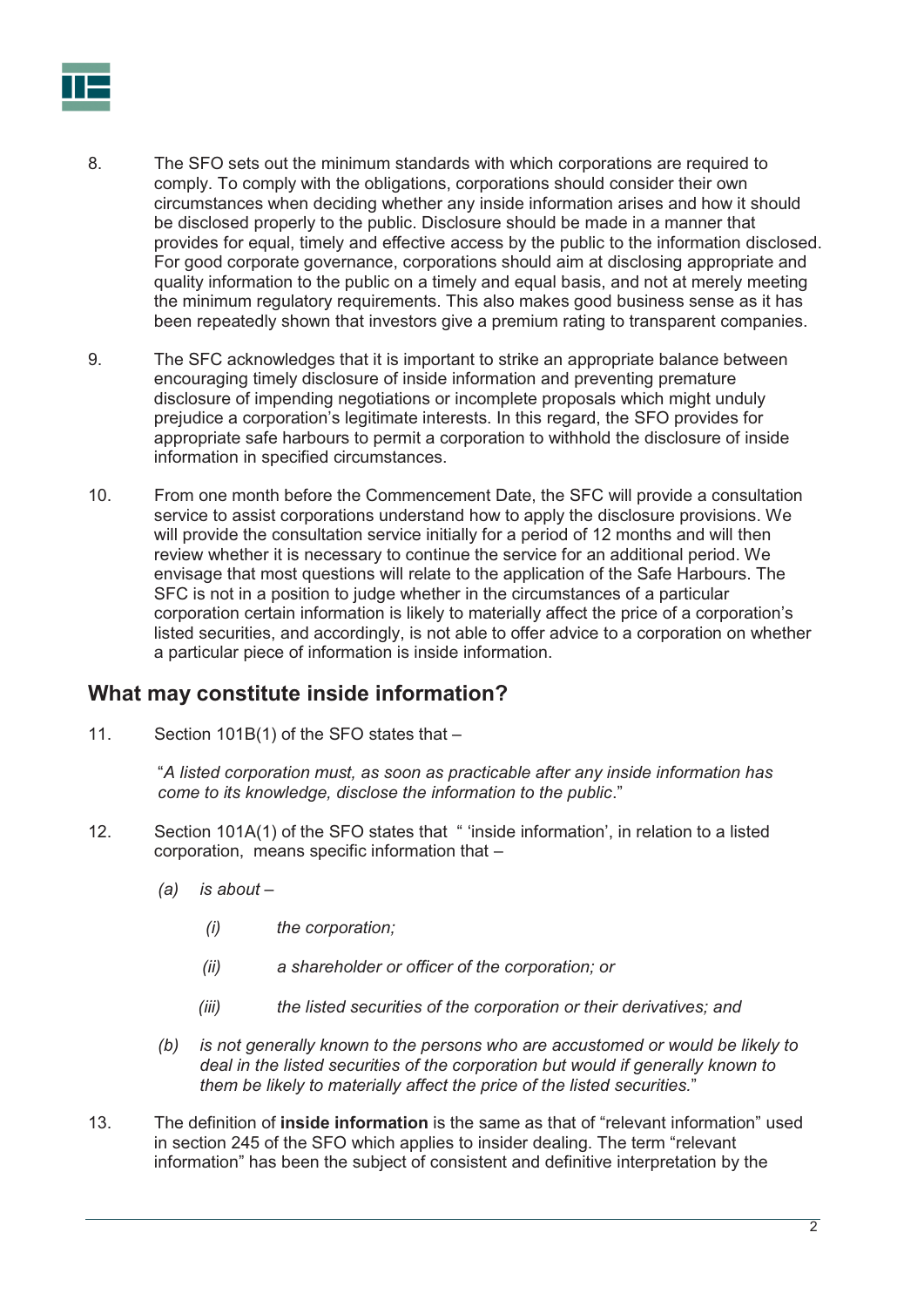

tribunals in Hong Kong over many years and those decisions will continue to offer guidance as to the meaning of the new term **inside information**.

- 14. Paragraphs 15 to 28 below summarise the key aspects of what has been viewed by the tribunals as constituting "relevant information". A list of cases handled by the Insider Dealing Tribunal and the Market Misconduct Tribunal relevant to the interpretation of "relevant information" is set out in **Appendix A**. It is important to recognise that the set of factual circumstances or events will not be the same in each case. In particular, the circumstances in which insider dealings are regarded to have taken place would be different from the context in which the obligation to disclose may arise and thus the interpretative guidance available from these decisions may not apply. Understanding the principles underlining the obligations will help listed corporations and their officers to comply with the disclosure requirements. This summary is not intended to be exhaustive.
- 15. There are three key elements comprised in the concept of **inside information**. They are –
	- (a) the information about the particular corporation must be **specific**;
	- (b) the **information must not be generally known** to that segment of the market which deals or which would likely deal in the corporation's securities; and
	- (c) the information would, if so known be **likely to have a material effect on the**  price of the corporation's securities<sup>2</sup>.

#### **Inside information must be specific information**

- 16. Inside information must be specific information. Specific information is information which has the following characteristics -
	- (a) The information is capable of being identified, defined and unequivocally expressed.

Information concerning a company's affairs is sufficiently specific if it carries with it such particulars as to a transaction, event or matter, or proposed transaction, event or matter, so as to allow that transaction, event or matter to be identified and its nature to be coherently described and understood. $3$ 

(b) The information may not be precise.

It is not necessary that all particulars or details of the transaction, event or matter be precisely known. Information may still be specific even though it has a vague quality and may be broad which allows room, even substantial room, for further particulars<sup>4</sup>. For instance, information that a company is having a financial crisis would be regarded to be specific, as would contemplation of a forthcoming share placing even if the details are not known. However specific information is to be

<sup>&</sup>lt;sup>2</sup> See p.34 of the IDT report dated 6 August 2009 on Harbour Ring International Holdings Limited

 $^3$  See p.58-59 of the IDT report dated 2 April 2004 and 8 July 2004 on Firstone International Holdings Limited

 $^4$  See p.235-236 of the IDT report dated 5 August 1995 on Public International Investments Ltd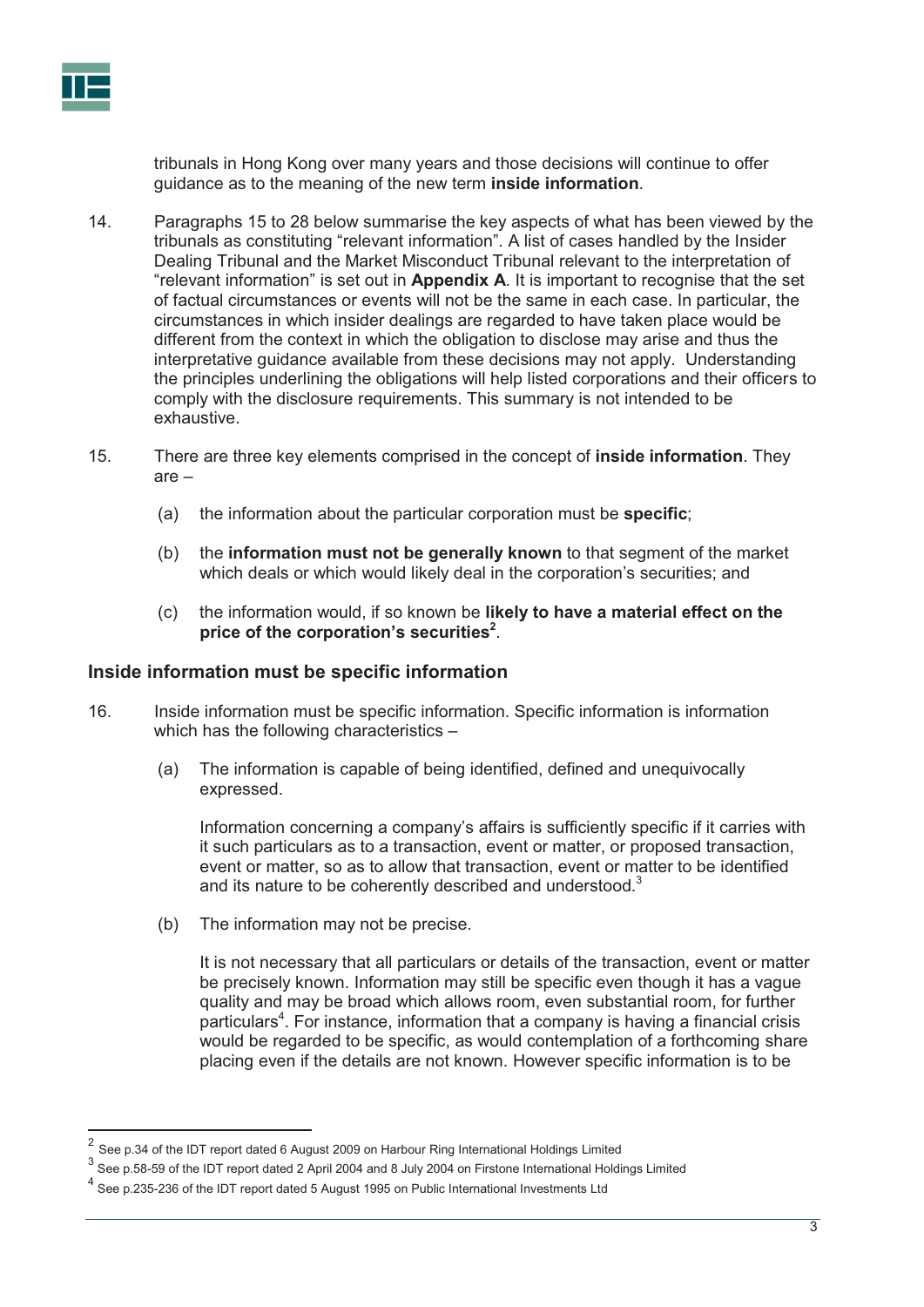

contrasted with mere rumour, vague hopes and worries, and with unsubstantiated conjecture.<sup>5</sup>

(c) Information on a transaction contemplated or at a preliminary state of negotiation can be specific information but vague hopes and wishful thinking may not be specific information.

The fact that a transaction is only contemplated or under negotiation and has not yet been subjected to any formal or informal final agreement does not necessarily cause the information concerning that contemplated course of action or negotiation to be non-specific. However, vague hope or wishful thinking that a transaction will occur or come to fruition does not amount to sufficient contemplation or preliminary negotiation of that transaction.

To constitute specific information, a proposal, whether described as under contemplation or at a preliminary stage of negotiation, should have more substance than merely being at the stage of a vague exchange of ideas or a "fishing expedition". Where negotiations or contacts have occurred, there should be a substantial commercial reality to such negotiations which goes beyond a merely exploratory testing of the waters and which is at a more concrete stage where the parties intend to negotiate with a realistic view to achieving an identifiable goal.<sup>6</sup>

#### **Inside information must be information that is not generally known**

- 17. By its very nature, inside information is information which is known only to a few and not generally known to the market, the market being defined as those persons who are accustomed or would be likely to deal in the listed securities of that corporation.<sup>7</sup> In some instances, the investor group or class who are accustomed or would be likely to deal in the listed securities of that corporation may be a large one, comprising not only professional dealers and investors with elaborate networks for obtaining information, but also those of the investing public including small investors who deal in the particular category of stocks to which the corporation belongs.<sup>8</sup>
- 18. Even though there might be rumours, media speculation or market expectation as to an event or a set of circumstances of a corporation, these cannot be equated with information which is generally known to the market. There is a clear distinction between actual knowledge of the market about a hard fact which is properly disclosed by the corporation and speculation or expectation of what might have happened about a corporation which obviously requires proof.<sup>9</sup>
- 19. It is not uncommon that information relating to a corporation is found in press articles, analyst research reports or electronic subscription database, which may consist of published historical information, market commentary, speculation, rumour or even information leaked from various sources. However, press speculation, reports and

<sup>&</sup>lt;sup>5</sup> See p.20-21 of the IDT report dated 8 September 2006 and 14 December 2006 on Asia Orient Holdings Limited

 $^6$  See p.60-61 of the IDT report dated 2 April 2004 and 8 July 2004 on Firstone International Holdings Limited

 $^7$  See p.70 of the IDT report dated 10 April 2000 and 15 June 2000 on Hanny Holdings Limited

 $^8$  See p.237-238 of the IDT report dated 5 August 1995 on Public International Investments Ltd

 $^9$  See p.258 of the IDT report dated 5 August 1995 on Public International Investments Ltd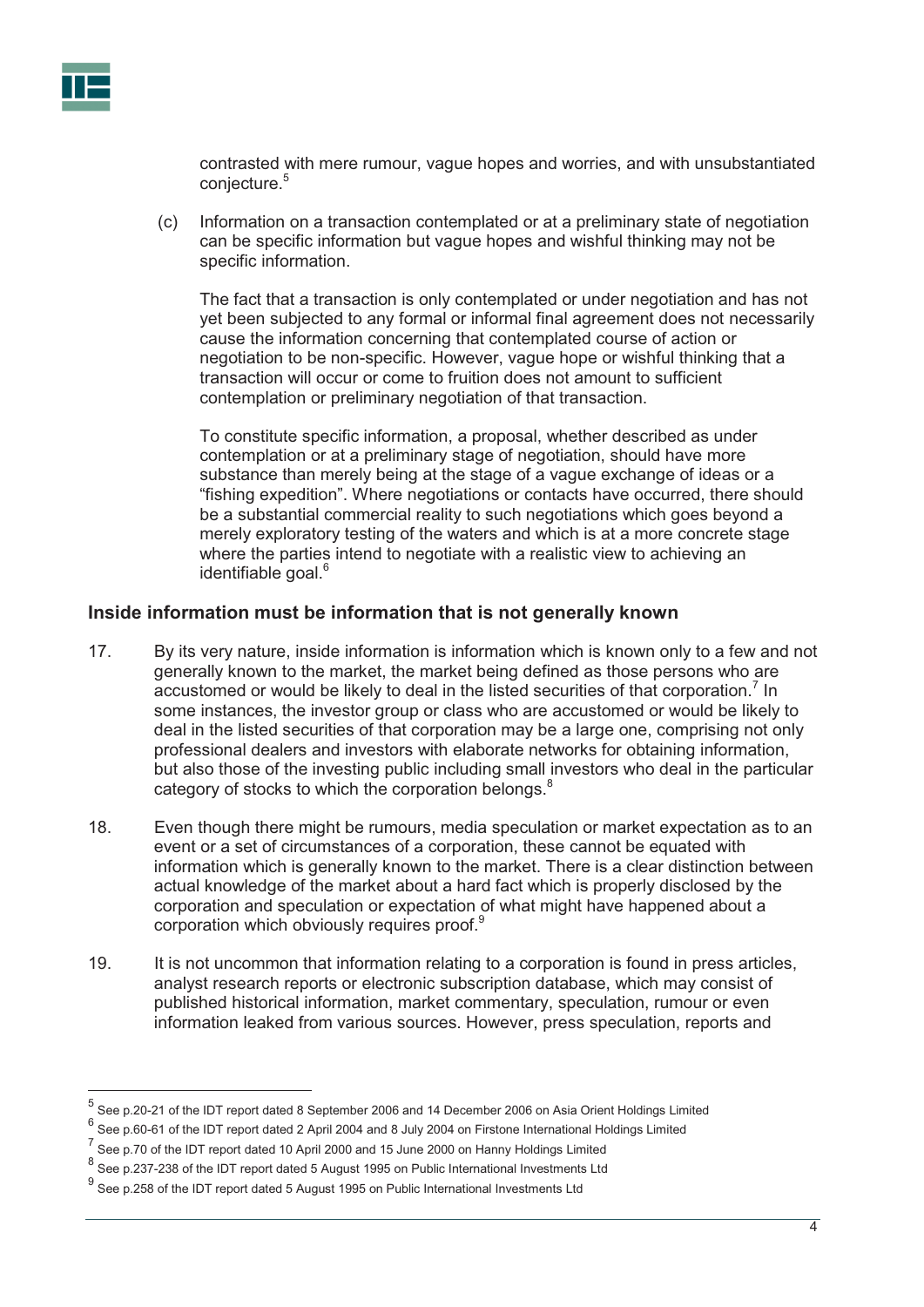

rumours in the market cannot be contended to be information generally known to the market, even though in some cases the press reports might have a wide circulation.<sup>10</sup>

20. Notwithstanding the above, a piece of information is regarded as generally known if it consists of readily observable matter such as general external developments e.g. changes in commodity prices, foreign exchange rates and interest rates, outbreak of pandemic diseases and occurrence of natural disasters or general public information e.g. disclosure of interests by directors and shareholders pursuant to Part XV of the SFO.

#### **Inside information is information that is likely to have a material effect on the price of the listed securities**

- 21. Corporations with potential inside information need to assess promptly whether or not the information is likely to have a material price effect. It would not be sufficient to meet the test of "likely to have a material price effect" if the information is likely to cause a mere fluctuation or slight change in price. For information to constitute inside information, there must be likelihood that the information would cause a change in the price of sufficient degree to amount to a material change.<sup>11</sup>
- 22. Generally information that is likely to have a material effect on the price of the listed securities is important information concerning a corporation. But the converse is not necessarily true. Some important information or information of great interest concerning a corporation may excite comment but may not be information that would be likely to have a material effect. Similarly, some important information may be of a neutral or mixed nature that may influence some investors to buy and others to sell, but which would not be likely to affect the price either up or down to a material degree.<sup>12</sup>
- 23. The test of whether the information is likely to materially affect the price is a hypothetical one in that it has to be applied at the time the information becomes available. The exercise in determining how the general investor would behave if he is in possession of that piece of information has necessarily to be an assessment.<sup>13</sup>
- 24. It is clear that fixed thresholds of price movements or quantitative criteria alone are not a suitable means of determining the materiality of a price movement. For example, the volatility of "blue-chip" securities is typically less than that of small, less liquid stocks and "blue-chip" securities usually move within ranges narrower than those of small stocks. While a certain percentage movement for a small company stock might be seen immaterial, the same (or even lower) percentage movement if applied to a large company stock might be considered material by virtue of the stock's nature and size. In determining whether a material effect is likely to occur, the following factors should be taken into consideration –
	- (a) the anticipated magnitude of the event or the set of circumstances in question in the context of the totality of the corporation's activity;
	- (b) the relevance of the information as regards the main determinants of the price of the listed securities;

<sup>10</sup> See p.57-58 of the IDT report dated 22 February 1990 on Lafe Holdings Limited

<sup>11</sup> See p.58-59 of the IDT report dated 22 February 1990 on Lafe Holdings Limited

<sup>&</sup>lt;sup>12</sup> See p.20 of the IDT report dated 10 March 2005 on HKCB Holding Company Ltd & Hong Kong China Ltd

<sup>&</sup>lt;sup>13</sup> See p.19-20 of the IDT report dated 10 March 2005 on HKCB Holding Company Ltd & Hong Kong China Ltd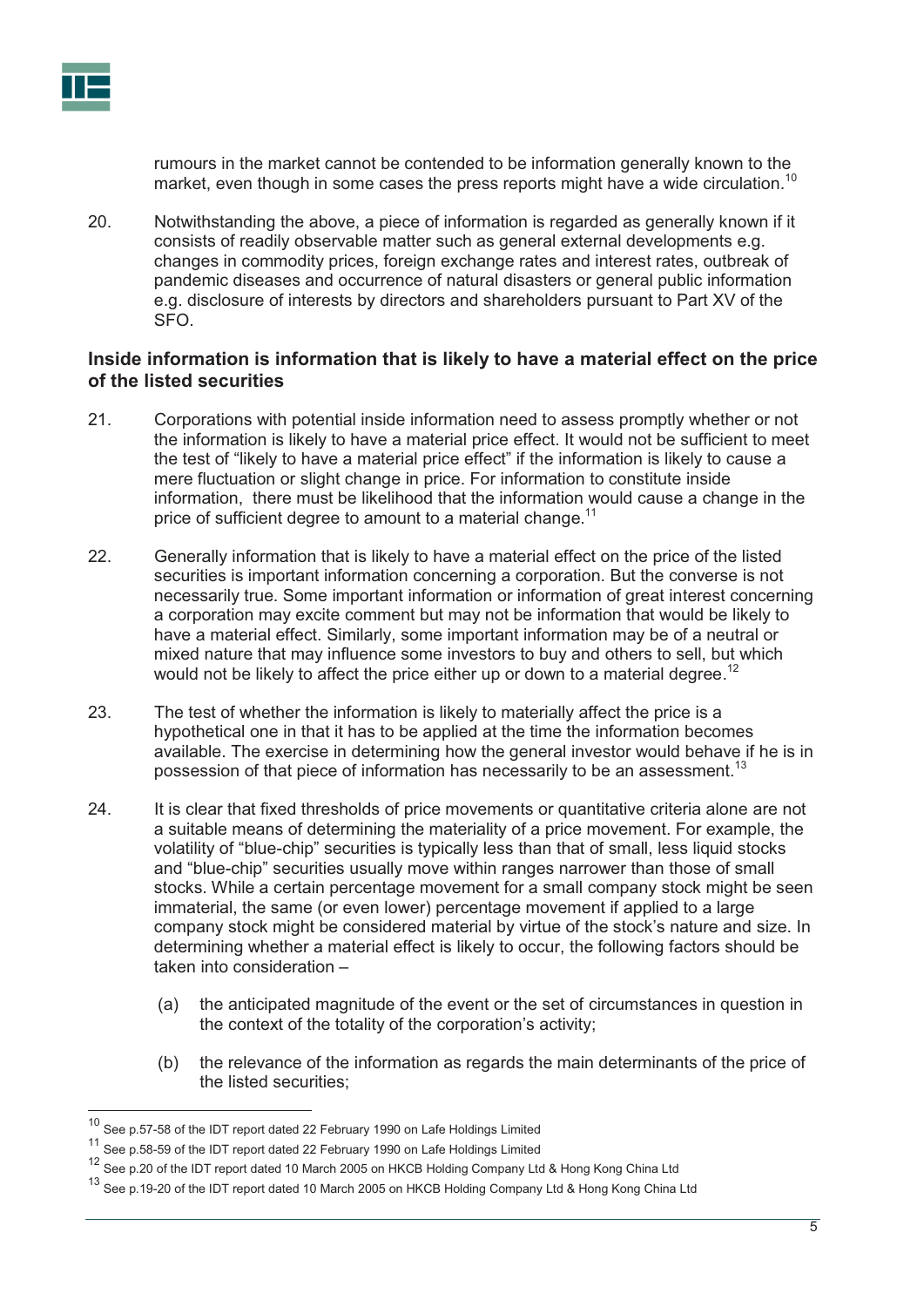

- (c) the reliability of the source;
- (d) market variables that affect the price of the listed securities in question (These variables could include prices, returns, volatilities, liquidity, price relationships among securities, volume, supply, demand, etc.).
- 25. Whilst the actual magnitude of the share movement once the information becomes publicly known indicates the extent of probable change the information might have brought about was it known to the market at the time, this evaluation is by no means conclusive. It is possible that the actual price change on the day the information is released is moderate because of the mixed impact arising from the information released and other extraneous factors or considerations. It is possible that a material price movement may have been pre-empted by the fact that the share price has already declined substantially in the period leading up to the release of the information. Care must be taken to ascertain whether and how the investors' response once the information is stripped of its confidentiality and becomes public knowledge is attributable to the information released and / or affected by other events or considerations.14

#### **Management accounts**

- 26. In the ordinary course of running the business, directors and officers are likely to possess information concerning the corporation not generally known to the market. It is therefore necessary to distinguish between information about the day-to-day activities, and on the other hand, significant events and matters which are likely to change a corporation's course or indicate that there has been a change in its course.<sup>15</sup>
- 27. Generally the mere knowledge of the likely annual or interim accounts prior to their publication or internal management accounts would not be specific information. However knowledge of substantial losses or profits made by a corporation even through the precise magnitude is not yet clear would be specific information and accordingly may be inside information. The facts and figures in every case will be different and every case turns on its own facts. To constitute inside information the difference between the results which the market might predict and the results the directors or officers know must be significant.<sup>16</sup>
- 28. In assessing what results the market might predict for a corporation, account must be taken of information previously disclosed by the corporation including past results, statements and any forecasts issued by the corporation. Reference should also be made to profit projections by analysts and the availability of data and information about the corporation in financial journals and publications from which a sophisticated investor may logically deduce the corporation's results. However, it would be inadvisable to consider these research reports or financial publications to be information generally known to the market because the market means "the persons who are accustomed or would be likely to deal in the listed securities of the corporation" which might include smaller investors who are unable to perform or follow professional analyses.<sup>17</sup>

<sup>14</sup> See p.59-60 of the IDT report dated 22 February 1990 on Lafe Holdings Limited

<sup>15</sup> See p.72-73 of the IDT report dated 10 April 2000 and 15 June 2000 on Hanny Holdings Limited

<sup>16</sup> See p.35-36 of the IDT report dated 23 July 1998 of Ngai Hing Hong Company Limited

<sup>&</sup>lt;sup>17</sup> See p.62-70 of the IDT report dated 10 July 1997 on Chevalier (OA) International Limited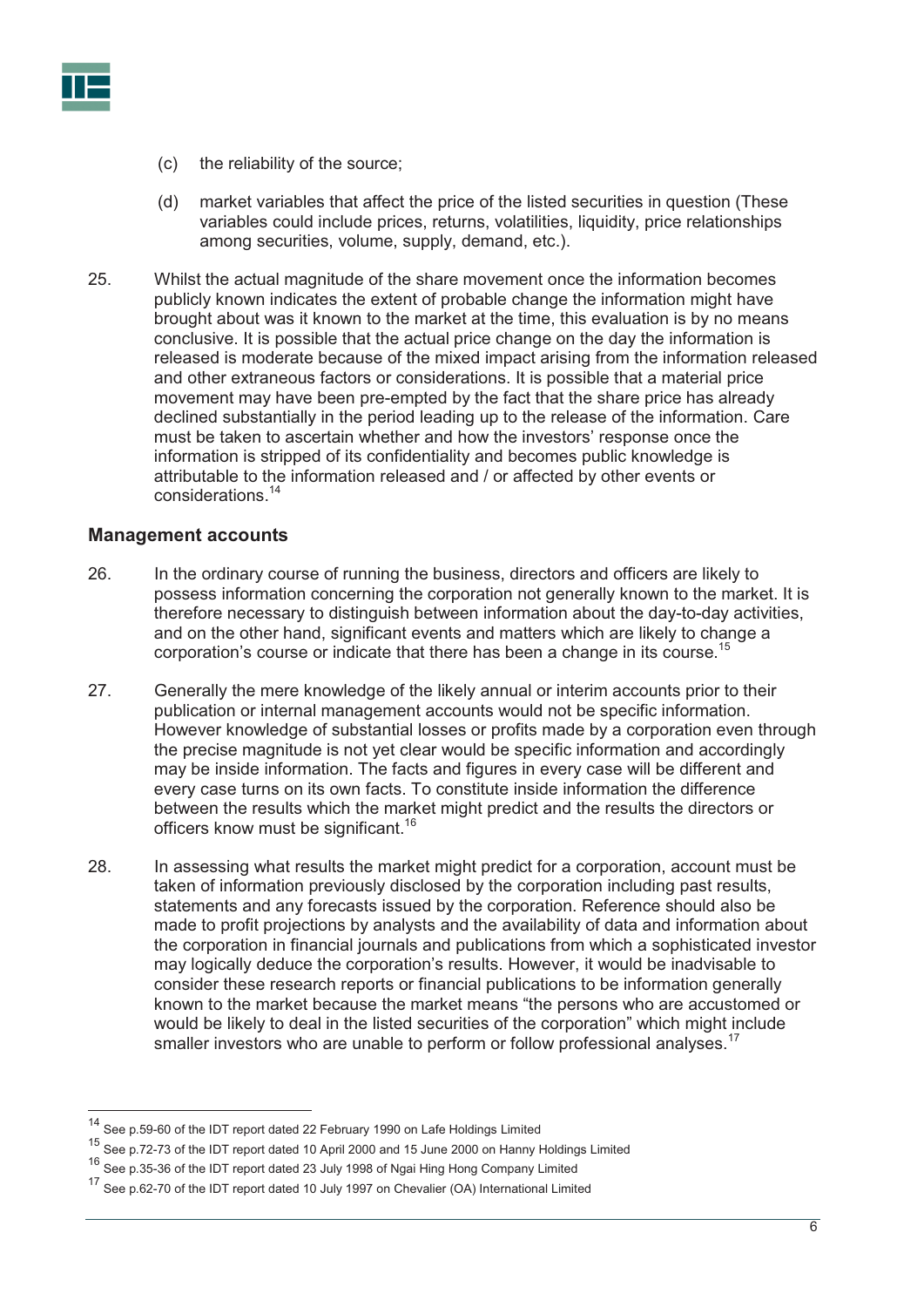

#### **Examples of possible inside information concerning the corporation**

- 29. There are many events and circumstances which may affect the price of the listed securities of a corporation. It is vital for the corporation to make a prompt assessment of the likely impact of these events and circumstances on its share price and decide consciously whether the event or the set of circumstances constitutes inside information that needs to be disclosed. The following are common examples of such events or circumstances where a corporation should consider whether a disclosure obligation arises.
	- -Changes in performance, or the expectation of the performance, of the business;
	- -Changes in financial condition, e.g. cashflow crisis, credit crunch;
	- -Changes in control and control agreements;
	- -Changes in directors and (if applicable) supervisors;
	- -Changes in directors' service contracts;
	- -Changes in auditors or any other information related to the auditors' activity;
	- - Changes in the share capital, e.g. new share placing, bonus issue, rights issue, share split, share consolidation and capital reduction;
	- - Issue of debt securities, convertible instruments, options or warrants to acquire or subscribe for securities;
	- - Takeovers and mergers (corporations will also need to comply with the Codes on Takeovers and Mergers and Share Repurchases that include specific disclosure obligations);
	- - Purchase or disposal of equity interests or other major assets or business operations;
	- -Formation of a joint venture;
	- -Restructurings, reorganizations and spin-offs that have an effect on the corporation's assets, liabilities, financial position or profits and losses;
	- - Decisions concerning buy-back programmes or transactions in other listed financial instruments;
	- - Changes to the memorandum and articles (or equivalent constitutional documents);
	- - Filing of winding up petitions, the issuing of winding up orders or the appointment of provisional receivers or liquidators;
	- -Legal disputes and proceedings;
	- -Revocation or cancellation of credit lines by one or more banks;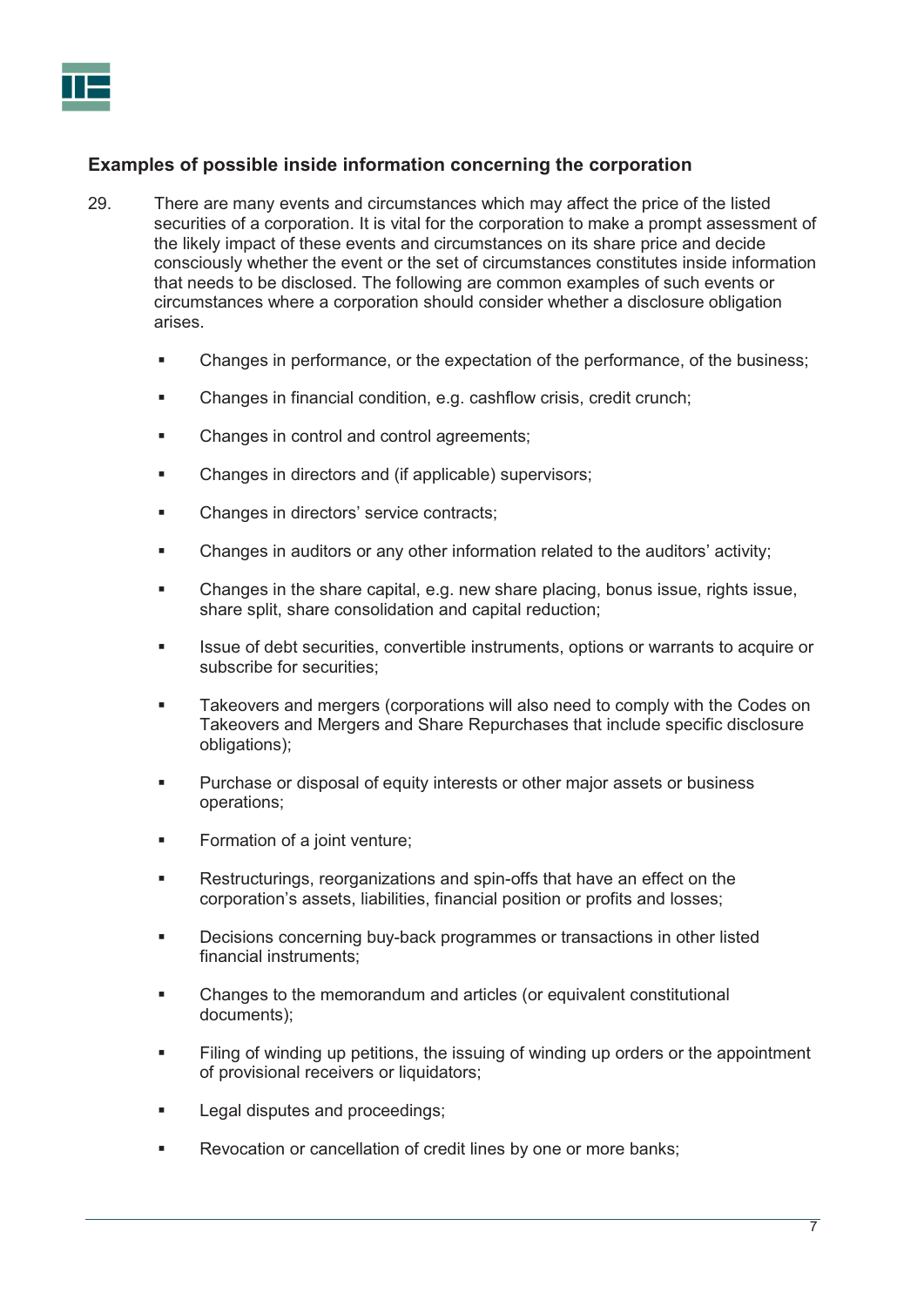

- - Changes in value of assets (including advances, loans, debts or other forms of financial assistance);
- -Insolvency of relevant debtors;
- -Reduction of real properties' values;
- -Physical destruction of uninsured goods;
- -New licenses, patents, registered trademarks;
- - Decrease or increase in value of financial instruments in portfolio which include financial assets or liabilities arising from futures contracts, derivatives, warrants, swaps protective hedges, credit default swaps;
- - Decrease in value of patents or rights or intangible assets due to market innovation;
- -Receiving acquisition bids for relevant assets;
- -Innovative products or processes;
- -Changes in expected earnings or losses;
- -Orders received from customers, their cancellation or important changes;
- -Withdrawal from or entry into new core business areas;
- -Changes in the investment policy;
- -Changes in the accounting policy;
- - Ex-dividend date, changes in dividend payment date and amount of dividend; changes in dividend policy;
- -Pledge of the corporation's shares by controlling shareholders; or
- -Changes in a matter which was the subject of a previous announcement.
- 30. However, the above list of events or circumstances should not be treated as definitive in terms of meaning that the information in question, if disclosed, will have a material price effect. It is a **non-exhaustive and purely indicative** list of the type of events or circumstances which might constitute inside information. The fact that an event or a set of circumstances does not appear on the list does not mean it cannot be inside information. Nor does inclusion in the list mean that it automatically is inside information. It is the materiality of the information in question that needs to be considered. Information which is likely to materially affect the price of the securities should be disclosed.
- 31. Moreover, corporations should take into account that the materiality of the information in question will vary widely from entity to entity, depending on a variety of factors such as the entity's size, its course of business and recent developments, the market sentiment about the entity and the sector in which it operates. What may constitute material information to one party to a contract may be immaterial to another party. A cancellation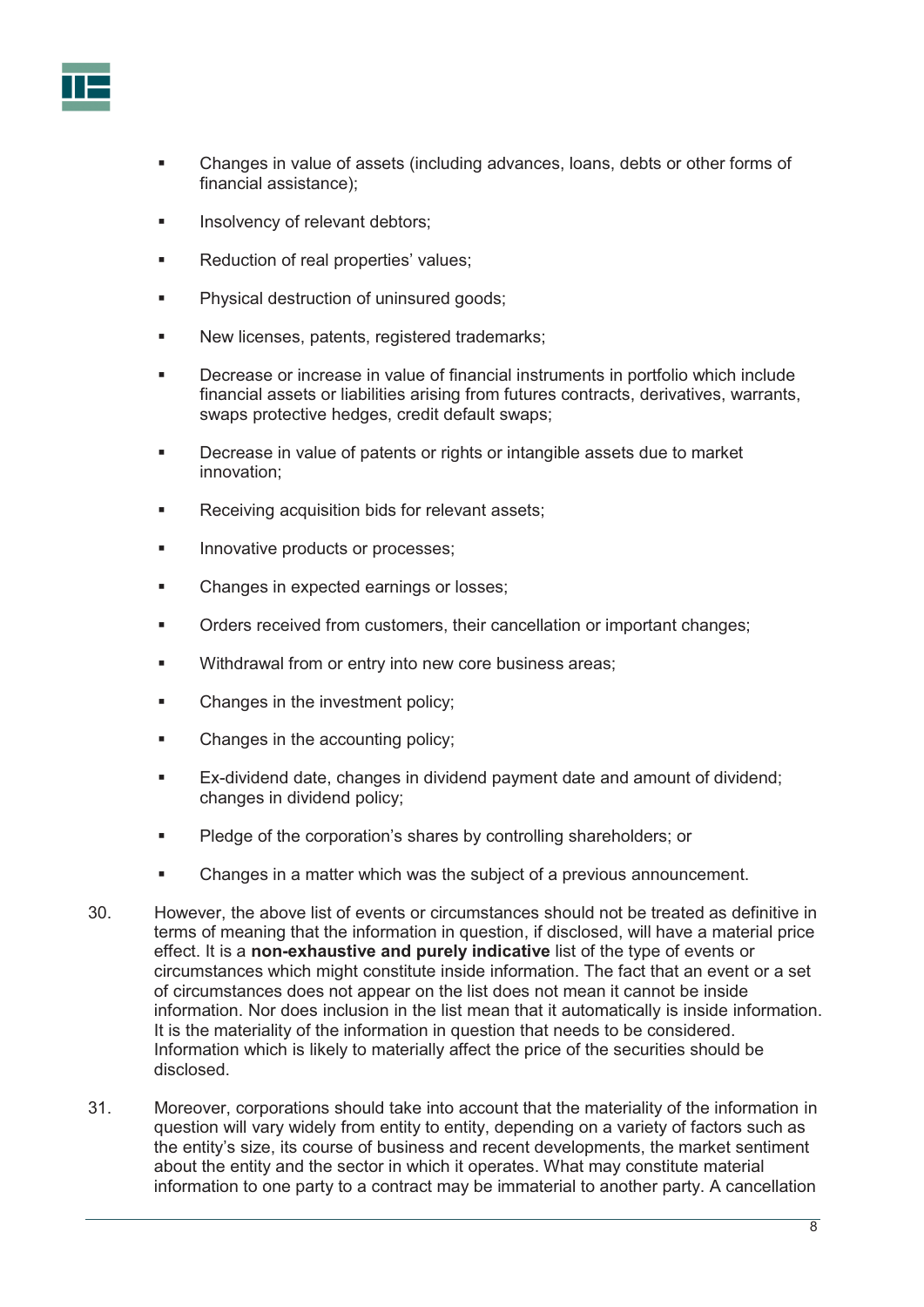

of credit line by a bank which is material to an entity facing liquidity problems may be immaterial to another entity which is highly liquid.

## **When and how should inside information be disclosed?**

- 32. A corporation must disclose any inside information to the public *"as soon as practicable"* unless the information falls within any of the Safe Harbours as provided in the SFO. For this purpose, "as soon as practicable" means that the corporation should immediately take all necessary steps that are reasonable in the circumstances to disclose the information to the public.
- 33. Before the information is fully disclosed to the public, the corporation should ensure that the information is kept strictly confidential. Where the corporation believes that the necessary degree of confidentiality cannot be maintained or that confidentiality may have been breached, it should immediately disclose the information to the public.
- 34. If a corporation needs time to clarify the details of, and the impact arising from, an event or a set of circumstances before it is in a position to issue a full announcement to properly inform the public, the corporation should consider issuing a "holding announcement" which –
	- (a) details as much of the subject matter as possible; and
	- (b) sets out reasons why a fuller announcement cannot be made.

The corporation should make a full announcement as soon as possible.

- 35. There are circumstances where confidentiality has not been maintained and the corporation is not able to make an announcement, be it a full announcement or a holding announcement. In such cases, the corporation should consider applying for a suspension of trading in its securities until disclosure can be made. The fact that trading in the securities of the corporation is suspended in no way lessens the obligations of a corporation to disclose inside information to the public as soon as practicable.
- 36. Section 101C(1) of the SFO states that –

"*A disclosure under section 101B must be made in a manner that can provide for equal, timely and effective access by the public to the inside information disclosed*."

37. Section 101C(2) of the SFO states that –

*"Without limiting the manner of disclosure permitted under subsection (1), a listed corporation complies with that subsection if it has disseminated the inside information required to be disclosed under section 101B through an electronic publication system operated by a recognized exchange company for disseminating information to the public.*"

- 38. To fulfil the obligation to disclose to the public, the corporation should disclose inside information to the market as a whole so that all users of the market have equal and simultaneous access to the same information.
- 39. The SFC considers the disclosure obligation to ensure that the public has equal, timely and effective access to the information is only likely to be satisfied if the corporation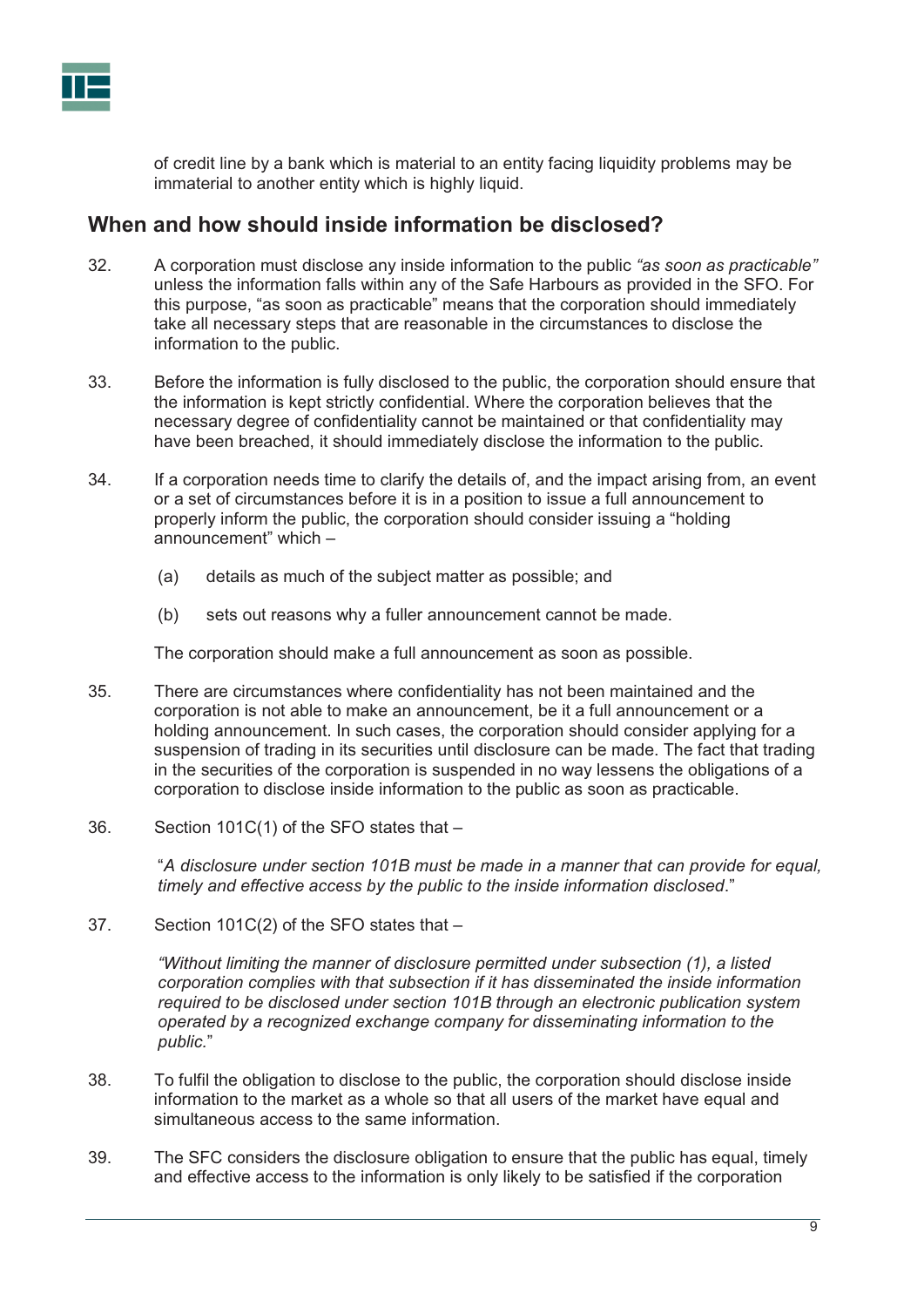

disseminates the information via the electronic publication system operated by the Stock Exchange in a manner specified by the Stock Exchange.

40. Dissemination of the information via other means such as issuing a press release through news or wire services, holding a press conference in Hong Kong and / or posting an announcement on its own website, is not regarded to be sufficient to satisfy the obligation to ensure equal, timely and effective access by the public to the information.

## **Responsibility for compliance and management controls**

41. Section 101B(2) of the SFO states that –

"*For the purposes of subsection (1), inside information has come to the knowledge of a*  listed corporation if an officer of the corporation has, or ought reasonably to have, *come into possession of the information in the course of performing functions as an officer of the corporation*."

42. Section 101G(1) of the SFO states that –

"*Every officer of a listed corporation must take all reasonable measures from time to time to ensure that proper safeguards exist to prevent the breach of a disclosure requirement in relation to the corporation."*

- 43. Although the disclosure obligation rests with the corporation, the corporation is a legal entity which cannot act on its own. The corporation can only act through its "controlling mind", which encompasses its officers. An "officer" means a director, manager or secretary of, or any other person involved in the management of, the corporation. Therefore the corporation is considered to have knowledge of the inside information when one or more of its officers come into possession of that information in the course of performing functions as officers of the corporation.
- 44. The corporation should establish and maintain appropriate and effective systems and procedures to ensure any material information which comes to the knowledge of one or more of its officers be promptly identified, assessed and escalated for the attention of the Board of directors to decide about the need for disclosure. This would require a timely and structured flow to the Board of information arising from the development or occurrence of events and circumstances so that the Board can decide whether disclosure is necessary.
- 45. In the context of ensuring compliance with the obligation to disclose inside information in relation to any material changes in the corporation's financial condition, in the performance of its business or in its expectation as to its performance, the Board should establish and maintain appropriate and effective reporting procedures which ensure a structured flow of financial and operational data necessary for such an appraisal.
- 46. It is ultimately the responsibility of the officers to ensure that the corporation complies with the disclosure obligation. Officers are obliged to take all reasonable measures to prevent the corporation from breaching the statutory disclosure requirement, which would include the creation and maintenance of appropriate internal control and reporting systems. If a breach commissioned by the corporation is attributable to the failure to take all reasonable measures by, or to any recklessness or negligence of, any officers, the officers concerned would also be liable.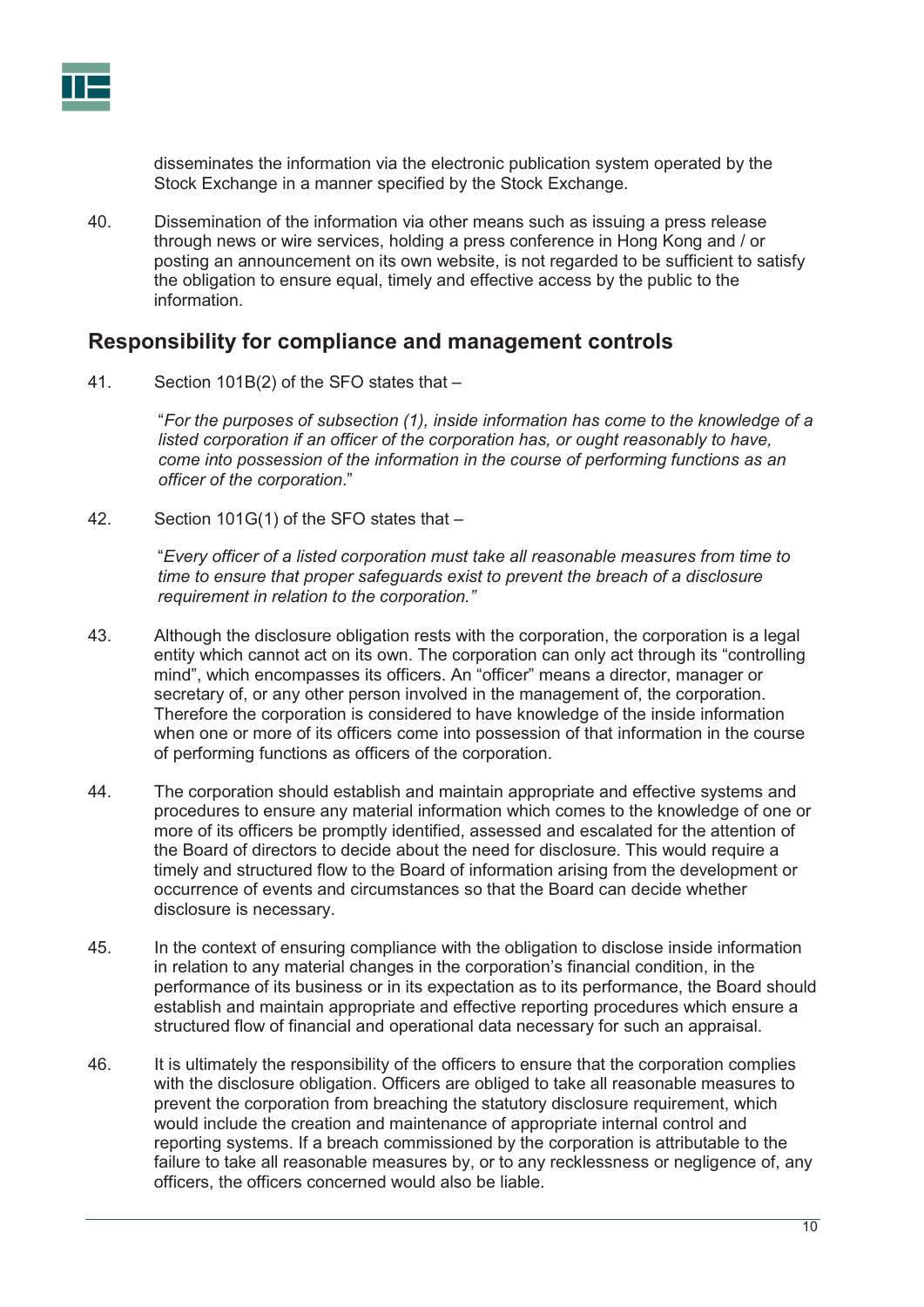

# **Safe Harbours that allow non-disclosure of inside information**

47. To strike an appropriate balance between requiring timely disclosure of inside information and preventing premature disclosure, the SFO provides for Safe Harbours which permit a corporation to withhold disclosure of inside information under specified circumstances. Section 101D(1) of the SFO sets out the Safe Harbours –

"*A listed corporation is not required to disclose any inside information under section 101B if and so long as –* 

- *(a) the corporation takes reasonable precautions for preserving the confidentiality of the information;*
- *(b) the confidentiality of the information is preserved; and*
- *(c) one or more of the following applies –* 
	- *(i) the disclosure is prohibited under, or constitutes a contravention of a restriction imposed by, an enactment or an order of a court;*
	- *(ii) the information concerns an incomplete proposal or negotiation the outcome of which may be prejudiced if the information is disclosed prematurely;*
	- *(iii) the information is a trade secret;*
	- *(iv) the information concerns the provision of liquidity support by the Exchange Fund established by the Exchange Fund Ordinance (Cap.66) or by a central bank (including a central bank of a place outside Hong Kong) to the corporation or, if the corporation is a member of a group of companies, to any other member of the group;*
	- *(v) the disclosure is waived by the Commission under section 101E(1), and any condition imposed under section101E(2) in relation to the waiver is complied with."*
- 48. The first and second requirements of the Safe Harbours are that the corporation must take reasonable measures to preserve the confidentiality of the information and that the confidentiality of the information is preserved. In this regard, the corporation needs to ensure that knowledge of information is restricted to those who need to have access to it and that recipients of the information are aware that the information is confidential and recognise their resulting obligations. If the corporation subsequently becomes aware that the information has not been kept confidential or there has been a leak, whether intentionally or inadvertently, any of these conditions will not be fulfilled and any Safe Harbour will no longer apply.
- 49. If there are unexplained changes to the share price of the corporation's securities or if there are comments about the corporation in the media or analysts' reports, this may indicate that confidentiality has been lost. It would be more likely to indicate that confidentiality has been lost where comments about the corporation or its proposals or events are significant and credible and the details are reasonably specific or the market moves in a way that appears to be referrable to such comments.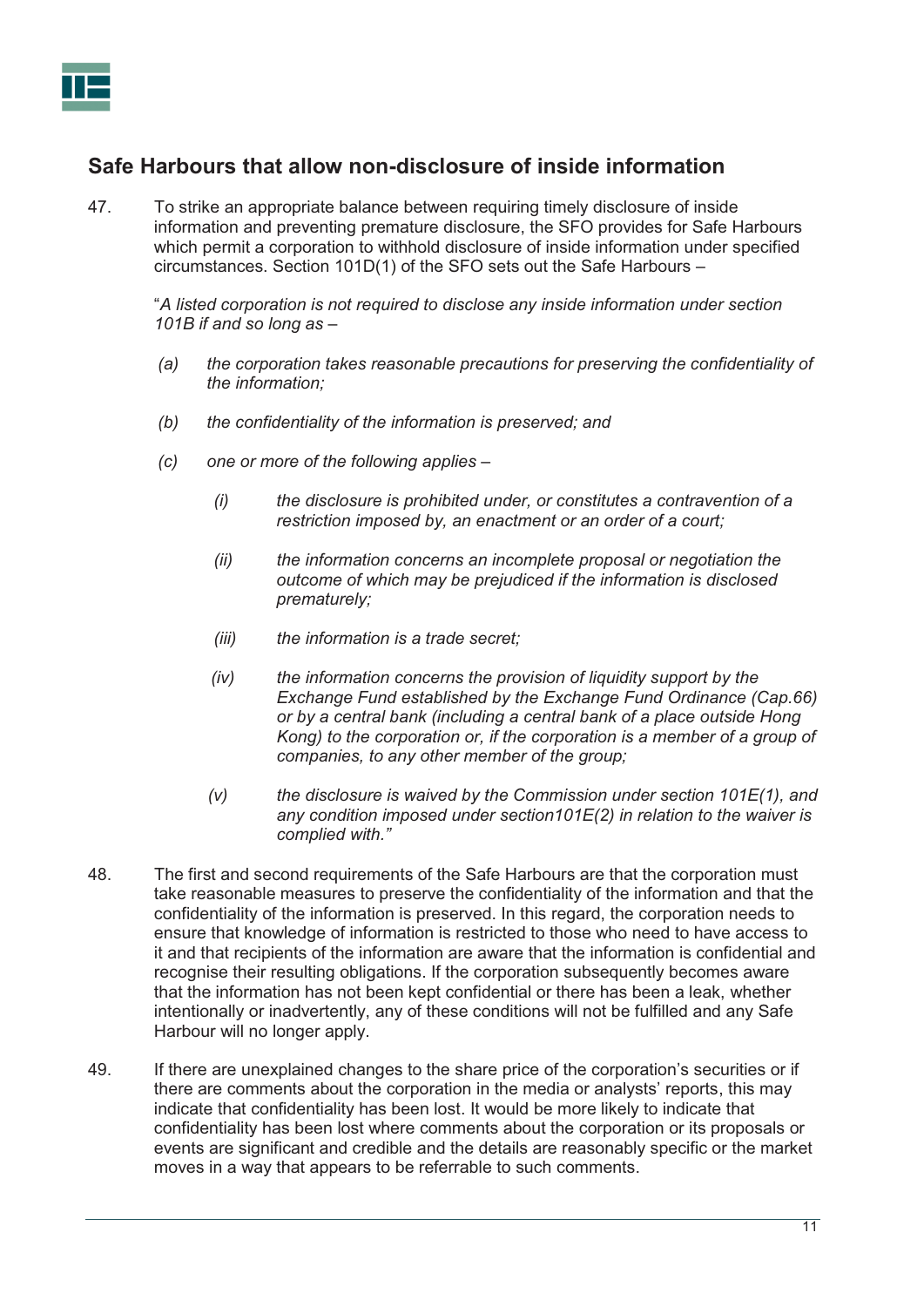

- 50. Confidentiality is not regarded to be lost because information is given to the corporation's advisers or a person with whom the corporation is negotiating if it is given on the basis that restricts its use to the stated purpose and the recipient owes the corporation a duty of confidentiality. However, any release of the information from any source, however inadvertent, will mean that confidentiality is lost and the Safe Harbour no longer applies.
- 51. If a corporation has availed itself of any of the Safe Harbours, it should keep under review whether confidentiality of the information has been maintained. If confidentiality has been lost, the Safe Harbour no longer applies and the corporation must disclose the inside information immediately. The corporation should normally prepare a draft announcement (albeit a holding announcement) to be kept updated ready for publication immediately if it becomes apparent that confidentiality is no longer maintained. In addition, the corporation should consider recording the reasons for, and the steps taken in, applying the Safe Harbour which may be to the advantage of the corporation if subsequently any such information is required to be provided.
- 52. The third requirement of the Safe Harbours is that the information is of the type in one or more of the following categories. If the information is not, or if it loses that character, then the requirement is not satisfied.
- 53. *Where disclosure is prohibited by law*. No statutory disclosure is required for information which it would be a breach against an order made by a Hong Kong court or any provisions of other Hong Kong statutes to disclose. For example, under section 30 of the Prevention of Bribery Ordinance, it is unlawful for a person to disclose details of an investigation of the Independent Commission Against Corruption, except for disclosure matters which are carved out from that prohibition. If a corporation or any of its officers is subject to an investigation by the ICAC and such investigation constitutes inside information, disclosure would not be required to the extent that it is prohibited statutorily. Nonetheless, disclosure of other details of the investigation which would not contravene the statute is still required.
- 54. The Safe Harbour does not apply to information the disclosure of which is prevented by a contractual duty. A corporation cannot justify not making the disclosure by virtue of the terms of an agreement which require the parties entering into the agreement not to disclose information about the agreement or the transaction that is the subject of the agreement. The terms and conditions of a contract do not override the requirements of the statutes.
- 55. *Where information concerns incomplete proposal or negotiation.* No statutory disclosure is required for information concerning impending negotiations or incomplete proposals where the outcome or normal pattern of these negotiations or developments may be prejudiced if the information is disclosed prematurely. The following are certain examples: -
	- when a contract is being negotiated but has not been finalised where a premature disclosure may threaten the loss of the contact to another party;
	- when a corporation decides to sell a major holding in another corporation and the deal may fail with premature disclosure;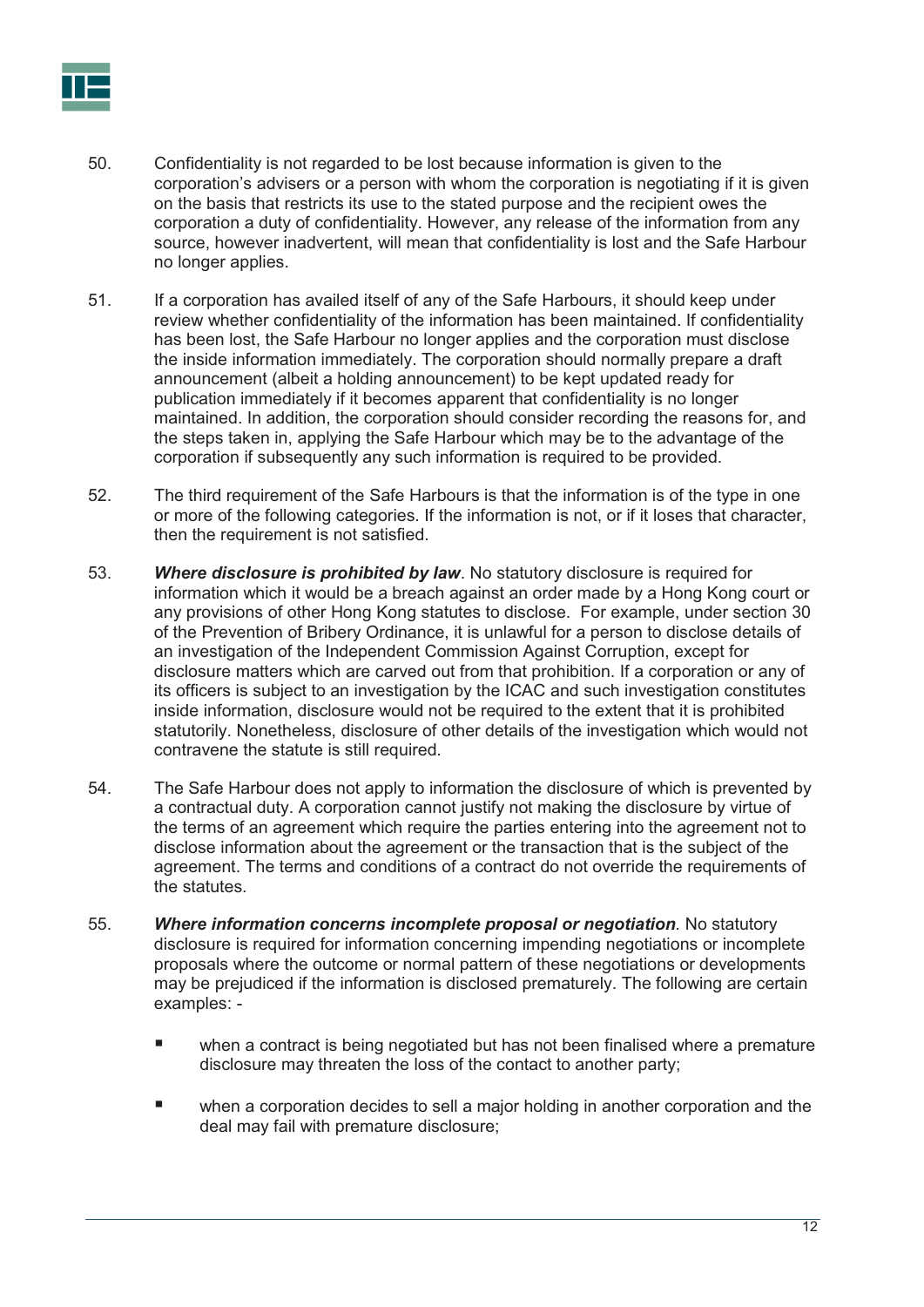

- when a corporation is negotiating a share placing with a financial institution and the deal will be jeopardised if disclosed prematurely; or
- when a corporation is negotiating the provision of financing with a creditor where a public disclosure may undermine the conclusion of such negotiation.
- 56. Where a corporation in financial difficulty or with worsening financial condition is in the course of negotiations with potential interested parties for funding, the Safe Harbour provides relief for disclosure in respect of the subject negotiations and the status of progress of those negotiations. However the Safe Harbour does not allow the corporation to withhold disclosure of any material change in its financial position or performance merely on the basis that its position in negotiations or subsequent negotiations may be jeopardised by the disclosure of its financial condition.
- 57. *Where information concerns a trade secret*. No statutory disclosure is required for information that is a trade secret where the corporation needs to protect its confidential information used in a trade or business which if disclosed to a competitor would be liable to cause real or significant harm to the corporation's business interests. Trade secrets may concern inventions, manufacturing processes or customer lists. For example, a corporation with a new pharmaceutical product may withhold disclosure until after completing the registration of the patent for the product.
- 58. *Where information concerns the provision of liquidity support*. No statutory disclosure is required for information concerning the provision of liquidity support from the Exchange Fund of the Government or from a central bank, including an overseas central bank*.* The liquidity support may be provided to the corporation or, if the corporation is a member of a group of companies, to any other member of the group. The entity receiving the liquidity support is a banking institution which may be registered in or outside Hong Kong.
- 59. *Where disclosure is waived by the SFC*. There are circumstances that disclosure of the information is prohibited under the legislation, or orders imposed by a court, of an overseas jurisdiction especially where the corporation or certain of its subsidiaries are incorporated or operate outside Hong Kong. In these cases, the SFC may, on application by a corporation, grant an exemption to waive disclosure of the information if it considers appropriate to do so. An exemption granted may be unconditional or subject to specified conditions. No statutory disclosure is required for information for which an exemption has been granted and any conditions imposed in relation to the exemption have been complied with.
- 60. An application to the SFC to exempt disclosure of the information must be made in writing. The application should contain a clear explanation of why the exemption is requested in the circumstances and include all relevant details and information necessary for the SFC to consider the matter. Where applicable, the application should include an appropriate legal opinion to set out all relevant issues. The application should be accompanied by a fee which is payable pursuant to the Securities and Futures (Fees) Rules.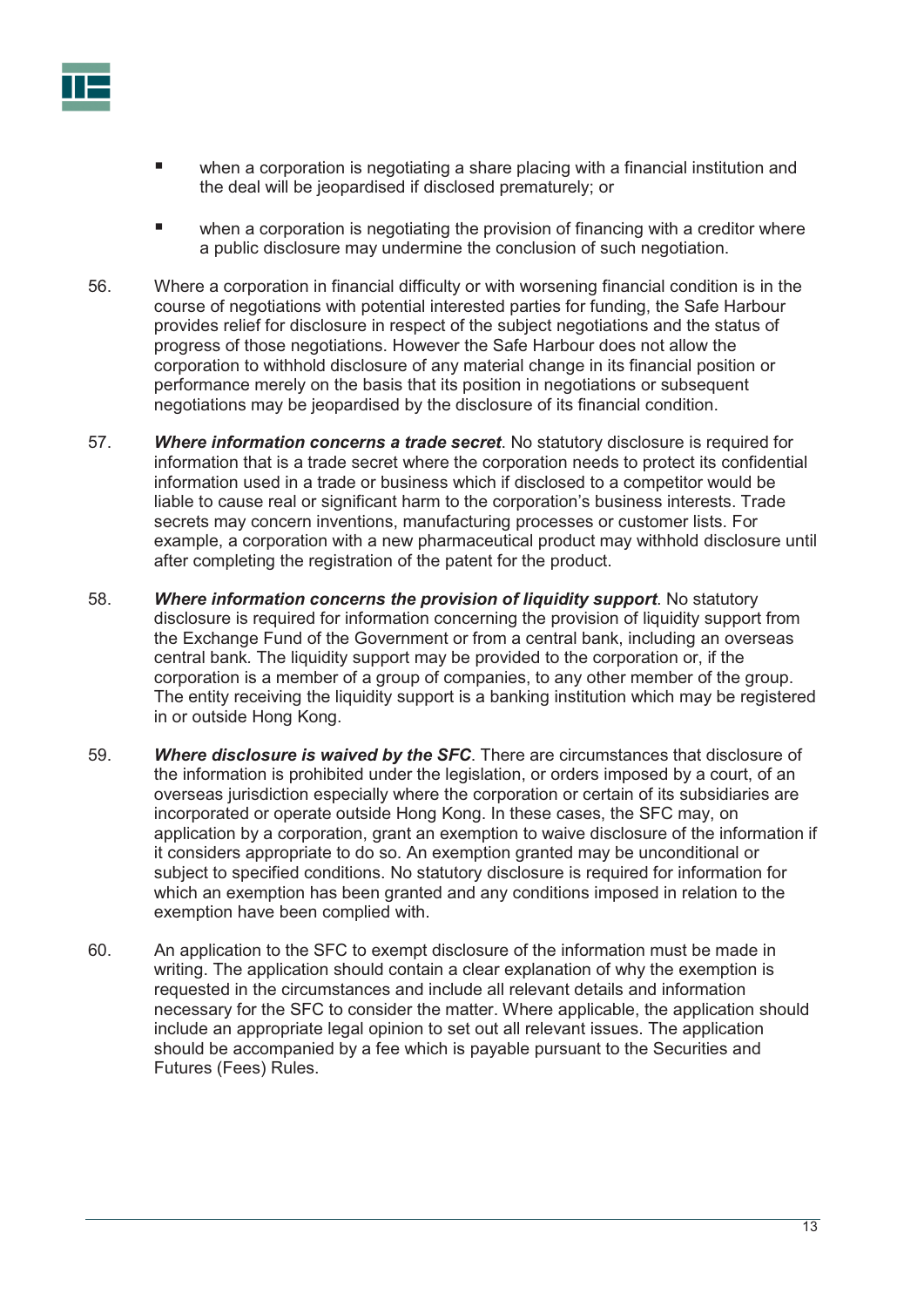

# **Guidance on particular situations and issues**

#### **Dealing with rumours**

- 61. Corporations are under no obligation to respond to press speculation or market rumours. This notwithstanding, the existence of speculation or rumours about a corporation might indicate that matters intended to be kept confidential have leaked. In particular, where press speculation or market rumours are largely accurate and the information underlying the speculation or rumours constitutes inside information, the corporation should disclose the information as soon as practicable. Accurate and extensive rumours and media speculation are unlikely to represent information that is generally known and accordingly disclosure by the corporation is necessary.
- 62. Although a corporation is generally not obliged to respond to speculation or market rumours, the Stock Exchange may require a corporation to provide disclosure or clarification beyond that required by the SFO under the Listing Rules, for example the issue of a negative announcement to confirm that the rumour is false. The fact that the corporation issues an announcement as requested by the Stock Exchange would not in itself imply that the corporation has failed to meet the disclosure obligation for inside information. If a corporation wishes to respond to rumours, the corporation should do so by making a formal announcement, rather than making a remark to a single publication or by way of a press release. This will ensure that the whole market is equally and properly informed.

#### **Internal matters**

- 63. A corporation may consider internal issues in its day-to-day running which may involve matters of supposition or indefinite nature and where premature disclosure of the information may be more misleading than informative. Such information is not specific information. These might include, for example, the development of a new technology, the planning of a major redundancy program or the possibility for a substantial price cut in its products. The consideration of these matters with hypotheses or scenarios would not immediately trigger the disclosure duty. However, once these matters become specific or definite and are not within any of the Safe Harbours, the corporation should make an announcement as soon as practicable.
- 64. Similarly, a corporation may from time to time generate internal reports for management purposes. For example, an internal marketing research report may indicate that a new product to be launched by a competitor may pose a significant challenge that needs to be addressed as one possible outcome would be a significant loss of sales. The mere possibility that without a successful response the corporation would face a serious decline in profits does not automatically trigger an obligation to disclose. However, if after time the competitor's new product has significantly reduced sales, then the fact of the change in trading performance, shown by regular performance monitoring, may constitute inside information.

#### **Corporation listed on more than one exchange**

65. If the securities of a corporation are listed on more than one stock exchange, the corporation should synchronise the disclosure of inside information as closely as possible in all markets in which the securities are listed. In general, the corporation should ensure that inside information is released to the public in Hong Kong at the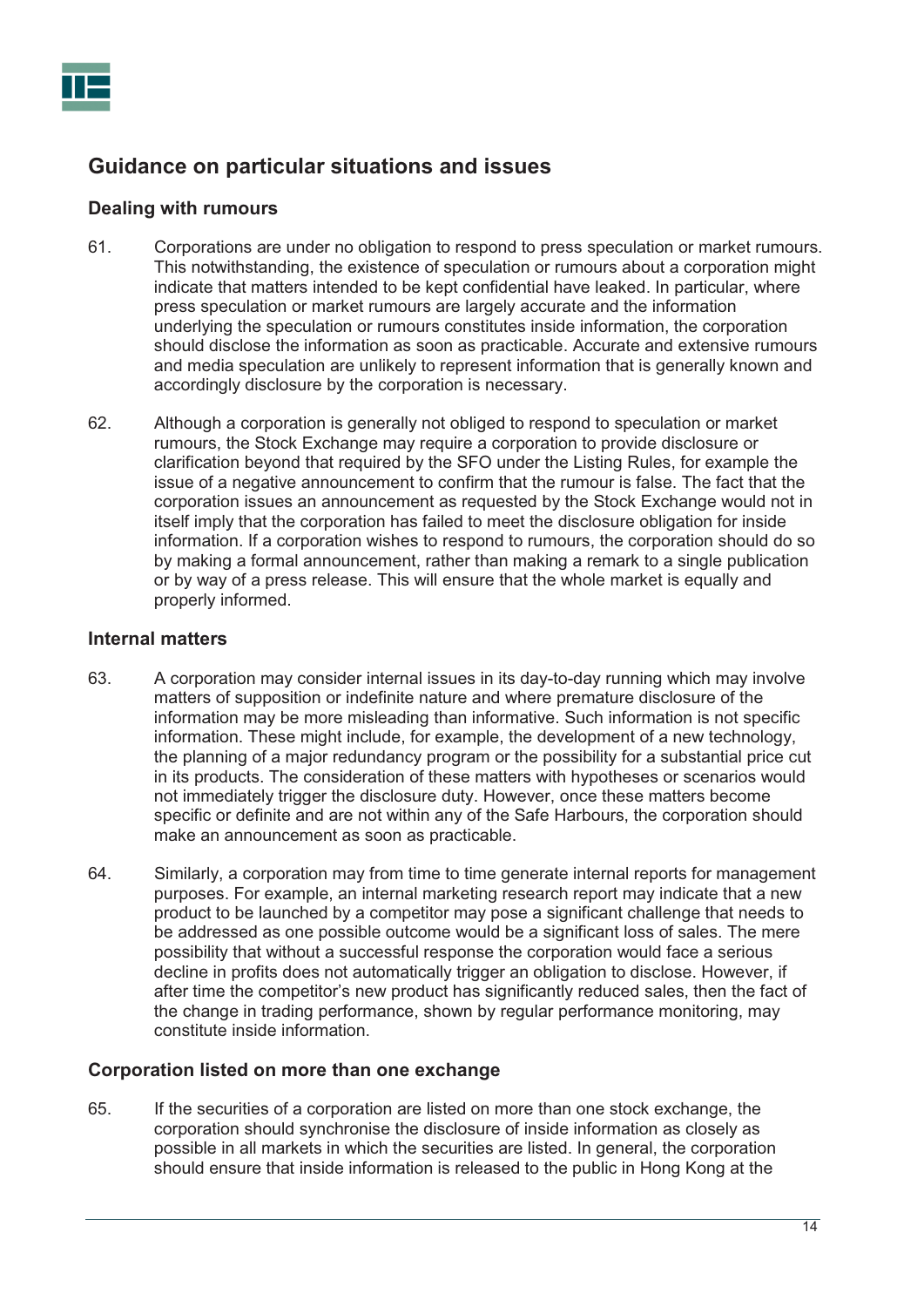

same time it is given to the overseas markets. If inside information is released to another market when the market in Hong Kong is closed, the corporation should issue an announcement in Hong Kong before the Hong Kong market opens for trading.

66. If necessary, the corporation may request a suspension of trading in its securities pending the issue of the announcement in Hong Kong.

#### **Analysts' reports**

- 67. A corporation should ensure that only public information is given when answering an analyst's questions or reviewing an analyst's draft report. It is inappropriate for a question to be answered, or draft report corrected, if doing so involves providing inside information. When analysts visit the corporation, care should be taken to ensure they do not obtain inside information.
- 68. In some circumstances, for example where a corporation's business is complex and / or comprised of many different divisions, it is possible that analysts may draw on out of date data, or misread or misinterpret historical information. In such cases it is appropriate for a corporation to clarify historical information and correct any factual errors in analysts' assumptions which are significant to the extent that they may mislead the market, provided any clarification is confined to drawing the analyst's attention to information that has already been made available to the market. If the corporation is aware of inside information that would correct a fundamental misconception in the report, it should consider making public disclosure of such information and at the same time correcting the report.
- 69. It is important that no analyst, investor or journalist should receive a selective release of inside information.

#### **Publications by third parties**

70. Publications by industry regulators, government departments, rating agencies or other bodies may affect the price of, or market activity in, the securities of the corporation. If such events when they become public knowledge are expected to have significant consequences directly affecting the corporation this may be inside information that should be disclosed by the corporation with an assessment of the likely impact of those events.

#### **External developments**

71. Corporations are not expected to disclose general external developments, such as foreign currency rates, the market price of commodities or changes in a taxation regime. However, if the information has a particular impact on the corporation this may be inside information that should be disclosed by the corporation with an assessment of the likely impact of those events.

#### **In the course of preparing periodic and other structured disclosures**

72. A corporation may be required in a number of circumstances to prepare disclosure in certain prescribed structured formats pursuant to the relevant laws and listing rules, for example, regular periodic financial reports, circulars and listing documents. In the course of preparing these prescribed disclosure documents, a corporation may become aware of inside information previously unknown to the directors and officers, or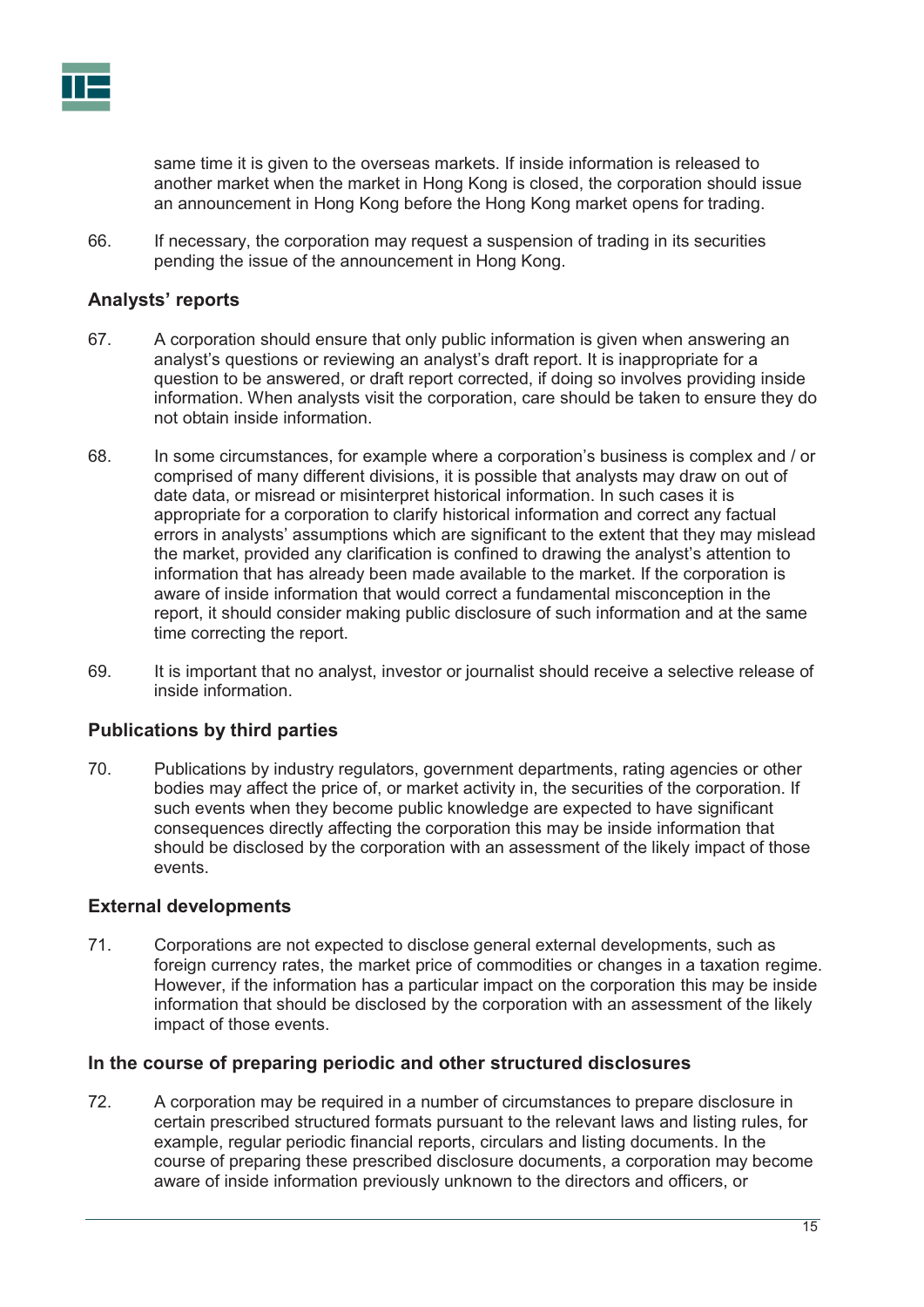

information in respect of a matter or financial trend which may have crystallised into inside information.

73. A corporation should be aware that inside information which requires disclosure may emerge during the preparation of these disclosures, in particular periodic financial information, and that the corporation cannot defer releasing inside information until the prescribed structured document is issued. Separate immediate disclosure of the information is necessary.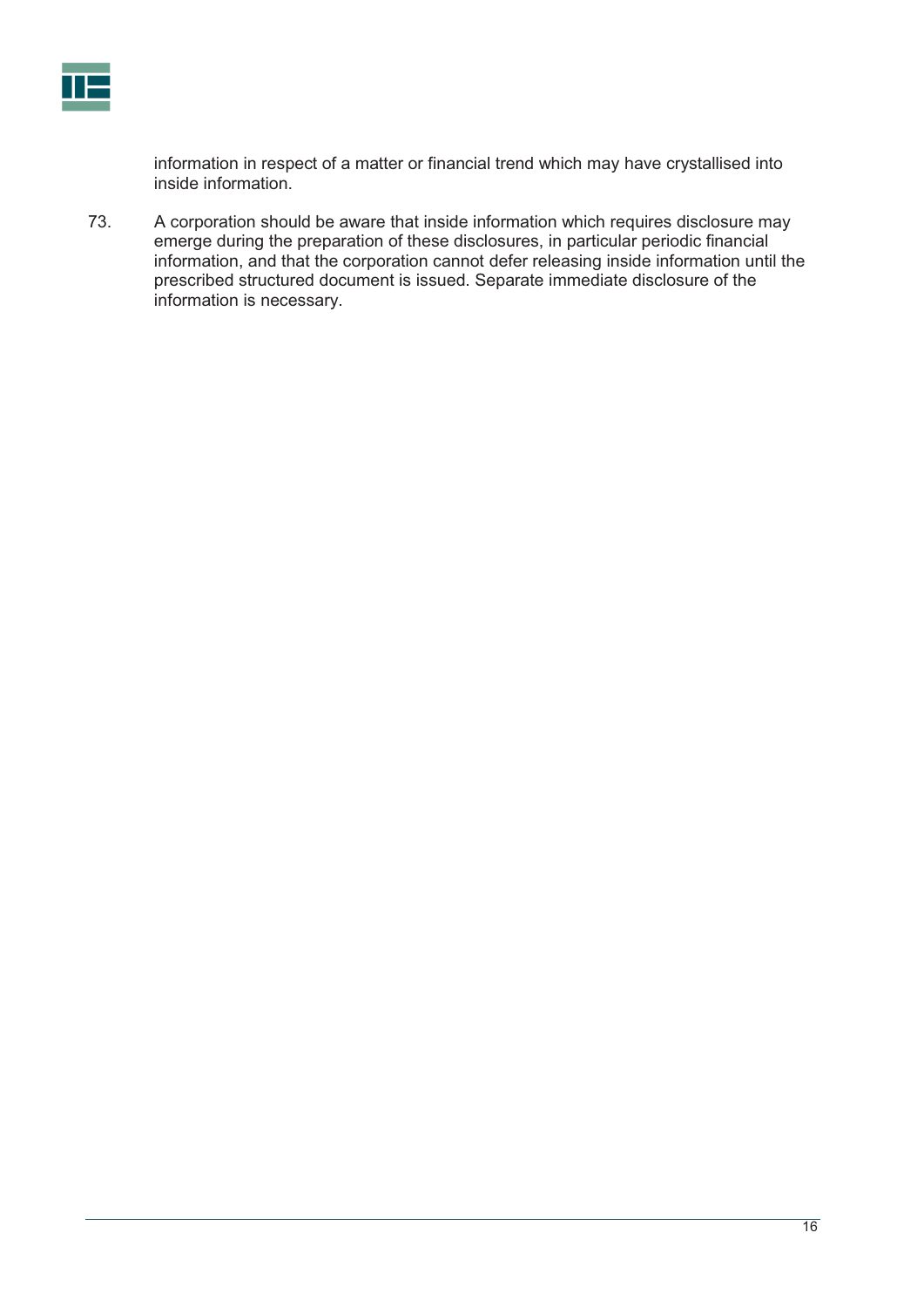## **Appendix A**

#### **List of cases handled by the Insider Dealing Tribunal and the Market Misconduct Tribunal**

The following is a list of cases handled by the Insider Dealing Tribunal and the Market Misconduct Tribunal. Details of these cases can be found on the Insider Dealing Tribunal website at http://www.idt.gov.hk/ and the Market Misconduct Tribunal website at http://www.mmt.gov.hk/

- 1) Harbour Ring International Holdings Limited (currently known as Hutchison Harbour Ring Limited) – Report of the IDT dated 6 Aug 2009
- 2) Vanda Systems and Communications Holdings Limited Report of the IDT dated 26 Mar 2007
- 3) Dransfield Holdings Limited (later renamed China Merchants DiChan (Asia) Limited; now known as Pearl Orient Innovation Limited) – Report of the IDT dated 22 Dec 2006
- 4) Siu Fung Ceramics Holdings Limited Report dated 18 Mar 2004 (1<sup>st</sup> Report), 25 Oct 2004 (2<sup>nd</sup> Report), 14 Mar 2006 (3<sup>rd</sup> Report) & 2 Nov 2006 (4<sup>th</sup> Report)
- 5) Asia Orient Holdings Limited Report of the IDT dated 8 Sep 2006 & 14 Dec 2006
- 6) Cheong Ming Investments Limited (formerly Cheong Ming holdings Limited) Report of the IDT dated 3 Aug 2006 & 14 Sep 2006
- 7) Easy Concepts International Holdings Limited (subsequently renamed as 21CN CyberNet Corporation Limited and known as CITIC 21CN Company Limited) and Easyknit International Holdings Limited – Report of the IDT dated 19 Jan 2006
- 8) Gilbert Holdings Limited Report of the IDT dated 11 May 2005 & 15 Dec 2005
- 9) HKCB Holding Company Ltd & Hong Kong China Ltd (now renamed Lippo China Resources Ltd) – Report of the IDT dated 10 Mar 2005 ( $1<sup>st</sup>$  part)
- 10) Chinney Alliance Group Limited Report of the IDT dated 24 Dec 2004
- 11) Firstone International Holdings Limited Report of the IDT dated 2 Apr 2004 & 8 Jul 2004
- 12) Stime Watch International Holding Limited Report of the IDT dated 6 Dec 2003 & 14 Feb 2003
- 13) China Apollo Holdings Limited Report of the IDT dated 31 Jan 2002 & 6 Jun 2002
- 14) Indesen Industries Company Limited (now known as Central China Enterprises Limited) – Report of the IDT dated 2 Nov 2001
- 15) Hanny Holdings Limited (formerly known as Hanny Magnetics (Holdings) Limited) Report of the IDT dated 10 Apr 2000 & 15 Jun 2000